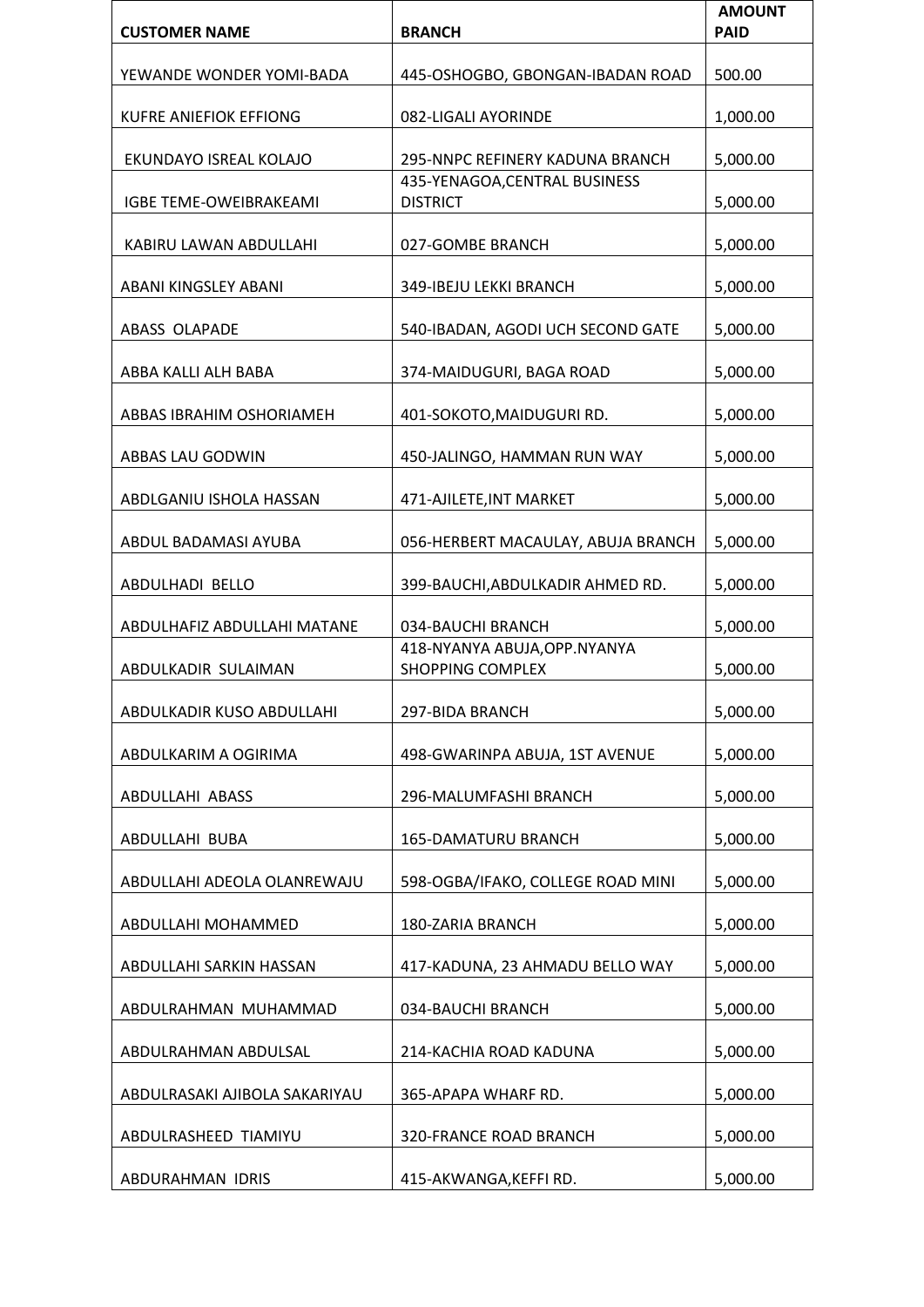| ABDURAHMAN KAYERI GARBA   | 350-POTISKUM BRANCH                               | 5,000.00 |
|---------------------------|---------------------------------------------------|----------|
| ABDURRAHIM AHMAD KIGO     | 417-KADUNA, 23 AHMADU BELLO WAY                   | 5,000.00 |
| ABDUSSALAM UBALE          | 213-BELLO ROAD BRANCH KANO                        | 5,000.00 |
| <b>ABIDOYE SUNDAY .O</b>  | 088-OGBA BRANCH                                   | 5,000.00 |
| <b>ABIGAIL ENE AGBO</b>   | 242-IJEBU-ODE BRANCH                              | 5,000.00 |
| ABINYE DOUGLAS PEPPLE     | 364-PH, 222 IKWERRE ROAD                          | 5,000.00 |
| ABIODUN SONUGA            | 486-SAGAMU, AKARIGBO STREET                       | 5,000.00 |
| ABIODUN SEBASTINE OLADAPO | 518-ILASA, APAPA - OSHODI EXPRESSWAY              | 5,000.00 |
| ABIOLA JAMIU OLAREWAJU    | 486-SAGAMU, AKARIGBO STREET                       | 5,000.00 |
| ABOLORE RIDWAN ADEBAYO    | 008-ALLEN AVENUE IKEJA BRANCH                     | 5,000.00 |
| ABOSEDE ADETAYO ADESINA   | 537-AKOWONJO, SHASHA ROAD                         | 5,000.00 |
| ABOSEDE AINA SANNI        | 518-ILASA, APAPA - OSHODI EXPRESSWAY              | 5,000.00 |
| ABOSEDE ELIZABETH HASSAN  | 607-IKOTA MINI                                    | 5,000.00 |
| ABRAHAM SOHOUNKO          | 378-ALABA INTERNATIONAL, OLD GARAGE               | 5,000.00 |
| ABUBAKAR DABO             | 034-BAUCHI BRANCH                                 | 5,000.00 |
| ABUBAKAR ISMAILA          | 583-NORTH BANK MAKURDI MINI                       | 5,000.00 |
| ABUBAKAR IBRAHEEM         | 003-BROAD STREET BRANCH                           | 5,000.00 |
| ABUCHI A AMAEFUNA         | 376-IBADAN, LEBANON STREET                        | 5,000.00 |
| <b>ACHUKWU FIDELIS</b>    | 096-DUTSE BRANCH                                  | 5,000.00 |
| ADAKU JANE AHUNANYA       | 543-ENUGU, NIKE LAKE ROAD                         | 5,000.00 |
| ADAM ALIYU                | 399-BAUCHI, ABDULKADIR AHMED RD.                  | 5,000.00 |
| ADAM A UMAR               | 056-HERBERT MACAULAY, ABUJA BRANCH                | 5,000.00 |
| ADAM ADETUNJI ADEBAYO     | 344-ADEYEMI COLLEGE OF EDUCATION                  | 5,000.00 |
| ADAMU IBRAHIM             | 547-MARYLAND, MOBOLAJI BANK<br><b>ANTHONY WAY</b> | 5,000.00 |
| ADAMU MUSA                | 131-ALI AKILU ROAD BRANCH                         | 5,000.00 |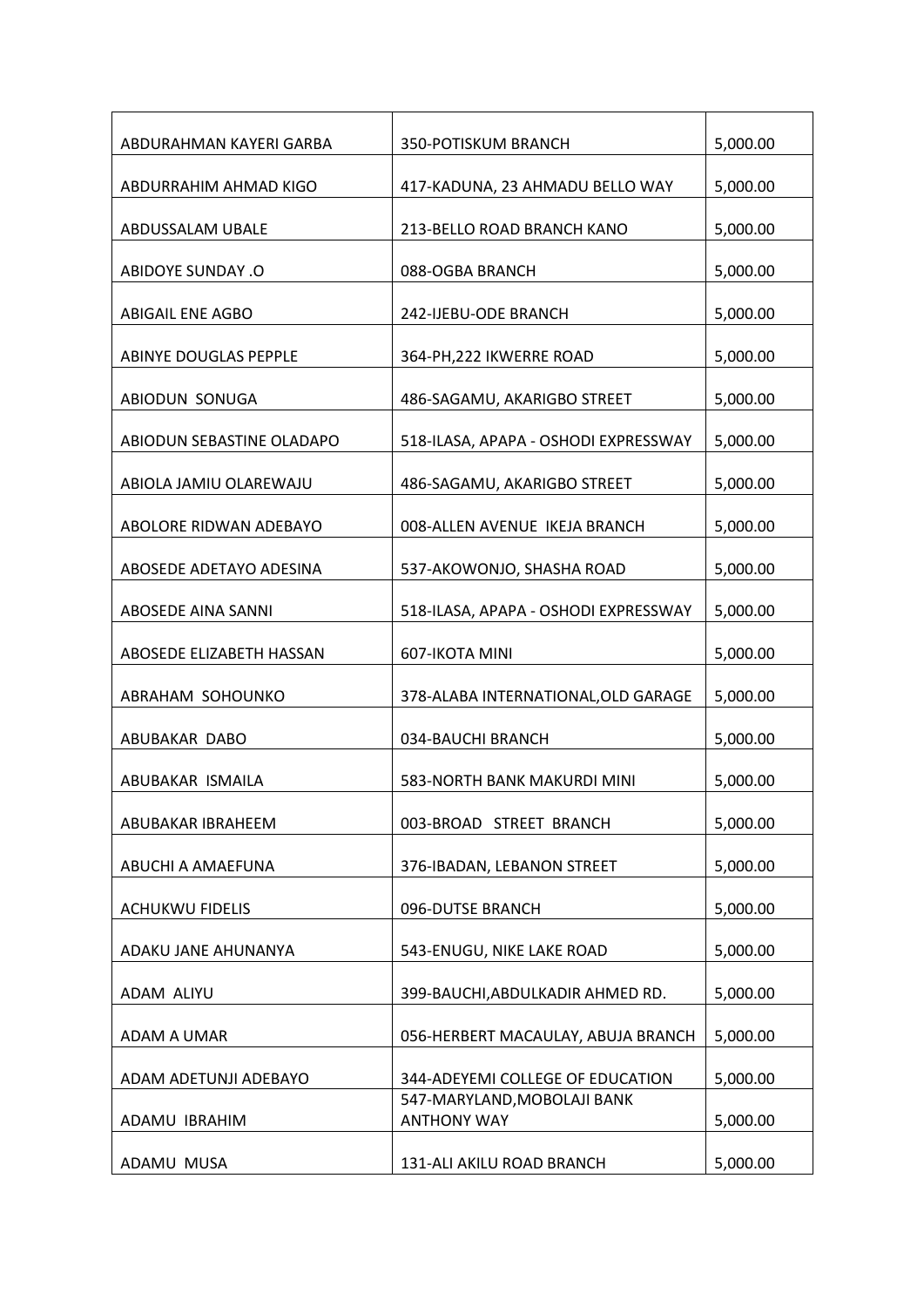| ADAMU YAHAYA                | <b>618-GADA MARKET BRANCH</b>                                 | 5,000.00 |
|-----------------------------|---------------------------------------------------------------|----------|
| ADAMU SULAIMAN SAIDU        | 059-YOLA BRANCH                                               | 5,000.00 |
| ADAOBA CAROLINE ONUKWUBE    | 014-VICTORIA ISLAND BRANCH                                    | 5,000.00 |
| <b>ADAU SALLE</b>           | <b>209-FUNTUA BRANCH</b>                                      | 5,000.00 |
| ADEBAYO AKINWALE            | 182-ISOLO 1 BRANCH                                            | 5,000.00 |
| ADEBAYO AYUBA MUSTAPHA      | <b>284-CHALLENGE BRANCH</b>                                   | 5,000.00 |
| ADEBAYO KOREDE TIJANI       | 390-BENIN, AKPAKPAVA STR.                                     | 5,000.00 |
| ADEBAYO RUKAYAT OMOLARA     | 604-KETU MINI                                                 | 5,000.00 |
| ADEBIYI OLADEINDE OLUKAYODE | 008-ALLEN AVENUE IKEJA BRANCH                                 | 5,000.00 |
| ADEBOWALE ADEREMI           | <b>268-ADEKUNLE AJASIN UNIVERSITY</b><br><b>CAMPUS BRANCH</b> | 5,000.00 |
| ADEBOWALE EVANS OSUNWO      | 594-AREA 1 MINI                                               | 5,000.00 |
| ADEBUKOLA MERCY JULIUS      | 171-AWOLOWO ROAD 2 BRANCH                                     | 5,000.00 |
| ADEDEJI LUQMAN BADMUS       | 012-KADUNA BRANCH                                             | 5,000.00 |
| ADEDEJI MATHEW ADEJUMO      | 112-BANK OF INDUSTRY (BOI), ABUJA                             | 5,000.00 |
| ADEDEJI OLANREWAJU OWOLABI  | 116-ALAUSA BRANCH                                             | 5,000.00 |
| ADEFOLARIN VICTOR KAREEM    | 334-OOU BRANCH                                                | 5,000.00 |
| ADEGOROYE AJIBOLA K         | 201-IJERO EKITI CASH CENTRE                                   | 5,000.00 |
| ADEJUWON AYINLA MICHAEL     | 321-DOPEMU BRANCH                                             | 5,000.00 |
| ADEKOLA JOSEPH ADEBAYO      | 281-ENUGU STATE UNIVERSITY BRANCH                             | 5,000.00 |
| ADEKOYA BABATUNDE           | 151-IKORODU 2 BRANCH                                          | 5,000.00 |
| ADEKUNLE ADEYEMI FELIX      | 481-IDIROKO, IDIROKO ROAD                                     | 5,000.00 |
| ADEKUNLE BLESSING KAYODE    | 038-ADO-EKITI                                                 | 5,000.00 |
| ADEKUNLE OLUFEMI KALEJAYE   | 221-RING ROAD, IBADAN BRANCH                                  | 5,000.00 |
| <b>ADELEYE ABIONA</b>       | 237-OJUELEGBA BRANCH                                          | 5,000.00 |
| ADEMOLA KOLAWOLE ADESOLA    | 038-ADO-EKITI                                                 | 5,000.00 |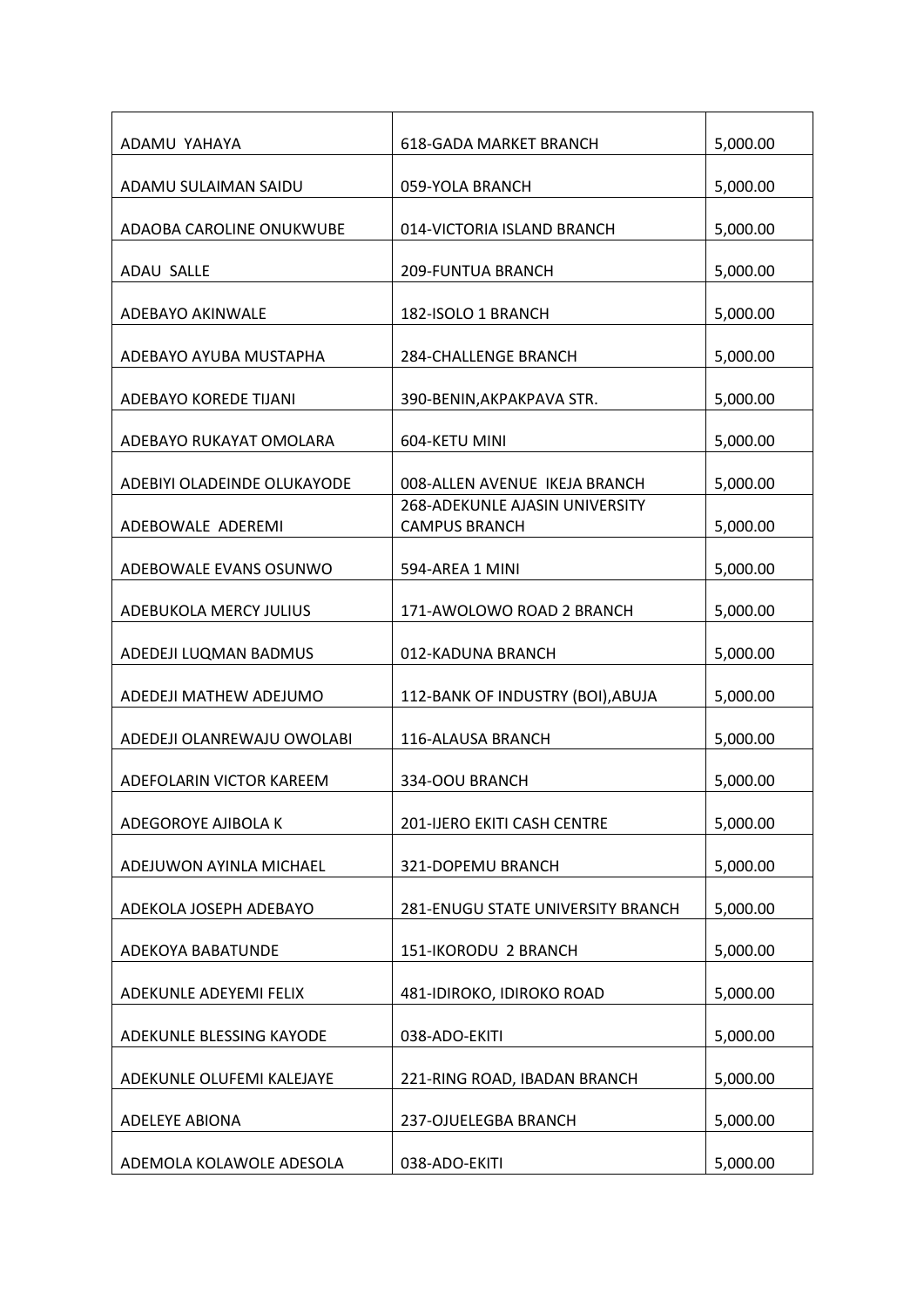| ADEMORIYO RAPHAEL           | 239-IKOTUN BRANCH                                      | 5,000.00 |
|-----------------------------|--------------------------------------------------------|----------|
| ADENIYI AKINKUNMI JIBODU    | 486-SAGAMU, AKARIGBO STREET                            | 5,000.00 |
| ADEOLA KALILAT AKINOLA      | 161-KATSINA 2 BRANCH                                   | 5,000.00 |
| ADEPOJU MICHAEL OLUSEGUN    | 389-ABAKALIKI, OGOJA RD.                               | 5,000.00 |
| ADEROBA SAMSON              | 239-IKOTUN BRANCH                                      | 5,000.00 |
| ADERONKE IFEMIDE OLULEYE    | 271-SAGAMU BRANCH                                      | 5,000.00 |
| ADERONKE JULIET ADESANYA    | 096-DUTSE BRANCH                                       | 5,000.00 |
| ADERONKE RASHEEDATH ADENIYE | 116-ALAUSA BRANCH                                      | 5,000.00 |
| ADESHINA OLUSHOGA           | 301-IJU BRANCH                                         | 5,000.00 |
| ADESOLA ODUNAYO             | 163-IFAKO-GBAGADA BRANCH                               | 5,000.00 |
| ADETUNJI GIDEON ADEDAPO     | 192-IWO ROAD 2 BRANCH                                  | 5,000.00 |
| ADETUNJI MAYOWA OYELEKE     | 258-OYINGBO BRANCH                                     | 5,000.00 |
| ADETUTU ADEBIMPE ADEKUNLE   | 434-SANGO OTTA                                         | 5,000.00 |
| ADEWALE ADEGOKE OYELEKE     | 595-GUDU MARKET MINI                                   | 5,000.00 |
| ADEWARA OLABODE             | 140-FOLAWIYO STREET BRANCH                             | 5,000.00 |
| ADEWUYI WASIU               | 228-KOSOKO STREET BRCH                                 | 5,000.00 |
| ADEYA GOODLUCK ADEMOLA      | 102-AGBARA BRANCH                                      | 5,000.00 |
| ADEYEMO ADENIYI             | 268-ADEKUNLE AJASIN UNIVERSITY<br><b>CAMPUS BRANCH</b> | 5,000.00 |
| ADIGUN AZEEZ AFOLABI        | 481-IDIROKO, IDIROKO ROAD                              | 5,000.00 |
| ADISIANYA, IZUCHUKWU        | 373-ONITSHA PORT HARCOURT RD.                          | 5,000.00 |
| AFEES OLUWATOSIN OYEBO      | 008-ALLEN AVENUE IKEJA BRANCH                          | 5,000.00 |
| AFEEZ BABATUNDE YEKINI      | 501-AJAH, LEKKI - EPE EXPRESSWAY                       | 5,000.00 |
| AFUYE TOYIN GRACE           | 038-ADO-EKITI                                          | 5,000.00 |
| AGABUS YUGUDA DADDAH        | 059-YOLA BRANCH                                        | 5,000.00 |
| AGBAEGBU SAMUEL             | 371-OWERRI, WAAST AVENUE, IKENEGBU                     | 5,000.00 |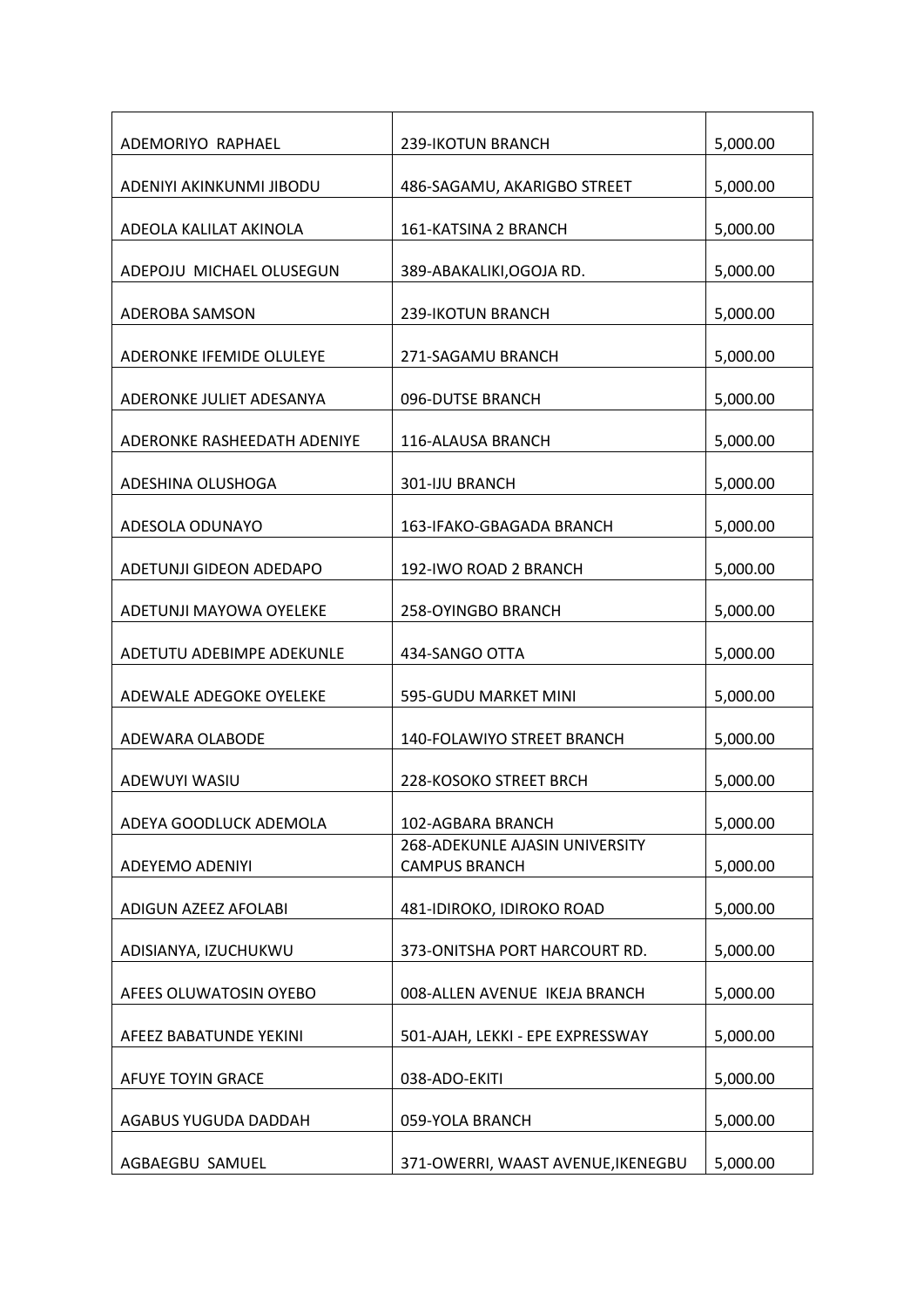| AGBAGBENGA KASSILA BOULA  | 553-SURULERE, ENITAN STREET AGUDA             | 5,000.00 |
|---------------------------|-----------------------------------------------|----------|
| AGBAWU ADAMU OGANA        | 426-KEFFI, ABUBAKAR BURGA STR.                | 5,000.00 |
| AGBO GODWIN               | 282-AGBANI ROAD BRANCH                        | 5,000.00 |
| <b>AGBO HENRY</b>         | <b>152-ENUGU ROAD</b>                         | 5,000.00 |
| AGHOGHO PRECIOUS OMOSIVWE | 577-FUTO MINI                                 | 5,000.00 |
|                           | 268-ADEKUNLE AJASIN UNIVERSITY                |          |
| <b>AGOYE TEMITOPE</b>     | <b>CAMPUS BRANCH</b>                          | 5,000.00 |
| <b>AHAIWE ONYEKACHI</b>   | 072-UMUAHIA BRANCH                            | 5,000.00 |
| AHANOTU PASCAL CHISOM     | 543-ENUGU, NIKE LAKE ROAD                     | 5,000.00 |
| AHMADU LAWAL RUFAI        | 545-KADUNA, ISA KAITA ROAD                    | 5,000.00 |
| AHMED MAMUDA LABARAN      | 398-KATSINA, NAGODO RD.                       | 5,000.00 |
| AHMED MOHAMMED DOGO       | <b>165-DAMATURU BRANCH</b>                    | 5,000.00 |
| AISHA A MOHAMMED          | 545-KADUNA, ISA KAITA ROAD                    | 5,000.00 |
| AISHAT ENIOLA MUSARI      | 220-EKOTEDO BRANCH IBADAN                     | 5,000.00 |
| AISHAT MOTUNRAYO ISMAIL   | 396-ILORIN, IBRAHIM TAIWO RD.                 | 5,000.00 |
| AISHATU LAWAL SANI        | 614-ZARIA MINI                                | 5,000.00 |
| AISHETU ABDULLAHI         | 292-GWAGWALADA BRANCH                         | 5,000.00 |
| AJAYI SURAJU              | 226-OTTA BRANCH                               | 5,000.00 |
|                           |                                               |          |
| AJAYI JOHNSON AJIBOL      | 365-APAPA WHARF RD.                           | 5,000.00 |
| AJAYI OLUWATOYIN VICTORIA | 109-BODIJA BRANCH 1                           | 5,000.00 |
| AJIBADE SHERIFF BABATUNDE | 133-ADEOLA HOPEWELL BRANCH                    | 5,000.00 |
| <b>AKANDE ADEKUNLE</b>    | 054-IWO ROAD IBADAN BRANCH                    | 5,000.00 |
| AKANINYENE FRIDAY USEN    | 147-CALABAR 1                                 | 5,000.00 |
| AKEEM OLAIDE GBADAMOSI    | 480-ALAUSA, ASHABI COLE ROAD                  | 5,000.00 |
| AKEEM OPEYEMI BANGBOSE    | 460-IYANA IPAJA, LAGOS ABEOKUTA<br>EXPRESSWAY | 5,000.00 |
| AKIN ABUBAKAR TESLEEM     | 292-GWAGWALADA BRANCH                         | 5,000.00 |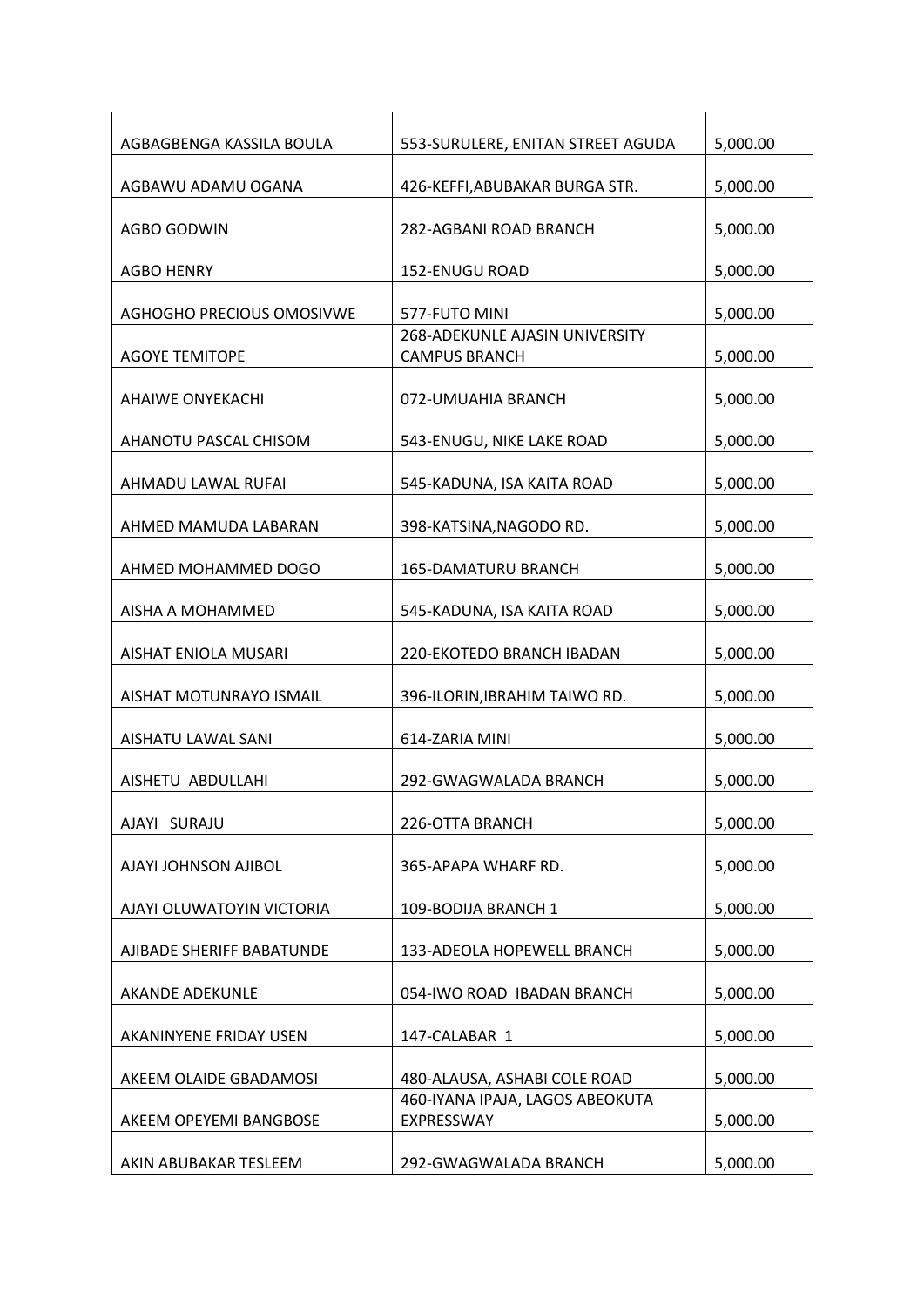| AKINADE RUFUS OGUNLEYE        | 445-OSHOGBO, GBONGAN-IBADAN ROAD   | 5,000.00 |
|-------------------------------|------------------------------------|----------|
| AKINLOLU AYODEJI OMOLAFE      | 322-MINNA 2 BRANCH                 | 5,000.00 |
| AKINRELE OLATUNBOSUN AZEEZ    | 014-VICTORIA ISLAND BRANCH         | 5,000.00 |
| AKINTUNDE ADENIYI ADELEKE     | 028-ONITSHA BRANCH                 | 5,000.00 |
| AKINWALE LUKMON               | 548-IBADAN, AGBENI MARKET          | 5,000.00 |
| <b>AKINYOSE FOYIN</b>         | 069-UNIBEN BRANCH                  | 5,000.00 |
| AKOSAYE MAXWELL DANVI         | 208-ORILE COKER                    | 5,000.00 |
| <b>AKPAN ALICE MOSES</b>      | <b>150-IKOT EKPENE BRANCH</b>      | 5,000.00 |
| Akpan Godswill Christopher    | 014-VICTORIA ISLAND BRANCH         | 5,000.00 |
| ALABI SULAIMON KAYODE         | 133-ADEOLA HOPEWELL BRANCH         | 5,000.00 |
| ALAGA TAJUDEEN A              | 284-CHALLENGE BRANCH               | 5,000.00 |
| ALEX ANOLD ADJOKPALE          | 533-PH, RUMUOKORO EAST - WEST ROAD | 5,000.00 |
| ALEXANDER CHINONSO IHEANACHOR | 452-LAGOS ISLAND, ENU UWA STREET   | 5,000.00 |
| ALEXANDER CHUKWUDI ILLO       | 420-AWKA, AZIKIWE STREET           | 5,000.00 |
| ALEXANDER OMOREGIE EWEMADE    | 069-UNIBEN BRANCH                  | 5,000.00 |
| ALFRED IFEOMA                 | 137-AWKA BRANCH 1                  | 5,000.00 |
| ALHAMDU M. BAH                | 165-DAMATURU BRANCH                | 5,000.00 |
| ALHASSAN NDAGI ABDULLAHI      | 297-BIDA BRANCH                    | 5,000.00 |
| ALI KADI SALISU               | 118-JOS STREET BRANCH              | 5,000.00 |
| ALICE NIKE OYEDIRAN           | 236-ODOGUNYAN BRANCH               | 5,000.00 |
| ALIMI ALAO JELILI             | 006-IKORODU BRANCH                 | 5,000.00 |
| ALIU ADEBOWALE ALIMI          | 192-IWO ROAD 2 BRANCH              | 5,000.00 |
| ALIYU HAMZA                   | 096-DUTSE BRANCH                   | 5,000.00 |
| ALIYU IBRAHIM UWALU           | 122-GARKI AREA 11 BRANCH           | 5,000.00 |
| ALIYU JUMBA ABDULLAHI         | 034-BAUCHI BRANCH                  | 5,000.00 |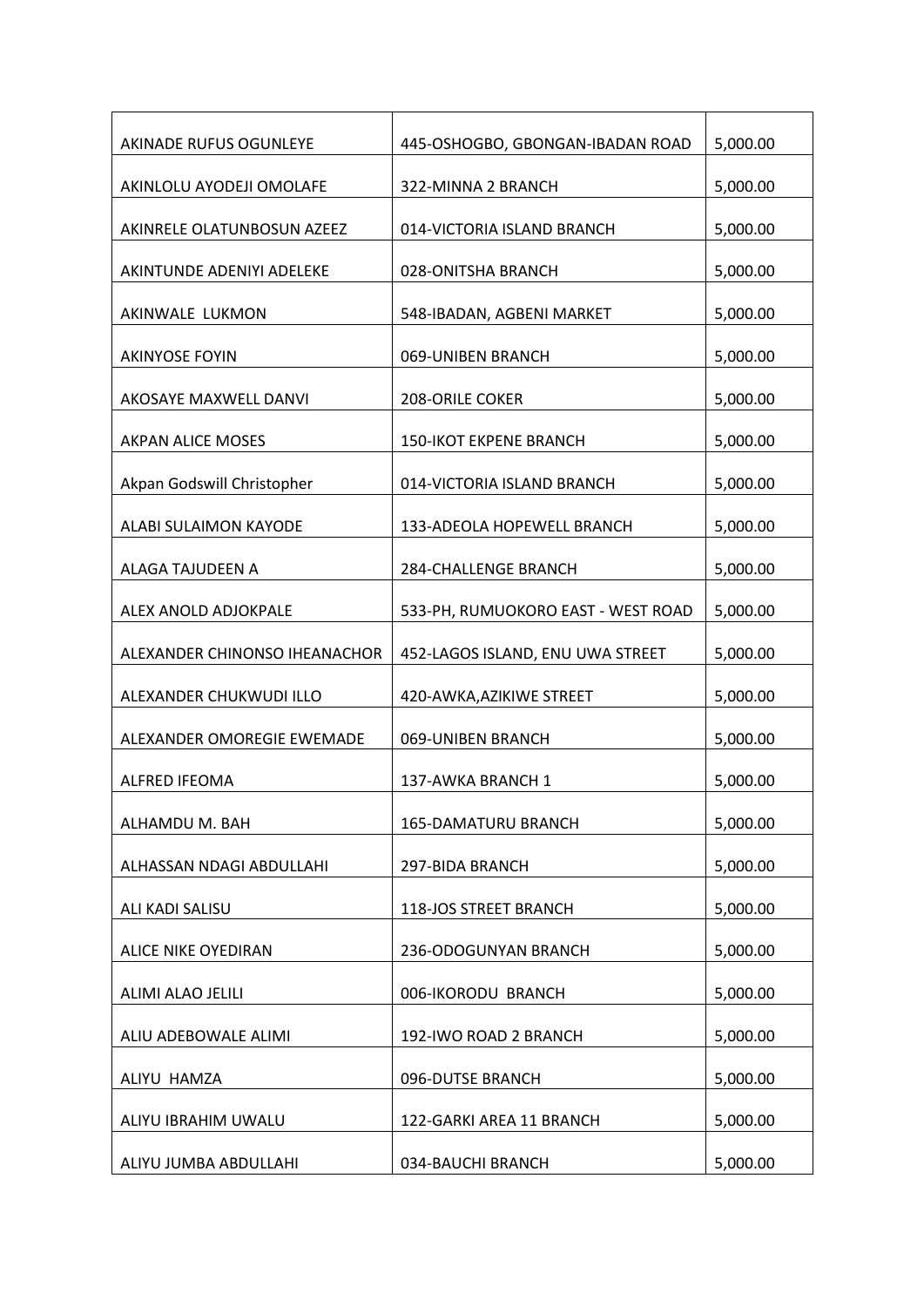| ALIYU NASIRU                 | 022-JOS BRANCH                                         | 5,000.00 |
|------------------------------|--------------------------------------------------------|----------|
| ALOY MMADUABUCHI             | 424-NNEWI, OLD NKWO MARKET ROAD                        | 5,000.00 |
| ALU S. EMMANUEL              | 288-BAYERO UNIVERSITY BRANCH                           | 5,000.00 |
| <b>ALUKO SAM TUNDE</b>       | 038-ADO-EKITI                                          | 5,000.00 |
| AMAMCHUKWU DANIEL            | 369-DEI-DEI ABUJA, BUILDING MATERIALS<br><b>MARKET</b> | 5,000.00 |
| AMARACHI SOLOMON MBAM        | 488-ENUGU, AGBANI ROAD                                 | 5,000.00 |
| AMEDEKETO KOKOU JOSE         | 245-OLD ALABA MOTOR PARK                               | 5,000.00 |
| AMEER SALEH BORNOMA          | 059-YOLA BRANCH                                        | 5,000.00 |
| <b>AMERICA OVOKE</b>         | 234-DECO ROAD BRANCH                                   | 5,000.00 |
| <b>AMINAT ADETOUN BADMUS</b> | 054-IWO ROAD IBADAN BRANCH                             | 5,000.00 |
| AMINAT OMOTURAYO GARUBA      | 236-ODOGUNYAN BRANCH                                   | 5,000.00 |
| AMINU MAHAMUD                | <b>173-OKENE BRANCH</b>                                | 5,000.00 |
| AMINU MOHAMMED               | 345-REDEEMER UNIVERSITY EDE BRANCH                     | 5,000.00 |
| AMINU SALEH                  | 579-MAIDUGURI/SHEHU LAMINU MINI                        | 5,000.00 |
| AMINU AKINOLA BALOGUN        | 183-ILUPEJU 2 BRANCH                                   | 5,000.00 |
| AMINU HUSSEINI LUGAH         | 179-KARU BRANCH                                        | 5,000.00 |
| amorie oluomachi gift        | 276-OTURKPO BRANCH                                     | 5,000.00 |
| ANATA DOLAPO ABDULSALAM      | 005-OSHOGBO BRANCH                                     | 5,000.00 |
| ANGELA REGINA NWEKE          | 474-AMUWO ODOFIN ESTATE                                | 5,000.00 |
| ANGELINA NWACHUKWU OMEJE     | 463-NSUKKA, ENUGU/OBA RD.                              | 5,000.00 |
| ANIEBIET EFFIONG AKPAN       | 270-32 AKA ROAD BRANCH                                 | 5,000.00 |
| ANIELUNWA IKENNA             | 532-IBADAN, OKE - ADO                                  | 5,000.00 |
| ANITA EJIYI                  | 558-UGHELLI, MARKET ROAD                               | 5,000.00 |
| ANNA TERNA                   | 304-EKET BRANCH                                        | 5,000.00 |
| ANNA OMONE OSHIOBUGIE        | 544-ALABA, DENSINE PLAZA OLOJO DRIVE                   | 5,000.00 |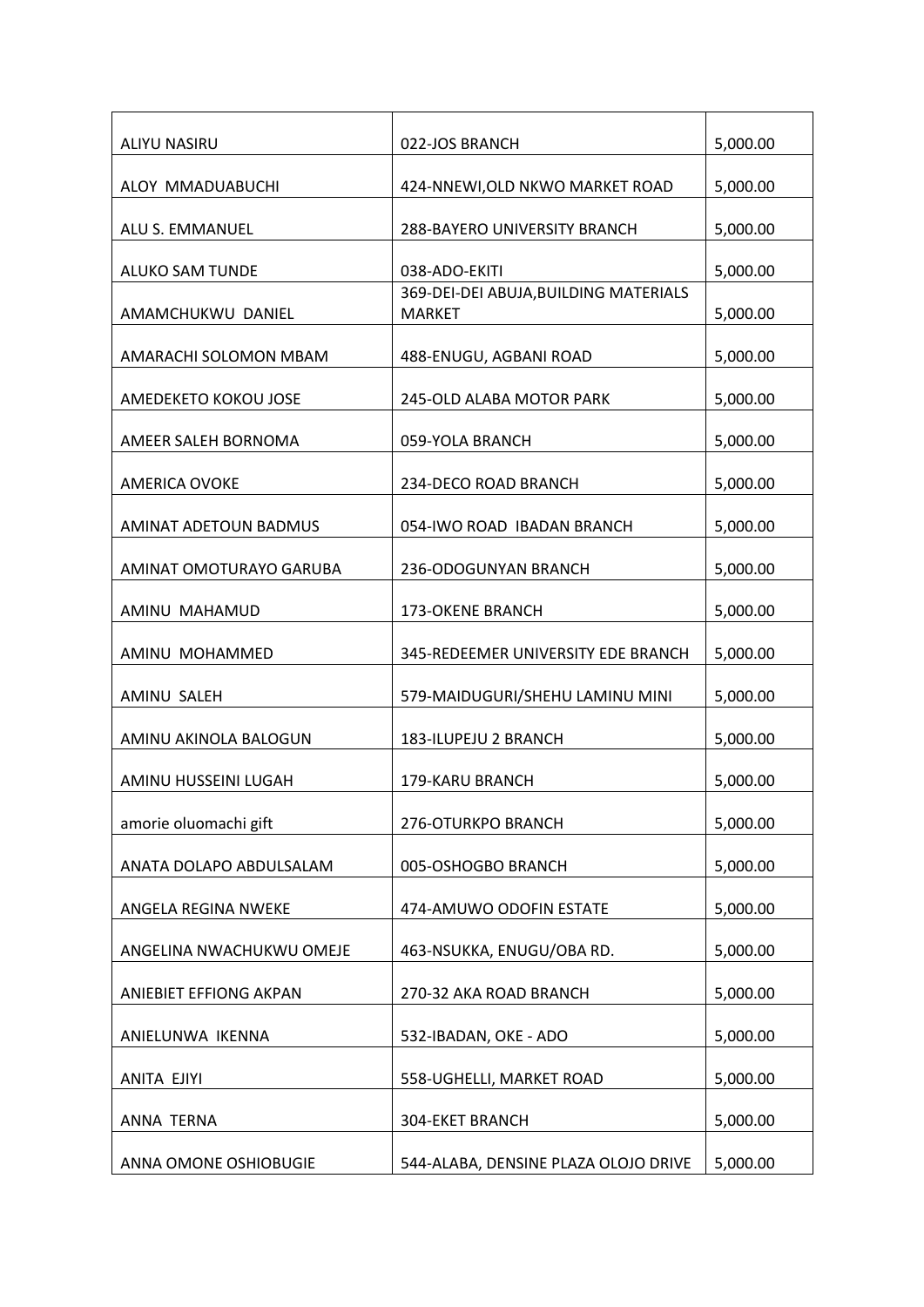| ANTHONIA CHIMUANYA                               |                                      |          |
|--------------------------------------------------|--------------------------------------|----------|
| <b>NWAKONUCHE</b>                                | <b>127-IHIALA BRANCH</b>             | 5,000.00 |
| ANTHONY A EKEKA                                  | 450-JALINGO, HAMMAN RUN WAY          | 5,000.00 |
| ANTHONY OLUCHUKWU NWODO                          | 378-ALABA INTERNATIONAL, OLD GARAGE  | 5,000.00 |
| ANUOLUWAPO MUTIAT ISIAKA                         | 133-ADEOLA HOPEWELL BRANCH           | 5,000.00 |
| ARAGA NKABONE MARIA                              | 229-OGOJA BRANCH                     | 5,000.00 |
| ARAMIDE ADEOYE BAMIDELE                          | 014-VICTORIA ISLAND BRANCH           | 5,000.00 |
| ARAWU ELOKA                                      | 473-NEW KARU, KEFFI ROAD             | 5,000.00 |
| ARE KOLADE AND ARE IYABO                         | 440-IKORODU 83 LAGOS ROAD            | 5,000.00 |
| ARIKPO EMMANUEL O.                               | 299-SAKA TINUBU BRANCH               | 5,000.00 |
| ARIT EMMANUEL EKPENYONG                          | 141-WOJI BRANCH                      | 5,000.00 |
| ARIYIBI, KOFOB31885                              | 002-IDUMOTA BRANCH                   | 5,000.00 |
| ARMSTRONG CHIDIEBERE OZOR                        | 270-32 AKA ROAD BRANCH               | 5,000.00 |
| <b>AROH BENJAMIN EJIOFOR</b>                     | 404-EBUTE METTA, MARKET STR. OYINGBO | 5,000.00 |
| <b>ASHANTEL OGHENEKEVWE</b><br><b>OVAKPORAYE</b> | 567-ODUA MINI                        | 5,000.00 |
| ASHAYE, OLUSESAN SOBUNKANLA                      | 006-IKORODU BRANCH                   | 5,000.00 |
| <b>ASHIAT NIFEMI ADEOSUN</b>                     | 481-IDIROKO, IDIROKO ROAD            | 5,000.00 |
| ASIA OSAHERUMEN                                  | 458-BENIN, SAPELE RD.                | 5,000.00 |
| <b>ASMAU IZE ANATE</b>                           | 328-SINGER MARKET BRANCH             | 5,000.00 |
| ATINUKE TAWA ISMAILA                             | 038-ADO-EKITI                        | 5,000.00 |
| ATTAH CHIJIOKE AND OGBONNA<br><b>CELESTINA</b>   | 283-UNN NSUKKA BRANCH                | 5,000.00 |
| AUSTIN AGOZIE ANYANWU                            | 557-AJAH, ADDO ROAD                  | 5,000.00 |
| AUWAL KANKARA IBRAHIM                            | 295-NNPC REFINERY KADUNA BRANCH      | 5,000.00 |
| AWAJIOGWUNYAWA UTIEZ                             | 172-TEXTILE MILL ROAD BRANCH         | 5,000.00 |
| AWAKAN TENIOLA OMOTUNRAYO                        | 568-OKOTA MINI                       | 5,000.00 |
| AWOSANYA EBENEZER                                | 222-ILE IFE BRANCH                   | 5,000.00 |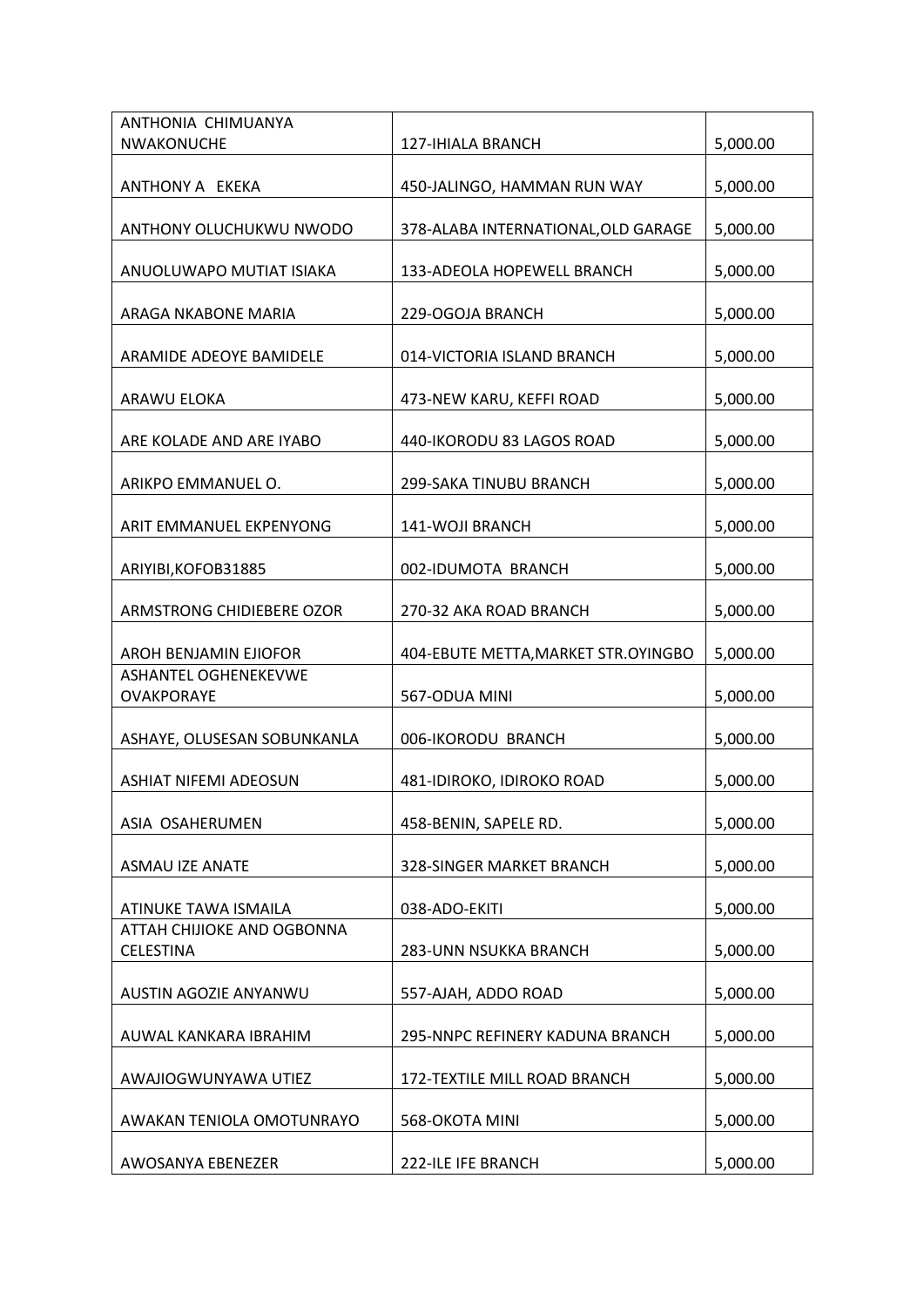| AWOTUBO OLUWATOSIN               |                                    |          |
|----------------------------------|------------------------------------|----------|
| OLORUNJUWON                      | <b>615-BABCOCK UNIVERSITY MINI</b> | 5,000.00 |
| AWUA TERFA JAMES                 | 415-AKWANGA, KEFFIRD.              | 5,000.00 |
| AYESORO THOMPSON                 | 038-ADO-EKITI                      | 5,000.00 |
| <b>AYIETTEY GEORGE</b>           | 280-SABO YABA BRANCH               | 5,000.00 |
| <b>AYINDE OLAMIDE</b>            | 238-ILARO BRANCH                   | 5,000.00 |
| AYODEJI AKEEM ADEJUMOLU          | <b>173-OKENE BRANCH</b>            | 5,000.00 |
| AYODELE DADA                     | 221-RING ROAD, IBADAN BRANCH       | 5,000.00 |
| AYODELE OLUWASEYI                | <b>164-ILESHA BRANCH</b>           | 5,000.00 |
| AYOMIDE KEHINDE OLAPADE          | 053-SIMBIAT ABIOLA IKEJA BRANCH    | 5,000.00 |
| AYOMIDE SAMUEL OLALEYE           | 279-IRE AKARI BRANCH               | 5,000.00 |
| AYOWALE KELVIN AKINGBADE         | 038-ADO-EKITI                      | 5,000.00 |
| AZAZI WARI-EBI RACHA             | 063-YENOGOA BRANCH                 | 5,000.00 |
| AZEEZ AYOBAMI                    | 529-ILORIN, UMARU AUDI ROAD        | 5,000.00 |
| AZEEZ OLAMIDE OLANREWAJU         | 019-DUGBE MARKET IBADAN BRANCH     | 5,000.00 |
| AZUBUIKE KEVIN OKOLIE            | 316-RSUST BRANCH                   | 5,000.00 |
| AZUKA THANKGOD O                 | 063-YENOGOA BRANCH                 | 5,000.00 |
| BABALOLA DEBORAH O.              | 140-FOLAWIYO STREET BRANCH         | 5,000.00 |
| <b>BABATUNDE ADESANMI</b>        | 008-ALLEN AVENUE IKEJA BRANCH      | 5,000.00 |
| BABATUNDE EMMANUEL OPE           | 352-EBUTE METTA BRANCH             | 5,000.00 |
| <b>BABATUNDE SODIQ SALIU</b>     | 552-OBALENDE, KEFFI STREET         | 5,000.00 |
| <b>BABATUNDE VICTOR</b>          | 206-OPEBI BRANCH                   | 5,000.00 |
| <b>BALA LAWAL</b>                | 477-ZARIA, KADUNA ROAD             | 5,000.00 |
| <b>BALA SALISU</b>               | 209-FUNTUA BRANCH                  | 5,000.00 |
| <b>BALA MOHAMMED MAKU</b>        | 341-KEFFI BRANCH                   | 5,000.00 |
| <b>BALIKIS OREOLUWA OGUNTOLA</b> | 065-IKOTA BRANCH                   | 5,000.00 |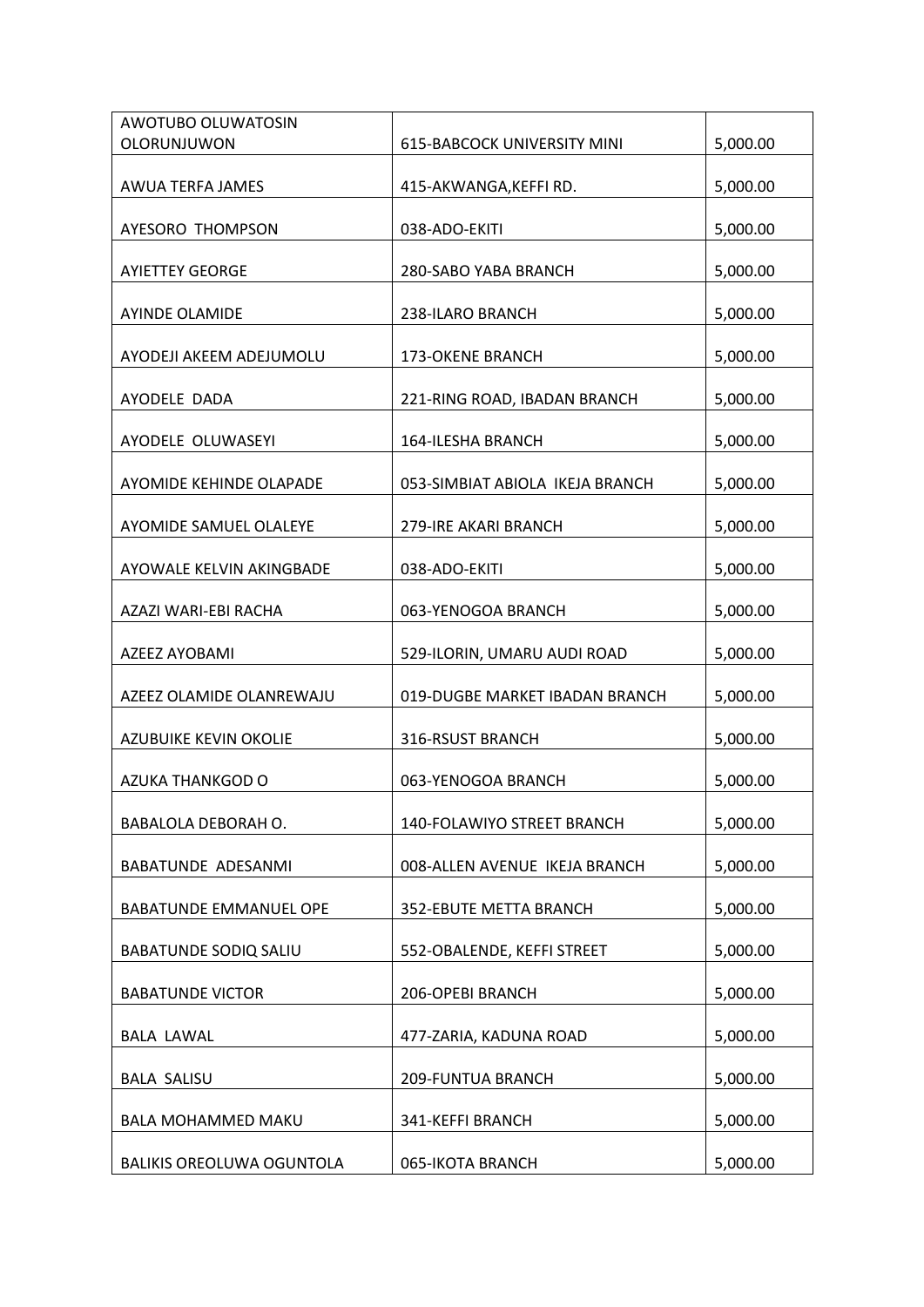| <b>BASHIR ABUBAKAR</b>                  | 139-ADO OWO ROAD BRANCH             | 5,000.00 |
|-----------------------------------------|-------------------------------------|----------|
| <b>BASIL UGOCHUKWU NWAELELE</b>         | 270-32 AKA ROAD BRANCH              | 5,000.00 |
| <b>BASIRAT ADEOLA ADELEKE</b>           | 142-ALAGBADO BRANCH                 | 5,000.00 |
| BASIRAT ENIOLA ADETOMIWA                | 531-OTTA IDIROKO ROAD               | 5,000.00 |
| <b>BASIRU DANKILO MODI</b>              | 401-SOKOTO, MAIDUGURI RD.           | 5,000.00 |
| <b>BENETH O. NNANEME</b>                | 426-KEFFI, ABUBAKAR BURGA STR.      | 5,000.00 |
| <b>BENITA ENIMIE OYERIBHOR</b>          | 069-UNIBEN BRANCH                   | 5,000.00 |
| BENITA NWANYINNAYA OKOROEZI             | <b>243-BUKURU BRANCH</b>            | 5,000.00 |
| BENJAMIN IKECHUKWU JOHN                 | 407-IKOYI, AWOLOWO RD.              | 5,000.00 |
| BENJAMIN MONDAY NDARA                   | 425-BUKURU, OLD JOS RD.             | 5,000.00 |
| <b>BEST SUPURUCHUKWU LAWRENCE</b>       | 049-OLD OJO BRANCH                  | 5,000.00 |
| <b>BILKISU BOLANLE SHITTU</b>           | <b>165-DAMATURU BRANCH</b>          | 5,000.00 |
| <b>BISOLA AKOREDE OLATOKE</b>           | 005-OSHOGBO BRANCH                  | 5,000.00 |
| <b>BITRUS BAWA</b>                      | 545-KADUNA, ISA KAITA ROAD          | 5,000.00 |
| <b>BLESSED CHINONSO OJINMA</b>          | 147-CALABAR 1                       | 5,000.00 |
| <b>BLESSING PAUL</b>                    | 501-AJAH, LEKKI - EPE EXPRESSWAY    | 5,000.00 |
| BLESSING SUNDAY                         | 066-ADETOKUNBO ADEMOLA BRANCH       | 5,000.00 |
| <b>BLESSING AKWO AIDI</b>               | 212-MAKURDI 2 BRANCH                | 5,000.00 |
| BLESSING CHIDINMA UNEGBU                | 457-FESTAC TOWN, SECOND AVE.        | 5,000.00 |
| <b>BLESSING ENEMCHUKWU</b><br>OLUCHUKWU | 394-BBA LAGOS, ATIKU ABUBAKAR PLAZA | 5,000.00 |
| <b>BLESSING ESTHER MBAM</b>             | 168-ABAKALIKI BRANCH 1              | 5,000.00 |
| <b>BLESSING GIFT OKON</b>               | 312-IDIMU BRANCH                    | 5,000.00 |
| <b>BLESSING LUCY OKOH</b>               | 283-UNN NSUKKA BRANCH               | 5,000.00 |
| BLESSING ONYINYECHI OKEREKE             | 247-COVENANT BRANCH                 | 5,000.00 |
| BLESSING ULOMA OHABUIRO                 | 526-UMUAHIA, IKOT - EKPENE ROAD     | 5,000.00 |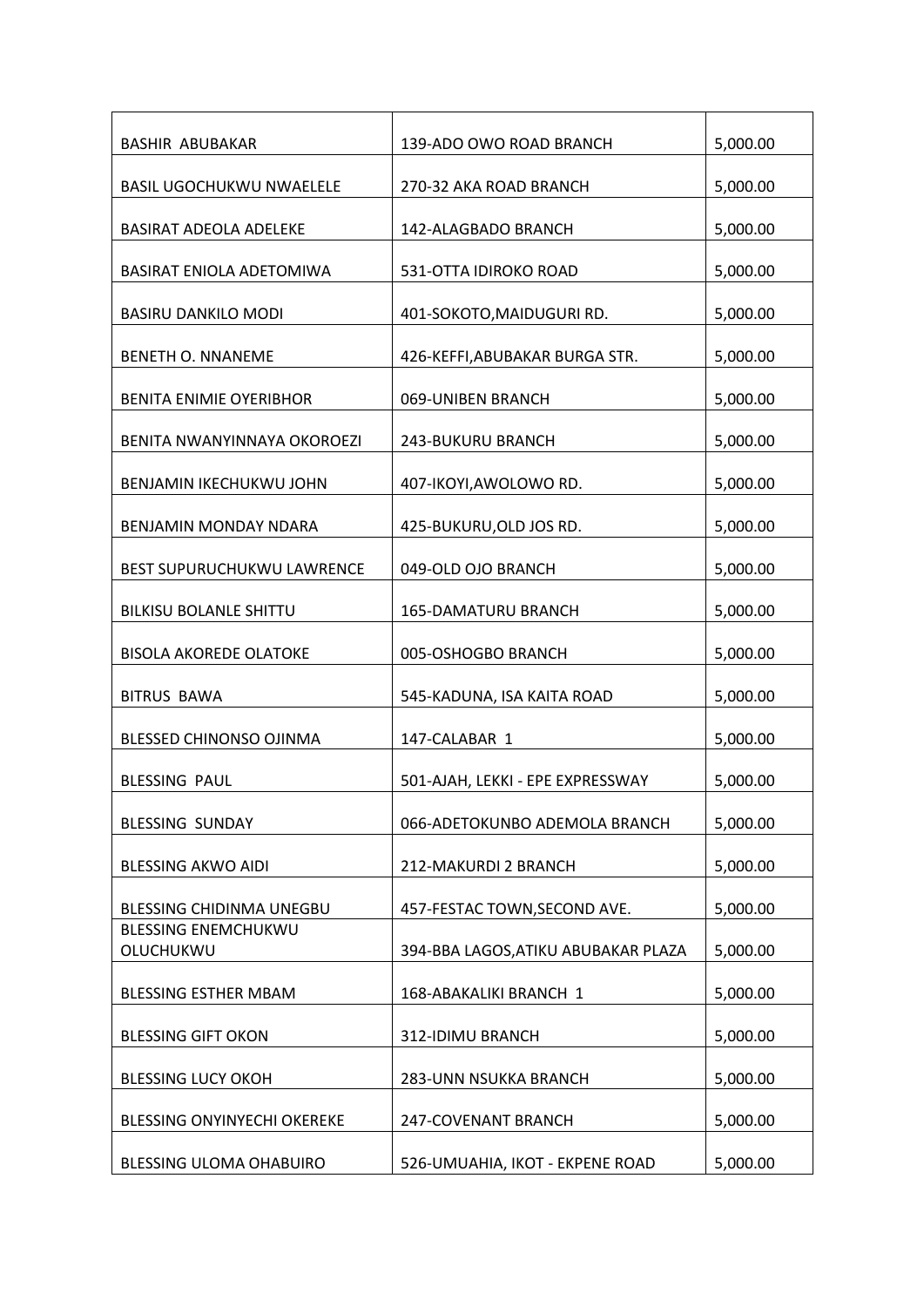| <b>BODUNDE OLANIYI</b>            | 017-AKURE BRANCH                  | 5,000.00 |
|-----------------------------------|-----------------------------------|----------|
| <b>BOLAJI IDOWU ADEPOJU</b>       | 559-OGBOMOSHO, ILORIN ROAD        | 5,000.00 |
| BOLORUNDURO JOHN AWELEWA          | 014-VICTORIA ISLAND BRANCH        | 5,000.00 |
| <b>BOLUWATIFE SAMUEL AYINDE</b>   | 386-APATA-IBADAN BRANCH           | 5,000.00 |
| <b>BONIFACE EGWUATU ANUMUDU</b>   | 577-FUTO MINI                     | 5,000.00 |
| <b>BONIFACE OKOH</b>              | 299-SAKA TINUBU BRANCH            | 5,000.00 |
| <b>BRAVO P ESE</b>                | 256-OKADA BRANCH                  | 5,000.00 |
| <b>BRICE OFFA HOUMBATO</b>        | 501-AJAH, LEKKI - EPE EXPRESSWAY  | 5,000.00 |
| <b>BRIGHT CHIBUEZE NNADI</b>      | 606-NAZE MINI                     | 5,000.00 |
| <b>BRIGHT CHINEDU IHEKWOABA</b>   | 020-ABA BRANCH                    | 5,000.00 |
| <b>BROWN DESTINY CHIGOZIE</b>     | 457-FESTAC TOWN, SECOND AVE.      | 5,000.00 |
| <b>BUHARI MAGAJI</b>              | 591-DAWANUA MINI                  | 5,000.00 |
| <b>BUKOLA ADEBIMPE ADEGOKE</b>    | 407-IKOYI, AWOLOWO RD.            | 5,000.00 |
| <b>BUKOLA AYINDE AYODEJI</b>      | 139-ADO OWO ROAD BRANCH           | 5,000.00 |
| <b>BUKOLA HANNAH OYETORO</b>      | 136-48 MARINA BRANCH              | 5,000.00 |
| <b>BUKOLA OLUWAYEMISI BALOGUN</b> | 125-NEW COURT ROAD BRANCH         | 5,000.00 |
| <b>BUKOLA TAIWO BABATUNDE</b>     | 384-ABEOKUTA, UACN COMPLEX IBARA  | 5,000.00 |
| <b>BUNMI ESTHER BANWO</b>         | 515-IJEBU ODE, 35 IBADAN ROAD     | 5,000.00 |
| <b>BUSARI TAOFEEK</b>             | 445-OSHOGBO, GBONGAN-IBADAN ROAD  | 5,000.00 |
| <b>BUSH ABRAHAM ABBA</b>          | 487-GWAGWALADA ABUJA, PARK LANE   | 5,000.00 |
| <b>CALEB MAGAJI MARKUS</b>        | 614-ZARIA MINI                    | 5,000.00 |
| CALISTA CHIDINMA ARIRIERI         | 029-IDEJO BRANCH                  | 5,000.00 |
| CAROLINE OGHENEFEJIRO EFOGHERE    | 543-ENUGU, NIKE LAKE ROAD         | 5,000.00 |
| <b>CEDRIC OBU ENUN</b>            | 542-CALABAR, NDIDEM USANGLSO ROAD | 5,000.00 |
| CELESTINE KENECHI ORAEDU          | 432-SULEJA, IBB MARKET            | 5,000.00 |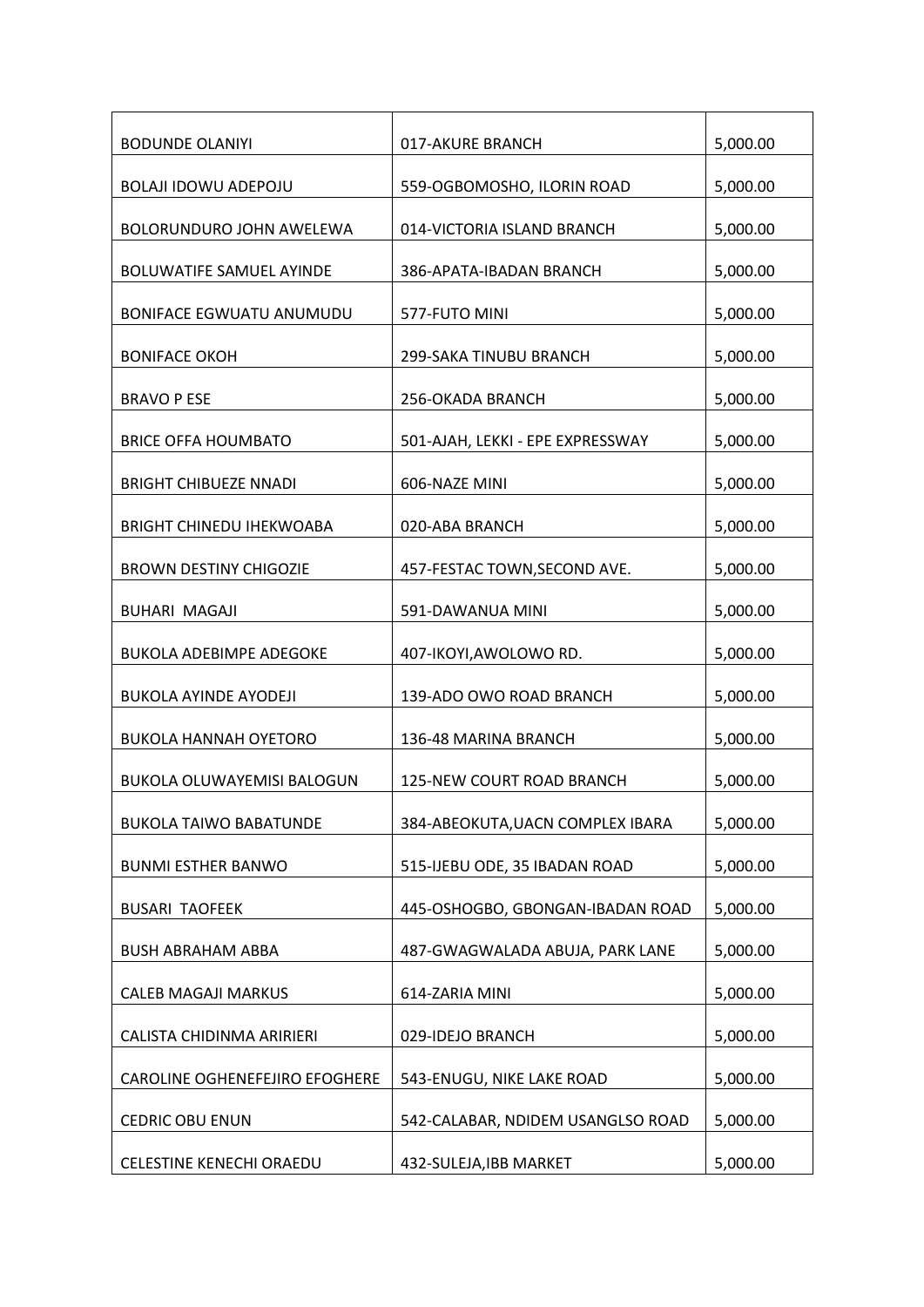| <b>CHARITY AGBAFOR OGBONNAYA</b> | 225-SATELLITE TOWN BRANCH                     | 5,000.00 |
|----------------------------------|-----------------------------------------------|----------|
| CHARLES EMEKA CHINKATA           | 066-ADETOKUNBO ADEMOLA BRANCH                 | 5,000.00 |
| <b>CHARLEY UMUKORO</b>           | 528-WARRI, UDU ROAD                           | 5,000.00 |
| <b>CHIADIKOBI JERRY ENEH</b>     | 394-BBA LAGOS, ATIKU ABUBAKAR PLAZA           | 5,000.00 |
| CHIAMAKA CLARA DANIEL            | 523-ALAOJI, ABA - PORT HARCOURT ROAD          | 5,000.00 |
| CHIAMAKA GOODNESS SUNDAY         | 505-MBAISE, AHIARA JUNCTION MBAISE            | 5,000.00 |
| <b>CHIBOGU JUDITH OBIGBO</b>     | 366-IKEJA, LADIPO OLUWOLE STR.                | 5,000.00 |
| CHIBUIKE EVANS DURU              | 378-ALABA INTERNATIONAL, OLD GARAGE           | 5,000.00 |
| <b>CHIBUIKE FELIX OBI</b>        | 476-OWERRI WETHERAL ROAD BRANCH               | 5,000.00 |
| <b>CHIBUZOR W OKEKE</b>          | 464-OWERRI, ORLU ROAD                         | 5,000.00 |
| CHIBUZOR WILLSON AMAOBI          | 175-BODIJA BRANCH 2                           | 5,000.00 |
| CHICHETA EVARESTUX IGWE          | 453-ORLU, ORLU INTERNATIONA MKT.              | 5,000.00 |
| CHIDI PHILEMON MADUKA            | 047-TINCAN ISLAND BRANCH                      | 5,000.00 |
| CHIDIEBERE VICTOR IHEONUNAEKWU   | 120-OBIGBO BRANCH                             | 5,000.00 |
| CHIDINMA SOPHIA UKAEGBU          | 190-KENYATTA BRANCH                           | 5,000.00 |
| <b>CHIDOZIE EGUZORO</b>          | <b>307-NEKEDE BRANCH</b>                      | 5,000.00 |
| CHIEBUKA JESSE NICHOLAS          | 071-MARYLAND BRANCH                           | 5,000.00 |
| CHIGBO UCHECHUKWU KI             | 300-LAWANSON BRANCH                           | 5,000.00 |
| <b>CHIKA FAVOUR IFE</b>          | 321-DOPEMU BRANCH                             | 5,000.00 |
| CHIKEZIE OGOKE                   | 239-IKOTUN BRANCH                             | 5,000.00 |
| <b>CHIKEZIE CHARLES</b>          | 235-EGBEDA BRANCH                             | 5,000.00 |
| CHILEH CLEMENT KPENSALEN         | <b>187-STOCK EXCHANGE</b>                     | 5,000.00 |
| CHIMA MOUCHUKWUBIKE              | 499-WARRI, OKUMAGBA AVENUE                    | 5,000.00 |
| CHIMAOBI UZO MGBEAFULUBA         | 460-IYANA IPAJA, LAGOS ABEOKUTA<br>EXPRESSWAY | 5,000.00 |
| CHIMEZIE MICHEAL UGWUKARIRI      | 500-ORJI, OKIGWE ROAD                         | 5,000.00 |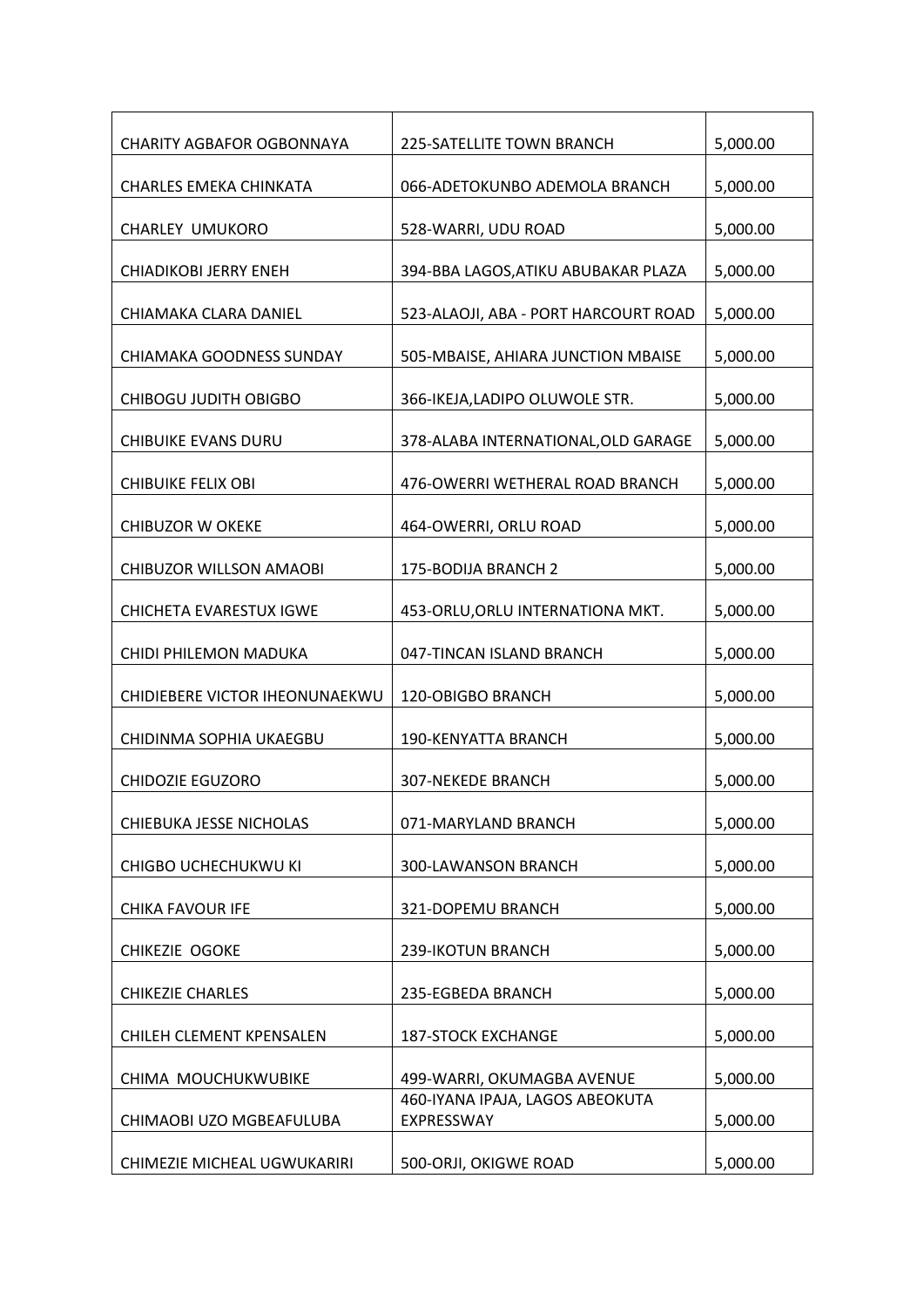|                                   | 385-COKER, LAGOS/BADAGRY             |          |
|-----------------------------------|--------------------------------------|----------|
| CHINANU OKAFOR                    | EXPRESSWAY                           | 5,000.00 |
| <b>CHINECHEREM HENRY OKOYE</b>    | 449-MUBI, MOHAMMED BELLO WAY         | 5,000.00 |
|                                   | 382-TRADE FAIR COMPLEX, ASPAMDA      |          |
| CHINEDU ANAYO SIMON               | HALL <sub>2</sub>                    | 5,000.00 |
| CHINEDU DELIVERANCE IKE           | 026-CALABAR BRANCH                   | 5,000.00 |
| CHINEDU MICHAEL NWAMBA            | 543-ENUGU, NIKE LAKE ROAD            | 5,000.00 |
| <b>CHINEDU NZURUMIKE</b>          | 087-GARKI BRANCH                     | 5,000.00 |
| CHINEDU WISDOM AUGUSTINE          | 508-OGBOR HILL, IKOT EKPENE ROAD ABA | 5,000.00 |
| CHINENYE HELEN ANANABA            | 373-ONITSHA PORT HARCOURT RD.        | 5,000.00 |
| CHINOMNSO I. IHEAGWAM             | 058-OWERRI BRANCH                    | 5,000.00 |
| CHINONSO STANLEY IKEMEFUNA        | 028-ONITSHA BRANCH                   | 5,000.00 |
| <b>CHINONYE PEACE AZUBUIKE</b>    | 475-NKPOR, DEMUDE STREET             | 5,000.00 |
| <b>CHINYERE MERCY EMEH</b>        | 371-OWERRI, WAAST AVENUE, IKENEGBU   | 5,000.00 |
| <b>CHIOMA RUTH EZE</b>            | 608-DALEKO MINI                      | 5,000.00 |
| CHISOM CHUKA MARIZU               | 457-FESTAC TOWN, SECOND AVE.         | 5,000.00 |
| CHIWETALU JOSHUA OMEJE            | 278-MARARABA BRANCH                  | 5,000.00 |
| CHIZOBA RUTH OKONKWO              | 474-AMUWO ODOFIN ESTATE              | 5,000.00 |
| CHIZOM AND JOVITA ANYANWU         | 505-MBAISE, AHIARA JUNCTION MBAISE   | 5,000.00 |
| <b>CHRIS CHIKA EZEH</b>           | 126-MATORI BRANCH                    | 5,000.00 |
| <b>CHRIS CHIKWADO OKWOR</b>       | 463-NSUKKA, ENUGU/OBA RD.            | 5,000.00 |
| <b>CHRIS OKAFOR UGBOH</b>         | 044-ADENIYI JONES IKEJA BRANCH       | 5,000.00 |
| CHRISTIAN EDOWU                   | 475-NKPOR, DEMUDE STREET             | 5,000.00 |
| <b>CHRISTIAN ESE</b>              | 528-WARRI, UDU ROAD                  | 5,000.00 |
| CHRISTIAN MADUKA OHIA             | 020-ABA BRANCH                       | 5,000.00 |
| <b>CHRISTIAN MANUCHIMSO AKERE</b> | 285-RUMUKURISHI BRANCH               | 5,000.00 |
| CHRISTIANA ADEWUNNI OGUNLANA      | 082-LIGALI AYORINDE                  | 5,000.00 |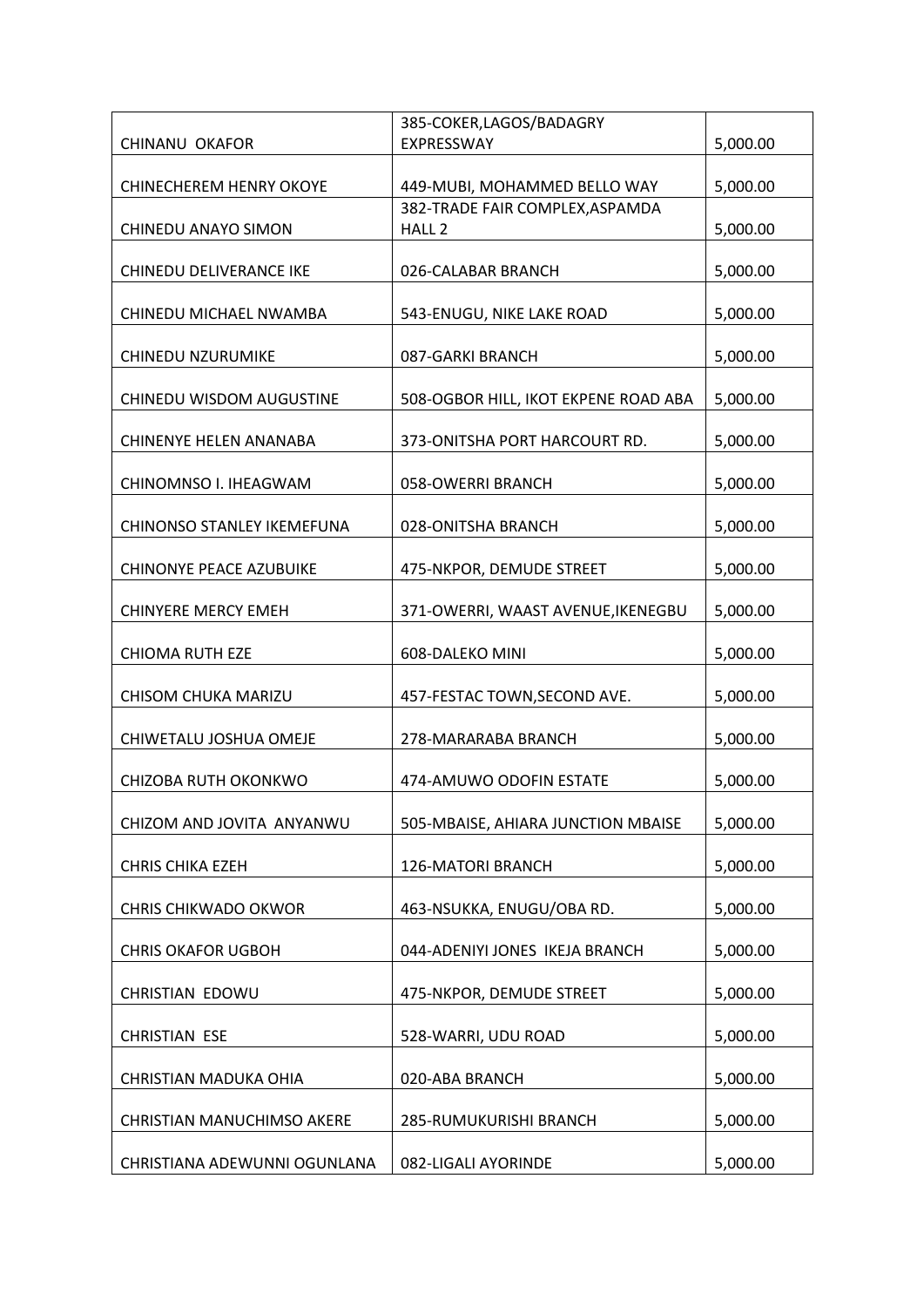| <b>CHRISTOPHER ADEGBOYEGA ADEOYE</b>    | 147-CALABAR 1                                          | 5,000.00 |
|-----------------------------------------|--------------------------------------------------------|----------|
| CHRISTOPHER JOHN EZIMA                  | 509-OBOSI, CITY BISCUIT ROAD                           | 5,000.00 |
| <b>CHRISTOPHER S. TANGKAT</b>           | 423-JOS, CLUB ROAD                                     | 5,000.00 |
| CHUKWU DOMINIC                          | 207-KETU BRANCH                                        | 5,000.00 |
| CHUKWUDI JONAH                          | 564-ARIARIA MINI                                       | 5,000.00 |
| CHUKWUEBUKA EKE                         | 402-UYO, ABAK RD.                                      | 5,000.00 |
| CHUKWUEBUKA EJIKE EZIEFULU              | 613-UNN MINI                                           | 5,000.00 |
| CHUKWUEBUKA HENRY IBIAM                 | 324-OGIDI BRANCH                                       | 5,000.00 |
| CHUKWUEBUKA SUNDAY                      | 261-LASU BRANCH                                        | 5,000.00 |
| CHUKWUELUO EKENE SOLOMON                | 412-ONITSHA, IWEKA ROAD                                | 5,000.00 |
| CHUKWUEMEKA ELIGHACHUKWU                | 568-OKOTA MINI                                         | 5,000.00 |
| CHUKWUEMEKA EMMANUEL<br><b>ORJIAKOR</b> | <b>154-BRIDGE HEAD BRANCH</b>                          | 5,000.00 |
| CHUKWUEMEKA CHIDERA ROSITA              | 369-DEI-DEI ABUJA, BUILDING MATERIALS<br><b>MARKET</b> | 5,000.00 |
| CHUKWUEZIE UCHENNA                      | 512-ZONE 5 ABUJA, MICHAEL OKPARA<br><b>STREET</b>      | 5,000.00 |
| CHUKWUNONYE ONUH                        | 522-APONGBON, ISSA WILLIAMS/OFFIN<br><b>RD</b>         | 5,000.00 |
| CHUKWUNYERE MATTHEW EJIAKU              | 577-FUTO MINI                                          | 5,000.00 |
| <b>COLLETE IFEOMA GODFREY</b>           | 371-OWERRI, WAAST AVENUE, IKENEGBU                     | 5,000.00 |
| <b>COMFORT EKENS</b>                    | 120-OBIGBO BRANCH                                      | 5,000.00 |
| <b>COMFORT T LUKE</b>                   | 051-PALM AVENUE BRANCH                                 | 5,000.00 |
| <b>CYRIL ANI</b>                        | 472-OGIDI, NKWELLE OGIDI BRANCH                        | 5,000.00 |
| CYRIL CHUKWUDI CHUKWULOBE               | 331-FESTAC 2 BRANCH                                    | 5,000.00 |
| DAHIRU ABBA                             | 497-KANO, FRANCE ROAD SABON GARI                       | 5,000.00 |
| DAMIAN ONUNKWO                          | 387-NNEWI, EDO-EZEMEWI STR.                            | 5,000.00 |
| DAMILARE OPOLA                          | 478-JIBOWU, IKORODU ROAD                               | 5,000.00 |
| DAMILOLA TOBILOBA AZEEZ                 | 607-IKOTA MINI                                         | 5,000.00 |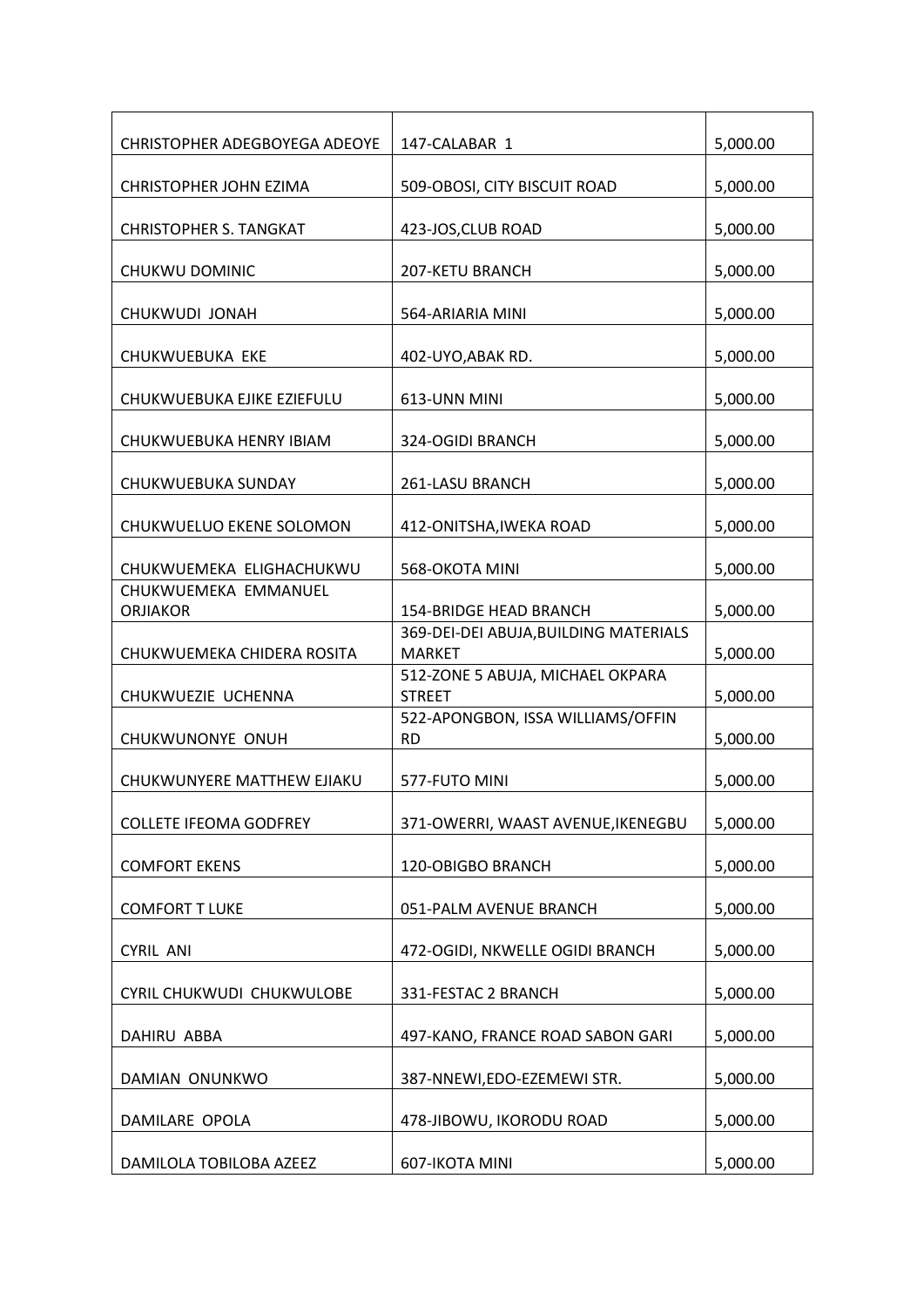| DANIEL EDET EFFIONG           | 416-PH, 50 IKWERRE ROAD                                  | 5,000.00 |
|-------------------------------|----------------------------------------------------------|----------|
| DANIEL EDUNG ESSIEN           | 542-CALABAR, NDIDEM USANGLSO ROAD                        | 5,000.00 |
| DANIEL ONORIODE OFURIE        | 025-ASABA BRANCH                                         | 5,000.00 |
| DANIEL ONORODE USMAN          | 557-AJAH, ADDO ROAD                                      | 5,000.00 |
| DARE ADEYINKA OLORUNFEMI      | 272-IJESHATEDO BRANCH                                    | 5,000.00 |
| DARLINGTON OKECHUKWU ABAH     | <b>286-UNIPORT BRANCH</b>                                | 5,000.00 |
| DAUDA KOLAWOLE BELLO          | 038-ADO-EKITI                                            | 5,000.00 |
| DAUDA YAKUBU BETSO            | 059-YOLA BRANCH                                          | 5,000.00 |
| <b>DAVID IKUPHOGH</b>         | 599-NIGER DELTA UNIV. MINI                               | 5,000.00 |
| DAVID LAMAH                   | 204-DEI DEI BRANCH                                       | 5,000.00 |
| DAVID AJANG AUGUSTINE         | 243-BUKURU BRANCH                                        | 5,000.00 |
| DAVID ALAKU                   | 179-KARU BRANCH                                          | 5,000.00 |
| DAVID EBUKA IGWEONWU          | 203-UNIZIK BRANCH                                        | 5,000.00 |
| DAVID IDOWU OLASEHINDE        | 400-AKURE, OYEMEKUN STREET                               | 5,000.00 |
| DEBORAH AMOKE FALANA          | 037-ABEOKUTA BRANCH                                      | 5,000.00 |
| DEBORAH OLUWABUKOL AFUWAPE    | 166-67 ST FINBARRS RD-BARIGA                             | 5,000.00 |
| DESMOND NNANNA                | 457-FESTAC TOWN, SECOND AVE.                             | 5,000.00 |
| <b>DESTINY EBOH</b>           | 293-KUMO BRANCH                                          | 5,000.00 |
| <b>DESTINY NNAMDI OBIJURU</b> | 336-AKUTE BRANCH                                         | 5,000.00 |
| DICKSON BENJAMIN OKORONKWO    | 421-ALABA INTERNATIONAL, DOBBIL<br>PLAZA AVENUE          | 5,000.00 |
| DIVINE EDET ASIM              | 457-FESTAC TOWN, SECOND AVE.                             | 5,000.00 |
| DJEBRE GABRIEL OVWERE         | 429-TRADE FAIR COMPLEX, ASPAMDA<br><b>OFFICE BLOCK 2</b> | 5,000.00 |
| DOLAPO AYOBAMI OYENDE         | 242-IJEBU-ODE BRANCH                                     | 5,000.00 |
| DOLAPO GBENGA BANIRE          | 235-EGBEDA BRANCH                                        | 5,000.00 |
| DOMINIC UDOZORH ONYEMAUCHE    | 429-TRADE FAIR COMPLEX, ASPAMDA<br><b>OFFICE BLOCK 2</b> | 5,000.00 |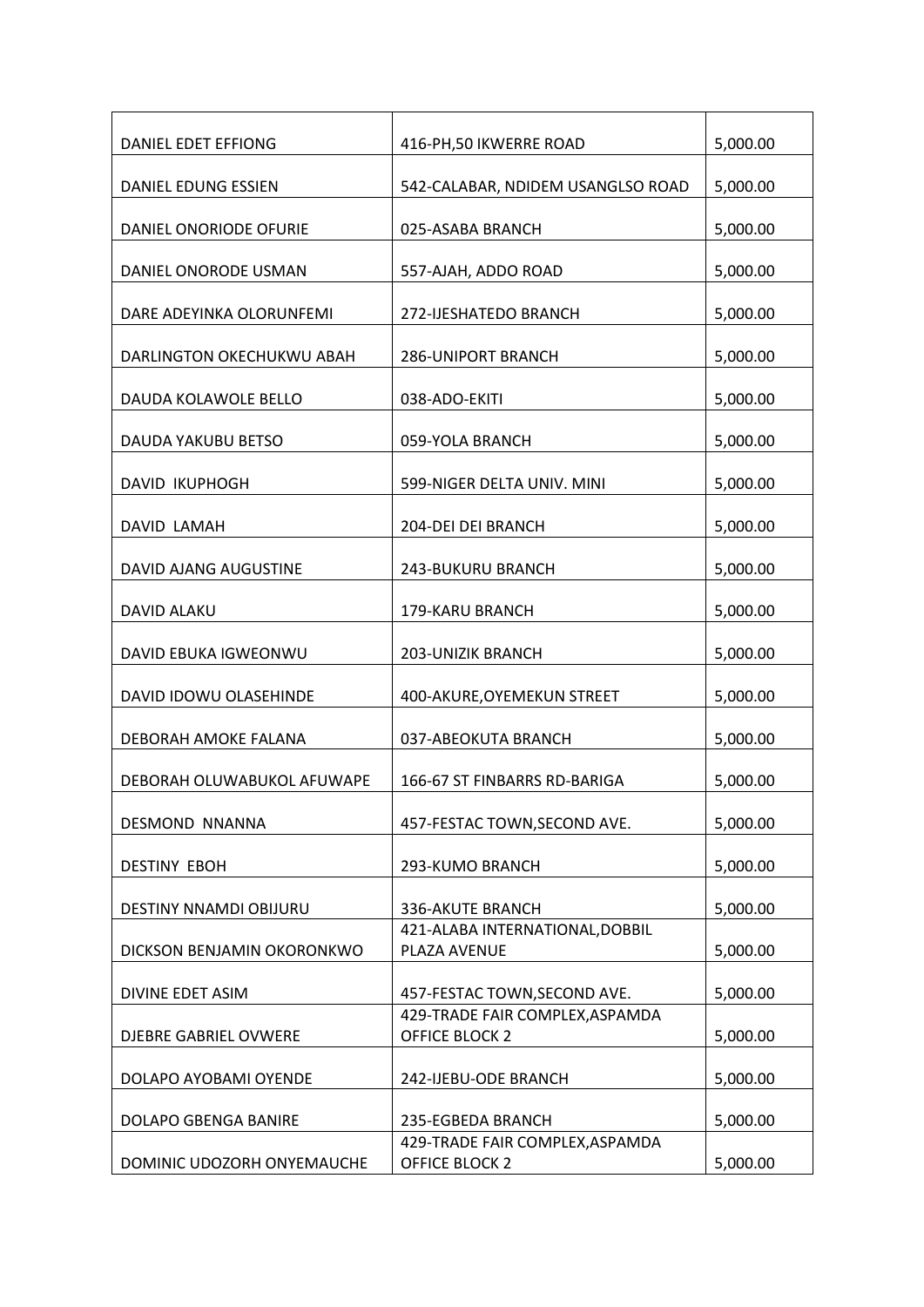| DORCAS GOGO JAPHET                            | 364-PH, 222 IKWERRE ROAD                        | 5,000.00 |
|-----------------------------------------------|-------------------------------------------------|----------|
| DOYINSOLA OLAOLUWA OLADIMEJI                  | 334-OOU BRANCH                                  | 5,000.00 |
| <b>DUKE OKPERIGHO</b>                         | 459-BENIN, UGBOWO RD.                           | 5,000.00 |
| DURU SUNDAY OBINALI                           | 358-PH, TRANS AMADI                             | 5,000.00 |
| EBELE ELIZABETH OBIORA                        | 609-MAFOLUKU MINI                               | 5,000.00 |
| EBEREBO ANITA ENWEREKOWE                      | 123-15 AZIKWE ROAD                              | 5,000.00 |
| EBERECHUKWU JULIET AGBO                       | 488-ENUGU, AGBANI ROAD                          | 5,000.00 |
| <b>EBUBE EMMANUEL</b>                         | 059-YOLA BRANCH                                 | 5,000.00 |
| ECHEZONA HENRY UMEADI                         | 477-ZARIA, KADUNA ROAD                          | 5,000.00 |
| <b>EDET RUTH OKON</b>                         | 015-ONIKAN BRANCH                               | 5,000.00 |
| EDIDIONG NATASHA AKPAN                        | 421-ALABA INTERNATIONAL, DOBBIL<br>PLAZA AVENUE | 5,000.00 |
| EDIRI ENDURANCE IKARIA                        | 034-BAUCHI BRANCH                               | 5,000.00 |
| EDITH CHINAZA OGBONNA                         | 412-ONITSHA, IWEKA ROAD                         | 5,000.00 |
| <b>EDO AUGUSTINE EHIGIATOR</b>                | 030-BENIN BRANCH                                | 5,000.00 |
| <b>EDOGA MOSES</b>                            | 087-GARKI BRANCH                                | 5,000.00 |
| <b>EFERUP</b>                                 | 365-APAPA WHARF RD.                             | 5,000.00 |
| EGAJI ALFRED IDOKO                            | 033-MAKURDI BRANCH                              | 5,000.00 |
| EGHOBAMIEN ISAAC                              | 458-BENIN, SAPELE RD.                           | 5,000.00 |
| <b>EGUNATUM ISAAC RICHARD</b>                 | 364-PH, 222 IKWERRE ROAD                        | 5,000.00 |
| <b>EGWONO LOVE AKPORHERHE</b>                 | 358-PH, TRANS AMADI                             | 5,000.00 |
| <b>EGWUATU CHIMEZIE</b><br><b>BARTHOLOMEW</b> | 596-NGWA ROAD MINI                              | 5,000.00 |
| <b>EJIDIKE GIFT EBERE</b>                     | 208-ORILE COKER                                 | 5,000.00 |
| EJIOFOR EZE                                   | 561-LIFE CAMP ABUJA, JABI-KARMO ROAD            | 5,000.00 |
| EJIRO LOVE EMEFE                              | 499-WARRI, OKUMAGBA AVENUE                      | 5,000.00 |
| EKE ANTHONY CHIMEZIE                          | <b>610-OJUWOYE MINI</b>                         | 5,000.00 |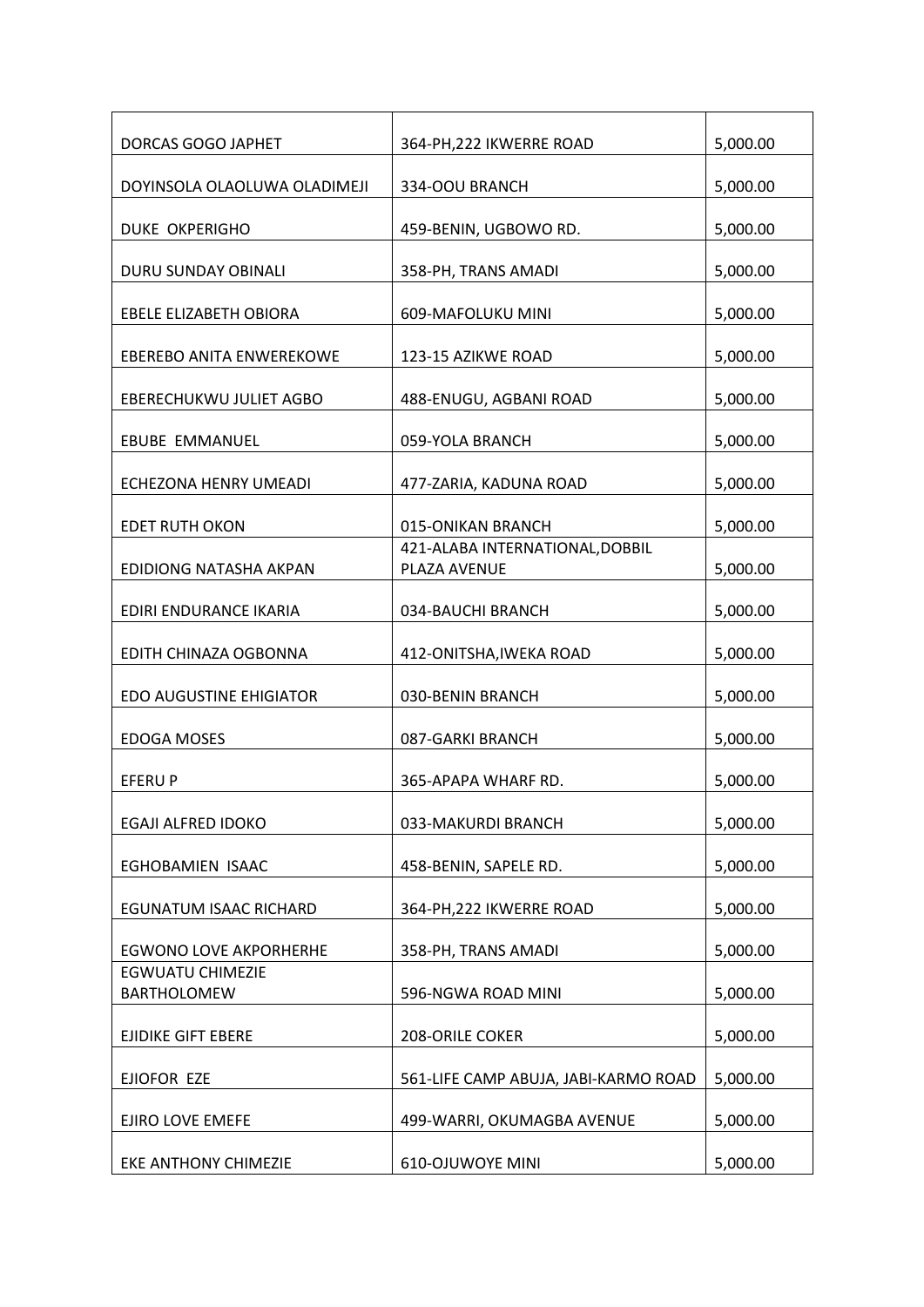| EKEKE ELOCHUKWU SCHO              | 123-15 AZIKWE ROAD                            | 5,000.00 |
|-----------------------------------|-----------------------------------------------|----------|
| EKENE NOEL ONYEUKWU               | 442-OWERRI, DOUGLAS RD.                       | 5,000.00 |
| ELEBIYO FEMI O.                   | 367-KADUNA,1 KACHIA RD.                       | 5,000.00 |
| <b>ELLIOT FOLAKE AYISAT</b>       | 004-AGUDA BRANCH                              | 5,000.00 |
| ELOCHUKWU IKERU                   | <b>154-BRIDGE HEAD BRANCH</b>                 | 5,000.00 |
| ELOCHUKWU OLIVER NWABUEZE         | 279-IRE AKARI BRANCH                          | 5,000.00 |
| <b>EMEGEBO JUSTICE STANLEY</b>    | 248-AYOBO BRANCH                              | 5,000.00 |
| EMEKA ANSELM OKAFOR               | 440-IKORODU 83 LAGOS ROAD                     | 5,000.00 |
| EMEKA BRIGHT EKEH                 | 577-FUTO MINI                                 | 5,000.00 |
| <b>EMEKA CHRISTOPHER AKARAIWE</b> | 122-GARKI AREA 11 BRANCH                      | 5,000.00 |
| EMEKA CORNELIUS CHIFOKA           | 020-ABA BRANCH                                | 5,000.00 |
| EMEKA EMMANUEL OHAEGBULAM         | 596-NGWA ROAD MINI                            | 5,000.00 |
| <b>EMEKA I. FRANCIS</b>           | 365-APAPA WHARF RD.                           | 5,000.00 |
| <b>EMEKA ISAAC NWOSU</b>          | <b>203-UNIZIK BRANCH</b>                      | 5,000.00 |
| <b>EMEKA JUDE EGBO</b>            | 385-COKER, LAGOS/BADAGRY<br>EXPRESSWAY        | 5,000.00 |
| EMENIKE DARLINGTON UNACHUKWU      | 008-ALLEN AVENUE IKEJA BRANCH                 | 5,000.00 |
| EMEREOLE OGBONNAYA IMO            | 274-UNIVERSITY OF LAGOS BRANCH                | 5,000.00 |
| <b>EMEREONYE ANTHONY OBINNA</b>   | 373-ONITSHA PORT HARCOURT RD.                 | 5,000.00 |
| <b>EMMANUEL ADIGWE</b>            | 460-IYANA IPAJA, LAGOS ABEOKUTA<br>EXPRESSWAY | 5,000.00 |
| <b>EMMANUEL DANIA</b>             | 305-AUCHI BRANCH                              | 5,000.00 |
| EMMANUEL IZEDOMI                  | 316-RSUST BRANCH                              | 5,000.00 |
| EMMANUEL OLUWAKEMI                | 227-OBAFEMI AWOLOWO WAY BRANCH                | 5,000.00 |
| <b>EMMANUEL ADEDAYO OFFE</b>      | 581-SATELITE TOWN MINI                        | 5,000.00 |
| <b>EMMANUEL AIHYN MARTINS</b>     | 367-KADUNA,1 KACHIA RD.                       | 5,000.00 |
| EMMANUEL BABATUNDE IKUOMOLA       | 549-BADAGRY, JOSEPH DOSU ROAD                 | 5,000.00 |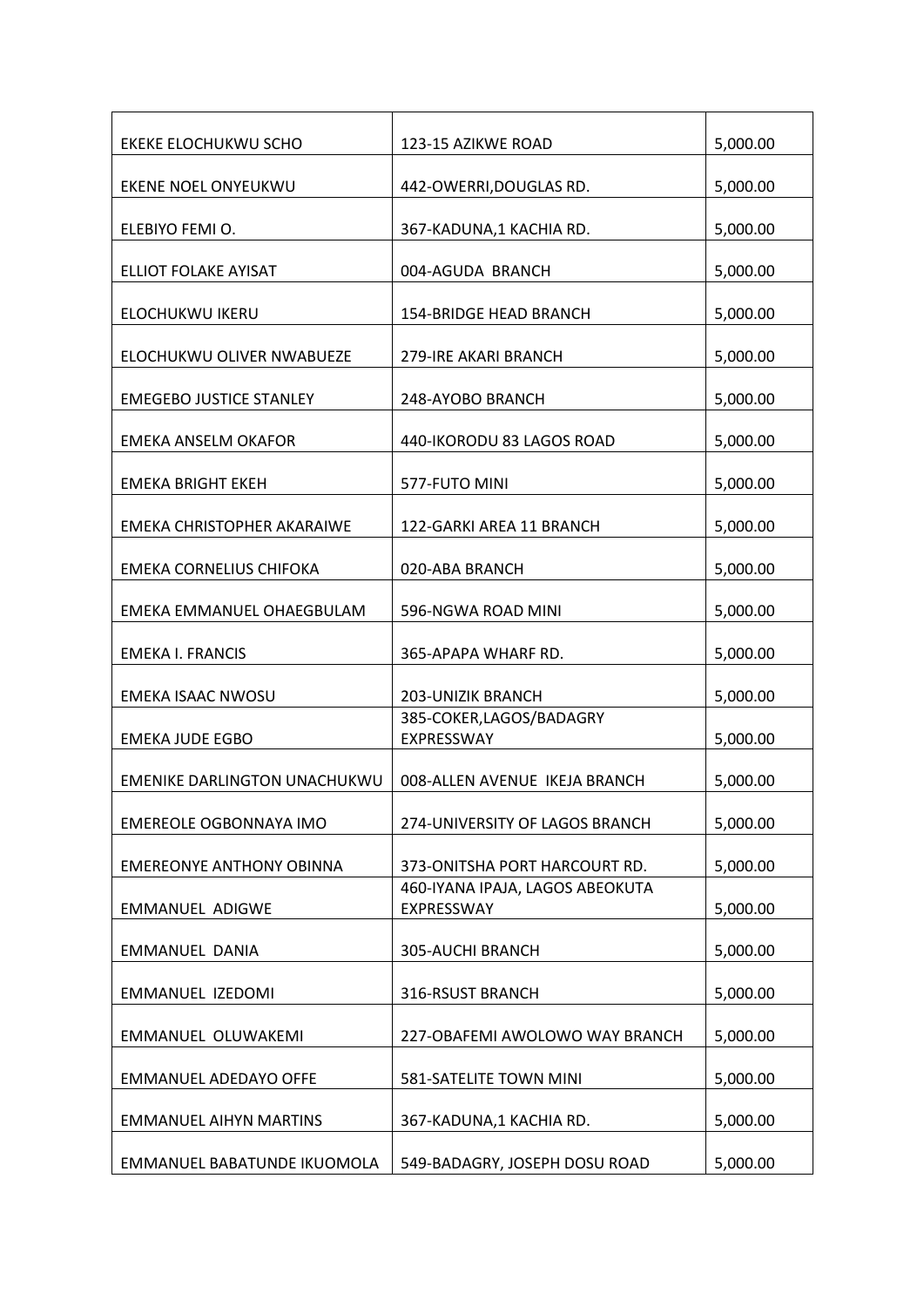| <b>EMMANUEL C ENWERE</b>           | 094-ASOKORO BRANCH                 | 5,000.00 |
|------------------------------------|------------------------------------|----------|
| EMMANUEL CHUKWUHUMENYA             |                                    |          |
| AKWUNWA                            | 281-ENUGU STATE UNIVERSITY BRANCH  | 5,000.00 |
|                                    |                                    |          |
| <b>EMMANUEL EFFIONG EFRETUEI</b>   | 141-WOJI BRANCH                    | 5,000.00 |
|                                    |                                    |          |
| EMMANUEL MAYOWA ADEBAYO            | 034-BAUCHI BRANCH                  | 5,000.00 |
|                                    |                                    |          |
| <b>EMMANUEL N EJIMOFOR</b>         | 595-GUDU MARKET MINI               | 5,000.00 |
| EMMANUEL NWANNEAKOLAM              |                                    |          |
|                                    |                                    |          |
| NWACHUKWU                          | 539-ILE - IFE, LAGERE ROAD         | 5,000.00 |
|                                    |                                    |          |
| EMMANUEL OBIOMA AKARAONYE          | 505-MBAISE, AHIARA JUNCTION MBAISE | 5,000.00 |
|                                    |                                    |          |
| <b>EMMANUEL OCHE</b>               | 292-GWAGWALADA BRANCH              | 5,000.00 |
|                                    |                                    |          |
| <b>EMMANUEL ODIANOSE OKOEGUALE</b> | 274-UNIVERSITY OF LAGOS BRANCH     | 5,000.00 |
| <b>EMMANUEL OSEMUDIAMEH</b>        |                                    |          |
| AGBOGA                             | <b>258-OYINGBO BRANCH</b>          | 5,000.00 |
|                                    |                                    |          |
| EMMANUEL OWOEYE AKINWALE           | 267-KAFANCHAN BRANCH               | 5,000.00 |
|                                    |                                    |          |
| <b>EMMANUEL TIANO SAMUEL</b>       |                                    | 5,000.00 |
|                                    | 498-GWARINPA ABUJA, 1ST AVENUE     |          |
|                                    |                                    |          |
| <b>EMONENA CLEMENT ONORUIKPE</b>   | 499-WARRI, OKUMAGBA AVENUE         | 5,000.00 |
|                                    |                                    |          |
| <b>EMUOBOSA GILDA OGEH</b>         | 161-KATSINA 2 BRANCH               | 5,000.00 |
|                                    |                                    |          |
| <b>ENDE SAMUEL MSUGHTER</b>        | <b>286-UNIPORT BRANCH</b>          | 5,000.00 |
|                                    |                                    |          |
| <b>ENDURANCE OGBEIDE</b>           | 254-EKPOMA BRANCH                  | 5,000.00 |
|                                    |                                    |          |
| <b>ENEH RAPHAEL</b>                | 430-GARKI ABUJA, AHMADU BELLO WAY  | 5,000.00 |
|                                    |                                    |          |
| ENIOLA ADEBISI ODEYINDE            | 562-LEKKI PHASE I, ADMIRALTY WAY   | 5,000.00 |
|                                    |                                    |          |
| ENIOLA SEKINAT SALAMI              | 006-IKORODU BRANCH                 | 5,000.00 |
|                                    |                                    |          |
| ENOCH AMRUWHE                      | 241-SAPELE BRANCH                  | 5,000.00 |
|                                    |                                    |          |
|                                    |                                    |          |
| <b>ENONFON SUNDAY OTU</b>          | 107-RUMUOKORO BRANCH               | 5,000.00 |
|                                    |                                    |          |
| ENUKA CHIMEZIE CHINAZONDU          | 473-NEW KARU, KEFFI ROAD           | 5,000.00 |
|                                    |                                    |          |
| ENYIA EUCHARIA OKA                 | 449-MUBI, MOHAMMED BELLO WAY       | 5,000.00 |
|                                    |                                    |          |
| ERIC CHUKWUDI ENEMOSE              | 038-ADO-EKITI                      | 5,000.00 |
|                                    |                                    |          |
| <b>ERIC CLARENCE ORILOYE</b>       | 433-OGBA IKEJA, IJAIYE RD.         | 5,000.00 |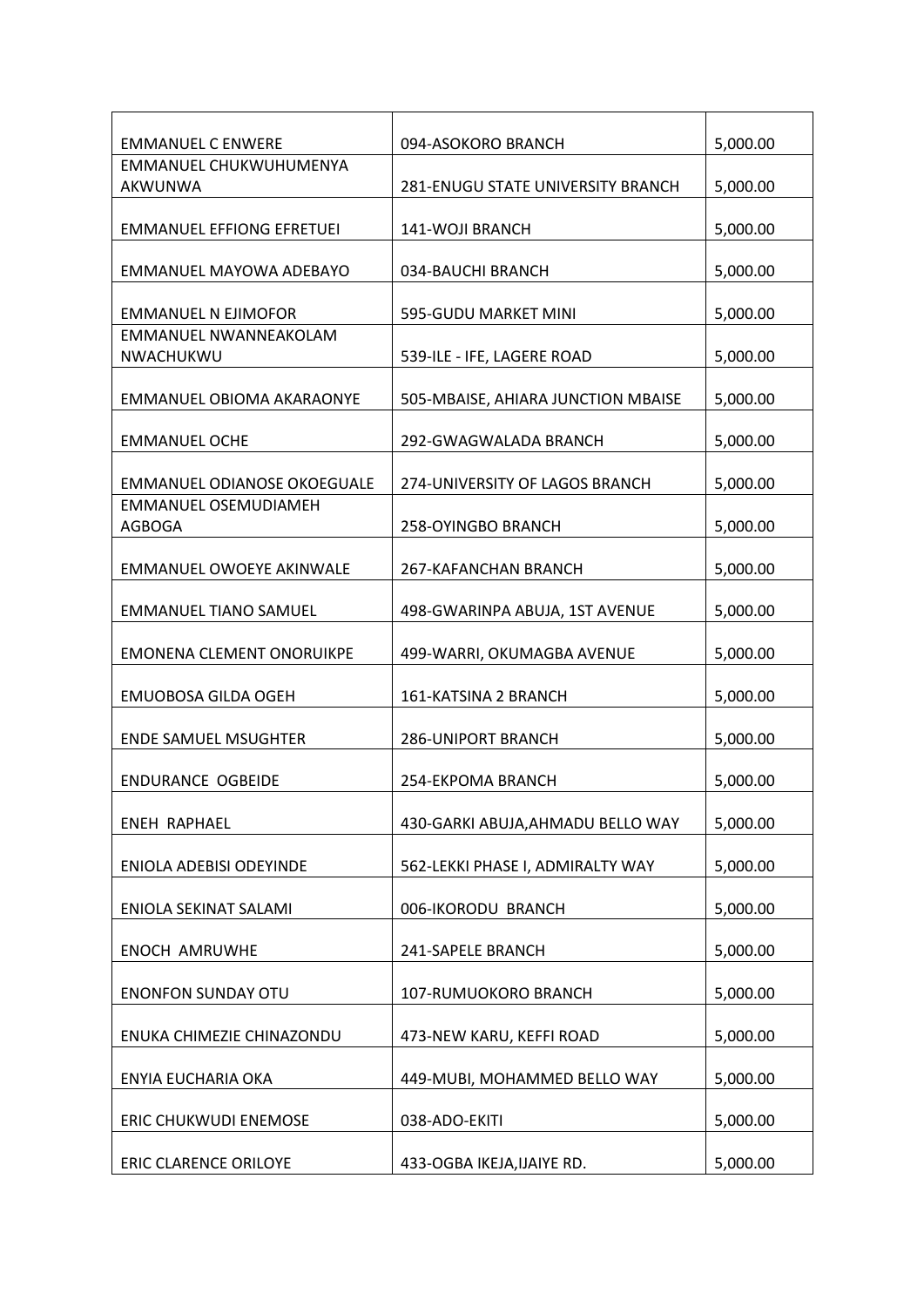| <b>ERIC EKENE ANOSIKE</b>     | 361-ONITSHA, NEW MARKET RD.                          | 5,000.00 |
|-------------------------------|------------------------------------------------------|----------|
| <b>ERNEST CHUKS ADHEKEGBA</b> | 530-IKEJA GRA, JOEL OGUNNAIKE STREET                 | 5,000.00 |
| <b>ESTHER CHIDINDU ALEX</b>   | 120-OBIGBO BRANCH                                    | 5,000.00 |
| ESTHER ESONAME ADELEYE        | 597-ISHERI MINI                                      | 5,000.00 |
| <b>ESTHER UCHECHI OHALE</b>   | <b>281-ENUGU STATE UNIVERSITY BRANCH</b>             | 5,000.00 |
| <b>ESTHER UGOCHI OKORO</b>    | 331-FESTAC 2 BRANCH                                  | 5,000.00 |
| EUCHARIA EZIAMAKA NWADIKWA    | 606-NAZE MINI                                        | 5,000.00 |
| EUGENE EZEILO                 | 324-OGIDI BRANCH                                     | 5,000.00 |
| EUNICE ONYEBUCHI OGBONNAYA    | 516-KADUNA, BENIN STR / KANO RD<br><b>BRANCH</b>     | 5,000.00 |
| EVANS KELECHI UKEAJUOHA       | 577-FUTO MINI                                        | 5,000.00 |
| <b>EVELYN OKOLIE</b>          | 102-AGBARA BRANCH                                    | 5,000.00 |
| EWELAKU OBIORA                | 382-TRADE FAIR COMPLEX, ASPAMDA<br>HALL <sub>2</sub> | 5,000.00 |
| EYIOLASHE FUNMILAYO           | 038-ADO-EKITI                                        | 5,000.00 |
| EZE NWANKPUMA                 | 378-ALABA INTERNATIONAL, OLD GARAGE                  | 5,000.00 |
| EZE GREAT CHUKWUNEME          | 528-WARRI, UDU ROAD                                  | 5,000.00 |
| <b>EZEAGU JULIET CHIBUZOR</b> | 464-OWERRI, ORLU ROAD                                | 5,000.00 |
| <b>EZEAGU WINIFRED O</b>      | 371-OWERRI, WAAST AVENUE, IKENEGBU                   | 5,000.00 |
| EZEKIEL OLUCHI ANITA          | 145-MISSION ROAD BRANCH                              | 5,000.00 |
| EZIKA IKECHUKWU EMMANUEL      | 383-MATORI, LADIPO STR.                              | 5,000.00 |
| FADEGBE OLUWAGBENGA           | 155-ONDO BRANCH                                      | 5,000.00 |
| <b>FADIORA OLAMIDE</b>        | 224-OAU ILE IFE BRANCH                               | 5,000.00 |
| FAITH OLAMIDE OWOSENI         | 017-AKURE BRANCH                                     | 5,000.00 |
| FAITH OLUCHUKWU AKPADO        | 307-NEKEDE BRANCH                                    | 5,000.00 |
| FAKOLUJO OLADELE O            | 284-CHALLENGE BRANCH                                 | 5,000.00 |
| FAMODU ABOSEDE OLUWATOYIN     | <b>615-BABCOCK UNIVERSITY MINI</b>                   | 5,000.00 |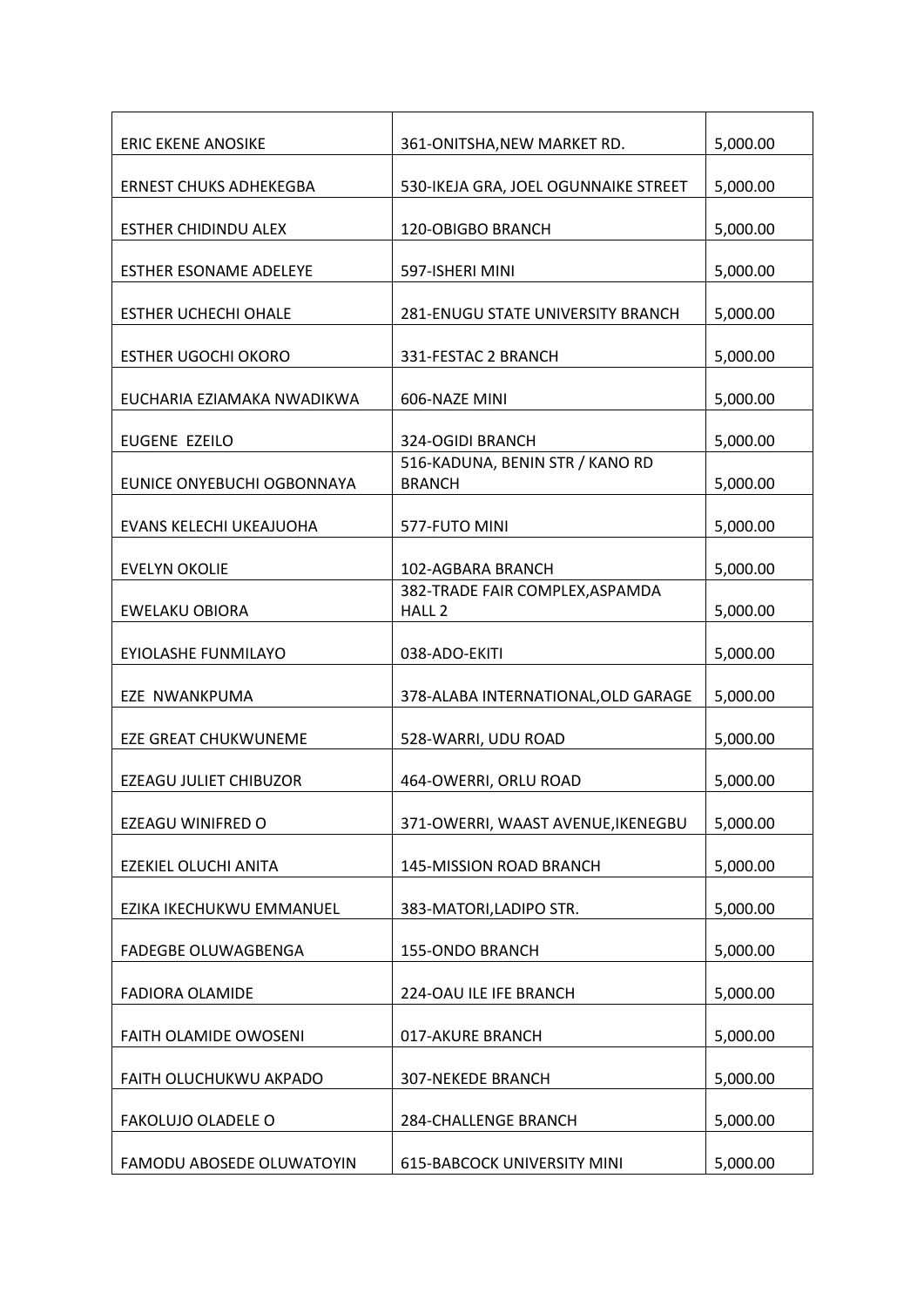|                                   | 461-ZONE 4 ABUJA, HERBERT MACAULAY |          |
|-----------------------------------|------------------------------------|----------|
| FAOZAT SULOLA AWELENJE            | <b>WAY</b>                         | 5,000.00 |
| FATI MUHAMMAD CHADO               |                                    |          |
|                                   | 297-BIDA BRANCH                    | 5,000.00 |
| FATIMA ABUBAKAR SALISU            | 570-BUK ROAD MINI                  | 5,000.00 |
|                                   |                                    |          |
| FATIMA SAMAILA MUHAMMAD           | 614-ZARIA MINI                     | 5,000.00 |
| FAVOUR NMESOMA KALU               | 123-15 AZIKWE ROAD                 | 5,000.00 |
| <b>FAVOUR NWELE</b>               | 120-OBIGBO BRANCH                  | 5,000.00 |
| <b>FEDELIX GARBA</b>              | 026-CALABAR BRANCH                 | 5,000.00 |
| FELIX OLUSHOLA OLOFINNIKA         | 558-UGHELLI, MARKET ROAD           | 5,000.00 |
| <b>FIDELIS OROK</b>               | 448-JAJI, JAJI MILITARY CANTONMENT | 5,000.00 |
| FIKA AZI OMINDA                   | 410-IKEJA,60 OPEBI RD.             | 5,000.00 |
|                                   |                                    |          |
| <b>FISAYO ESTHER ADEGBITE</b>     | 053-SIMBIAT ABIOLA IKEJA BRANCH    | 5,000.00 |
| FOLASADE VICTORIA AKINYEMI        | 598-OGBA/IFAKO, COLLEGE ROAD MINI  | 5,000.00 |
| <b>FOUNDATION CLEMENT ERHABOR</b> | 161-KATSINA 2 BRANCH               | 5,000.00 |
| <b>FRANCIS AYOTUNDE OSHIN</b>     | 546-OJUELEGBA, SHIFAWU STREET      | 5,000.00 |
| <b>FRANCIS CHIGOZIE CHIGBOGU</b>  | 509-OBOSI, CITY BISCUIT ROAD       | 5,000.00 |
| <b>FRANCIS EMEKA INNOCENT</b>     | 004-AGUDA BRANCH                   | 5,000.00 |
| FRANCIS OLUWASEUN OGBONNA         | 274-UNIVERSITY OF LAGOS BRANCH     | 5,000.00 |
| <b>FRANK CHIBUIKE OKAFOR</b>      | 076-AWKA 2 BRANCH                  | 5,000.00 |
| FRANKLIN ABOSI OKOCHA             | 020-ABA BRANCH                     | 5,000.00 |
| FRED ARINZE UKWUEZE               | 487-GWAGWALADA ABUJA, PARK LANE    | 5,000.00 |
| FREEDOM JOHN                      | 256-OKADA BRANCH                   | 5,000.00 |
| FUNMILAYO AJOKE OGUNDOJU          | 525-ILESHA, ITA BALOGUN STREET     | 5,000.00 |
|                                   |                                    |          |
| <b>GABRIEL AONDOAKURA IKYOR</b>   | 033-MAKURDI BRANCH                 | 5,000.00 |
| <b>GAJI JIDDA</b>                 | 479-APAPA, LIVERPOOL ROAD          | 5,000.00 |
| <b>GANIYU JUWON RASHEED</b>       | 456-KUBWA, ABUJA NASCO ROAD        | 5,000.00 |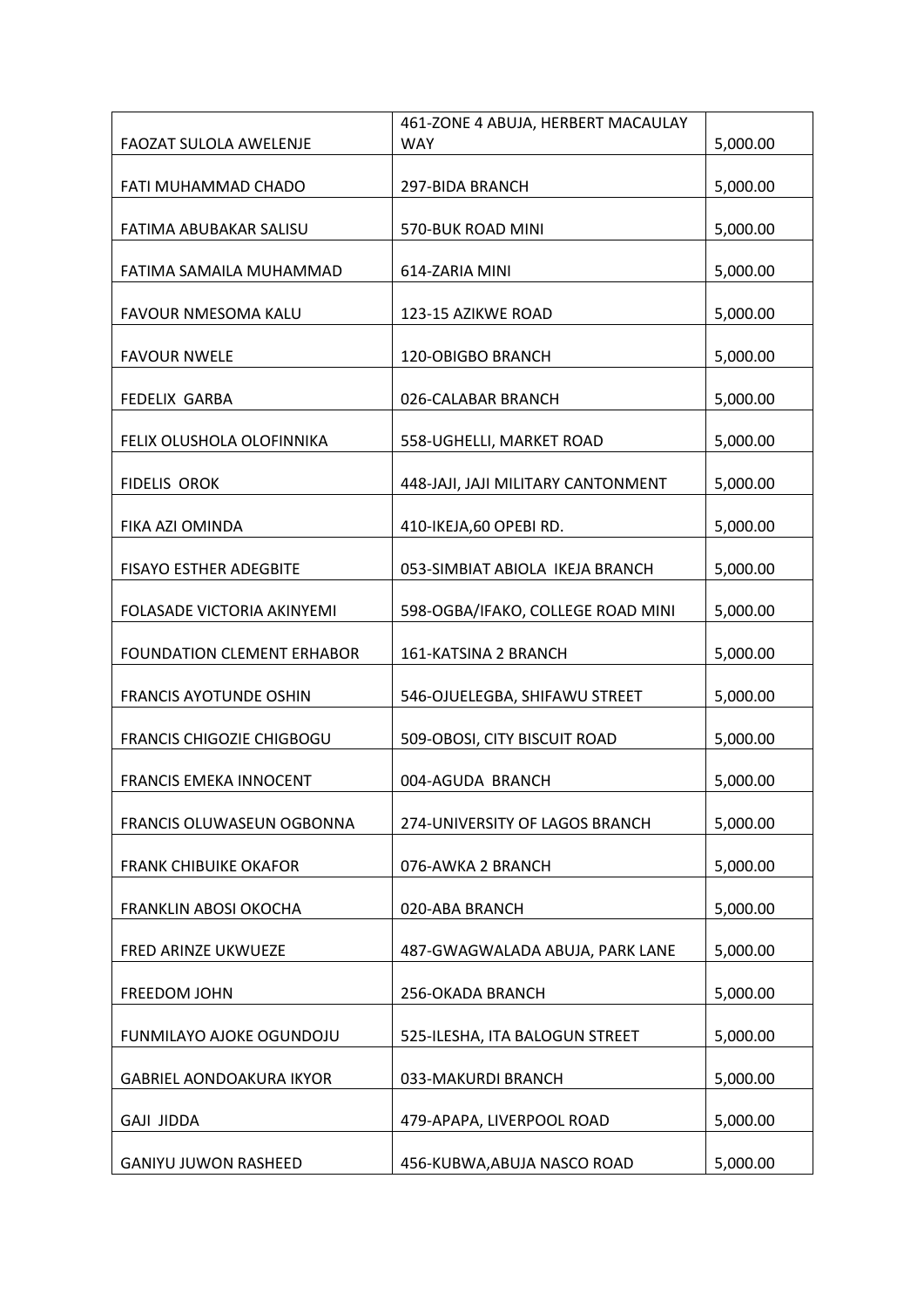| <b>WAY</b><br>5,000.00<br><b>GARBA BASHIRU</b><br>232-NNAMDI AZIKWE STREET IDUMOTA<br>5,000.00<br><b>GBENGA DAMILARE OTUSHOGA</b><br><b>BRANCH</b><br><b>GBENGA MARK ADEBISI</b><br>612-IYANA IPAJA MINI<br>5,000.00 |                                  | 414-GARKI ABUJA MUHAMMED BUHARI |          |
|----------------------------------------------------------------------------------------------------------------------------------------------------------------------------------------------------------------------|----------------------------------|---------------------------------|----------|
|                                                                                                                                                                                                                      |                                  |                                 |          |
|                                                                                                                                                                                                                      |                                  |                                 |          |
|                                                                                                                                                                                                                      |                                  |                                 |          |
|                                                                                                                                                                                                                      |                                  |                                 |          |
|                                                                                                                                                                                                                      |                                  |                                 |          |
|                                                                                                                                                                                                                      | <b>GENTLE SORBANEBARI VIGARA</b> | 093-BANK ROAD PH BRANCH         | 5,000.00 |
|                                                                                                                                                                                                                      |                                  |                                 |          |
| 5,000.00<br><b>GEORGE MONDAY</b><br>065-IKOTA BRANCH                                                                                                                                                                 |                                  |                                 |          |
| <b>GEORGE OAMHEN</b><br>109-BODIJA BRANCH 1                                                                                                                                                                          |                                  |                                 |          |
| 5,000.00                                                                                                                                                                                                             |                                  |                                 |          |
| <b>GEORGE AKAJIAKU UMUNNA</b><br>407-IKOYI, AWOLOWO RD.<br>5,000.00                                                                                                                                                  |                                  |                                 |          |
|                                                                                                                                                                                                                      |                                  |                                 |          |
| <b>GIFT YAKUBU</b><br>267-KAFANCHAN BRANCH<br>5,000.00                                                                                                                                                               |                                  |                                 |          |
| 5,000.00<br><b>GIFT PASTOR EZE</b><br>401-SOKOTO, MAIDUGURI RD.                                                                                                                                                      |                                  |                                 |          |
|                                                                                                                                                                                                                      |                                  |                                 |          |
| <b>GIFT PREYE YIKI</b><br>023-WARRI BRANCH<br>5,000.00                                                                                                                                                               |                                  |                                 |          |
| 418-NYANYA ABUJA, OPP. NYANYA                                                                                                                                                                                        |                                  |                                 |          |
| <b>GINA FAVARO</b><br><b>SHOPPING COMPLEX</b><br>5,000.00                                                                                                                                                            |                                  |                                 |          |
|                                                                                                                                                                                                                      |                                  |                                 |          |
| 5,000.00<br><b>GLORIA BLESSING INEGBENRBER</b><br>383-MATORI, LADIPO STR.                                                                                                                                            |                                  |                                 |          |
| <b>GODSTIME AJOBATA</b><br>5,000.00<br>390-BENIN, AKPAKPAVA STR.                                                                                                                                                     |                                  |                                 |          |
|                                                                                                                                                                                                                      |                                  |                                 |          |
| <b>GODSWILL ORUKPE</b><br>044-ADENIYI JONES IKEJA BRANCH<br>5,000.00                                                                                                                                                 |                                  |                                 |          |
|                                                                                                                                                                                                                      |                                  |                                 |          |
| <b>GODSWILL CHUKWUBUIKE ONWE</b><br>106-WUSE MARKET BRANCH<br>5,000.00                                                                                                                                               |                                  |                                 |          |
|                                                                                                                                                                                                                      |                                  |                                 |          |
| 5,000.00<br><b>GODWIN OBOBAH</b><br>030-BENIN BRANCH                                                                                                                                                                 |                                  |                                 |          |
| 5,000.00<br><b>GODWIN DESIRE ADJETE</b><br>447-LEKKI, LEKKI-EPE EXPRESSWAY                                                                                                                                           |                                  |                                 |          |
|                                                                                                                                                                                                                      |                                  |                                 |          |
| 5,000.00<br><b>GODWIN WISDOM ESILOKO</b><br>006-IKORODU BRANCH                                                                                                                                                       |                                  |                                 |          |
|                                                                                                                                                                                                                      |                                  |                                 |          |
| <b>GRACE ODINAKACHI ANUNOBI</b><br>5,000.00<br>505-MBAISE, AHIARA JUNCTION MBAISE                                                                                                                                    |                                  |                                 |          |
| <b>GYANG MARY SAMUEL</b><br>5,000.00<br>370-JOS, COMMERCIAL AREA                                                                                                                                                     |                                  |                                 |          |
|                                                                                                                                                                                                                      |                                  |                                 |          |
| 5,000.00<br><b>GYORI PATIENCE MANDA</b><br>415-AKWANGA, KEFFI RD.                                                                                                                                                    |                                  |                                 |          |
|                                                                                                                                                                                                                      |                                  |                                 |          |
| habeeb abiola uthman<br><b>610-OJUWOYE MINI</b><br>5,000.00                                                                                                                                                          |                                  |                                 |          |
| HABEEB ADEDOYIN BALOGUN<br>5,000.00<br>544-ALABA, DENSINE PLAZA OLOJO DRIVE                                                                                                                                          |                                  |                                 |          |
|                                                                                                                                                                                                                      |                                  |                                 |          |
| HAFSAT ABDULHAMEED<br>5,000.00<br>448-JAJI, JAJI MILITARY CANTONMENT                                                                                                                                                 |                                  |                                 |          |
| 5,000.00<br>HALIRU ALJANNARE GARBA<br>027-GOMBE BRANCH                                                                                                                                                               |                                  |                                 |          |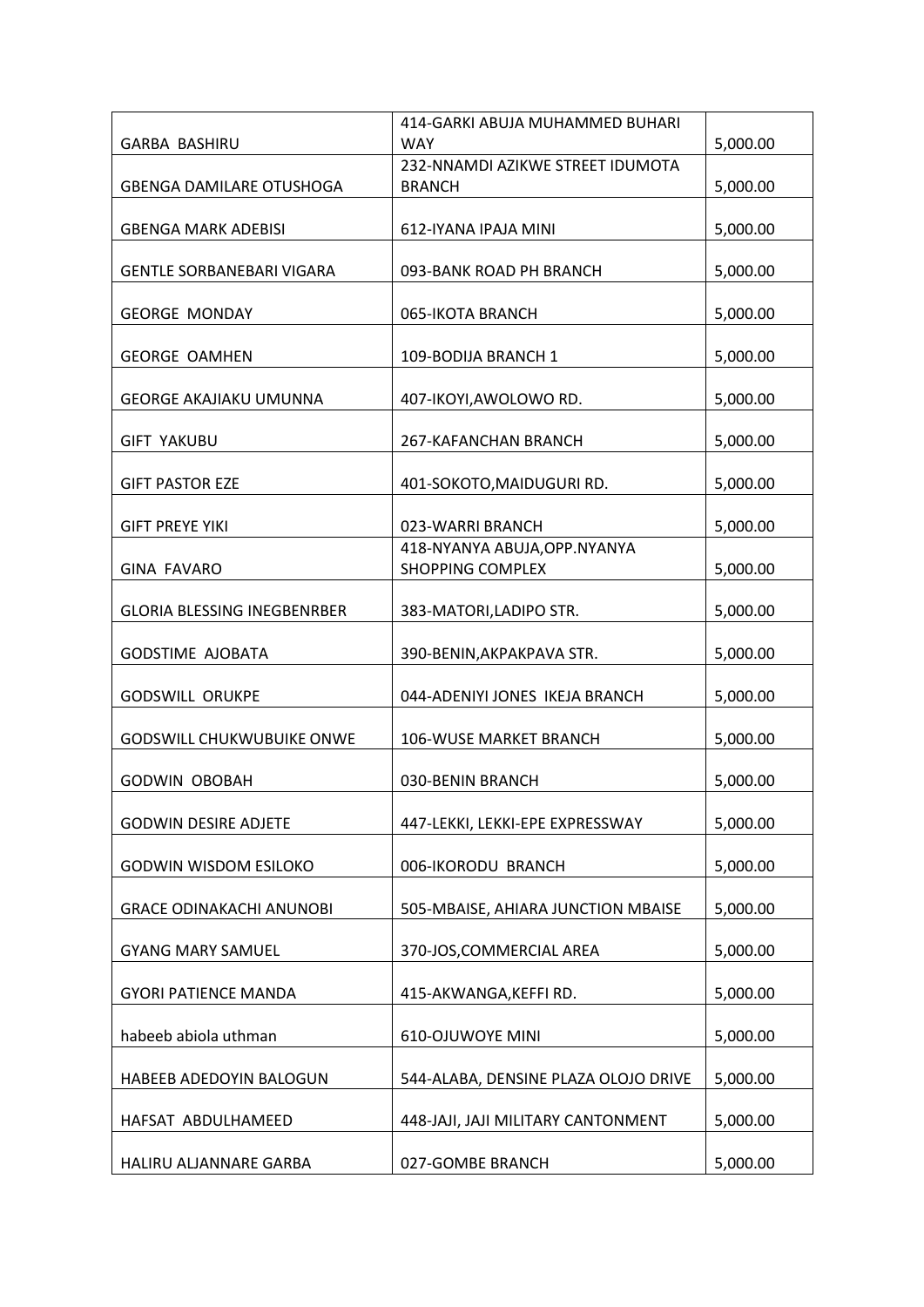| HAMMED OLAGUNJU                 | 486-SAGAMU, AKARIGBO STREET                      | 5,000.00 |
|---------------------------------|--------------------------------------------------|----------|
| <b>HAMMED ALABI KEKEREOGUN</b>  | 271-SAGAMU BRANCH                                | 5,000.00 |
| <b>HANGE NGUESHO</b>            | 140-FOLAWIYO STREET BRANCH                       | 5,000.00 |
| HASSAN ABDULLAHI UMARU          | 147-CALABAR 1                                    | 5,000.00 |
| HASSAN MUTIU OPEYEMI            | 572-ALUMINIUM VILLAGE MINI                       | 5,000.00 |
| <b>HAUWA IBIYEYE</b>            | 516-KADUNA, BENIN STR / KANO RD<br><b>BRANCH</b> | 5,000.00 |
| HAUWA ALACHE AJI                | 362-KANO, MURTALA MOHAMMED WAY                   | 5,000.00 |
| <b>HELEN OSAGEDE ABU</b>        | 410-IKEJA,60 OPEBI RD.                           | 5,000.00 |
| HENRY CHUKWUNYERE NNAJI         | 050-IPAJA BRANCH                                 | 5,000.00 |
| HENRY EMMANUEL BRIGGS           | 447-LEKKI, LEKKI-EPE EXPRESSWAY                  | 5,000.00 |
| <b>HENRY IFEANYI OBIALUSI</b>   | 444-GOMBE, BIU RD                                | 5,000.00 |
| <b>HENRY NNAEMEKA OFFOR</b>     | 261-LASU BRANCH                                  | 5,000.00 |
| <b>HENRY TAYE TAMARAESIN</b>    | 380-FED. SEC. ABJ MINI                           | 5,000.00 |
| HIKMAT OMOWUMI BADMUS           | 140-FOLAWIYO STREET BRANCH                       | 5,000.00 |
| HILLARY CHUKWUEBUKA ONYEBUCHI   | 014-VICTORIA ISLAND BRANCH                       | 5,000.00 |
| HOPE LIVINUS NWANNEMERE         | 421-ALABA INTERNATIONAL, DOBBIL<br>PLAZA AVENUE  | 5,000.00 |
| HOUNZA EPIPHANIE BININ          | 387-NNEWI, EDO-EZEMEWI STR.                      | 5,000.00 |
| HUSSAIN HASSAN                  | 065-IKOTA BRANCH                                 | 5,000.00 |
| <b>IBOSIOLA AYODEJI AYODELE</b> | 433-OGBA IKEJA, IJAIYE RD.                       | 5,000.00 |
| <b>IBRAHEEM ADEYEMI</b>         | 466-IREE BRANCH                                  | 5,000.00 |
| <b>IBRAHIM IBRAHIM</b>          | 516-KADUNA, BENIN STR / KANO RD<br><b>BRANCH</b> | 5,000.00 |
| <b>IBRAHIM SAIDU</b>            | 620-KAURA NAMODA BRANCH                          | 5,000.00 |
| IBRAHIM ADEBISI OLADAPO         | 580-THE PALMS MINI                               | 5,000.00 |
| <b>IBRAHIM AHMAD RUFAI</b>      | 302-USMAN DANFODIO UNIVERSITY<br><b>BRANCH</b>   | 5,000.00 |
| <b>IBRAHIM ARI GWASKA</b>       | 448-JAJI, JAJI MILITARY CANTONMENT               | 5,000.00 |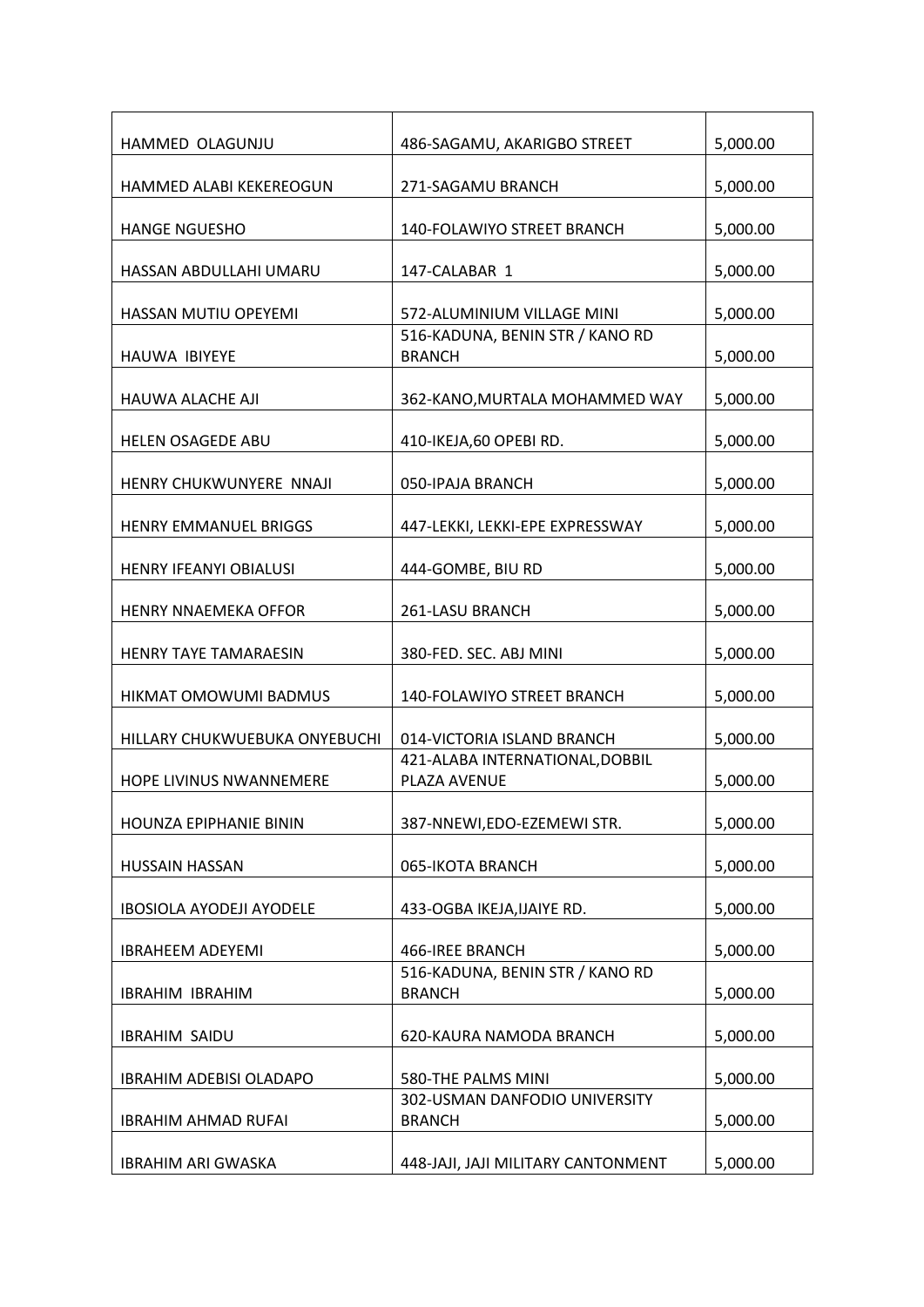| <b>IBRAHIM BALA ADAMU</b>         | 399-BAUCHI, ABDULKADIR AHMED RD.                     | 5,000.00 |
|-----------------------------------|------------------------------------------------------|----------|
| <b>IBRAHIM OLAMIDE ANWO</b>       | 437-LAGOS ISLAND, OKE-ARIN                           | 5,000.00 |
| <b>IBRAHIM OLAMILEKAN AJIBOLA</b> | 409-LAGOS ISLAND, BROAD STREET                       | 5,000.00 |
| <b>IBRAHIM OLUWASEUN ODEBODE</b>  | 385-COKER, LAGOS/BADAGRY<br>EXPRESSWAY               | 5,000.00 |
| <b>IBRAHIM OMOTAYO ALAUSA</b>     | 557-AJAH, ADDO ROAD                                  | 5,000.00 |
| <b>IDORENYIN BASSEY SUNDAY</b>    | <b>304-EKET BRANCH</b>                               | 5,000.00 |
| <b>IDOWU OYEWUNMI</b>             | 597-ISHERI MINI                                      | 5,000.00 |
| <b>IDOWU ELIZABETH</b>            | 300-LAWANSON BRANCH                                  | 5,000.00 |
| <b>IDOWU ELKANAH JEGEDE</b>       | 321-DOPEMU BRANCH                                    | 5,000.00 |
| <b>IDOWU KABIR SALAU</b>          | 052-APONGBON BRANCH                                  | 5,000.00 |
| <b>IDOWU NOBLE LOTI</b>           | 469-LAWANSON/ITIRE RD BRANCH                         | 5,000.00 |
| <b>IDRIS SAIDU</b>                | 059-YOLA BRANCH                                      | 5,000.00 |
| <b>IDRIS ABDULRAHMAN</b>          | 180-ZARIA BRANCH                                     | 5,000.00 |
| <b>IDRIS AYOMIDE FAWI</b>         | 555-OSHODI, OSHODI-APAPA<br>EXPRESSWAY               | 5,000.00 |
| <b>IDRIS YINUSA BUSARI</b>        | 397-MINNA, PAIKO RD.                                 | 5,000.00 |
| <b>IFEANYI IKWUAKO</b>            | 289-AMINU KANO TEACHING HOSPITAL<br><b>BRANCH</b>    | 5,000.00 |
| IFEANYI AMBASSADOR IHEANACHO      | 229-OGOJA BRANCH                                     | 5,000.00 |
| IFEANYI CHRISTIANA EJIM           | 071-MARYLAND BRANCH                                  | 5,000.00 |
| <b>IFEANYI EMMANUEL UDENNAKA</b>  | 406-ONITSHA, SOKOTO RD.                              | 5,000.00 |
| <b>IFEANYI FRANCIS UMELEOGU</b>   | 509-OBOSI, CITY BISCUIT ROAD                         | 5,000.00 |
| <b>IFEANYI HUMPHERY EZEKA</b>     | 392-ASABA, NNEBISI RD.                               | 5,000.00 |
| <b>IFEANYI MICHAEL OKEKE</b>      | 382-TRADE FAIR COMPLEX, ASPAMDA<br>HALL <sub>2</sub> | 5,000.00 |
| <b>IFEOMA JUSTINA MADU</b>        | 075-LAFIA BRANCH                                     | 5,000.00 |
| IFEOMA NAOMI OJUKWU               | 387-NNEWI, EDO-EZEMEWI STR.                          | 5,000.00 |
| IFEYINWA NWOSU DAMAR              | 217-FAULKS ROAD BRANCH ABA                           | 5,000.00 |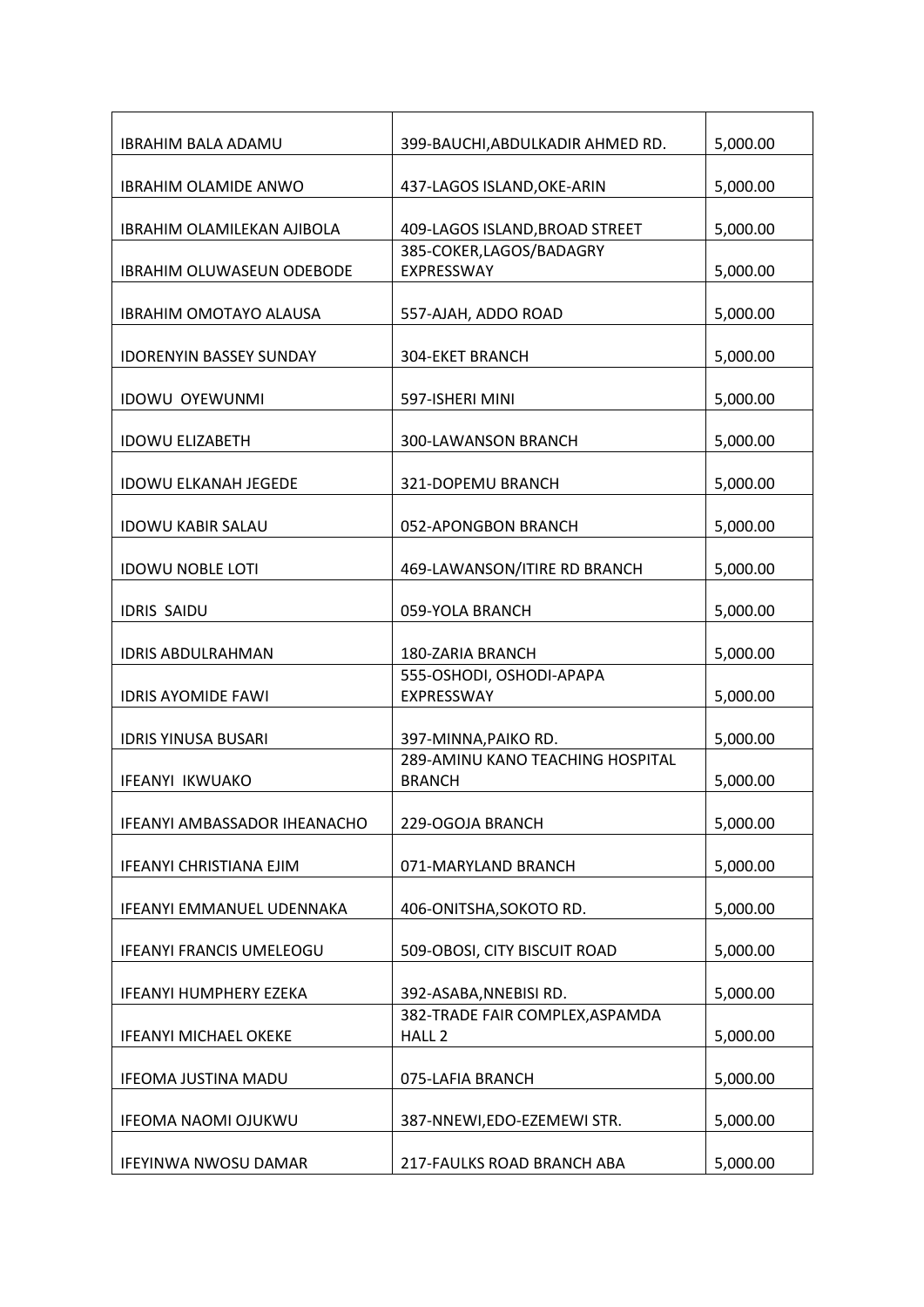| <b>IGBELIMO KENT IKIA</b>         | 103-ADEYEMO ALAKIJA BRANCH            | 5,000.00 |
|-----------------------------------|---------------------------------------|----------|
|                                   | 419-ONITSHA, OGBARU ENAMEL WARE       |          |
| <b>IGWE IZUCHUKWU CASMIR</b>      | <b>MARKET</b>                         | 5,000.00 |
|                                   |                                       |          |
| <b>IHEBORO SAMUEL ONYEKACHI</b>   | 595-GUDU MARKET MINI                  | 5,000.00 |
|                                   |                                       |          |
| <b>IHEONU CHIOMA STEPHANIE</b>    | 509-OBOSI, CITY BISCUIT ROAD          | 5,000.00 |
|                                   |                                       |          |
|                                   | 564-ARIARIA MINI                      |          |
| <b>IHUOMA MASCOT ODIMBA</b>       |                                       | 5,000.00 |
|                                   | 289-AMINU KANO TEACHING HOSPITAL      |          |
| <b>IKECHUKWU CHIBUIKE OFOBIKE</b> | <b>BRANCH</b>                         | 5,000.00 |
|                                   |                                       |          |
| <b>IKECHUKWU IJEOMA LYNDA</b>     | 031-BIRNIN KEBBI BRANCH               | 5,000.00 |
|                                   |                                       |          |
| <b>IKECHUKWU MOSES ANTHONY</b>    | 139-ADO OWO ROAD BRANCH               | 5,000.00 |
|                                   |                                       |          |
| <b>IKPONWOSA AHUNWAN</b>          | 465-BENIN, MISSION ROAD               | 5,000.00 |
|                                   |                                       |          |
| <b>IKUJE ESTHER ELE</b>           | 397-MINNA, PAIKO RD.                  | 5,000.00 |
|                                   | 369-DEI-DEI ABUJA, BUILDING MATERIALS |          |
| <b>ILO OKECHUKWU VITUS</b>        | <b>MARKET</b>                         | 5,000.00 |
|                                   |                                       |          |
|                                   |                                       |          |
| <b>IMAOBONG ANIEKAN TOM</b>       | 358-PH, TRANS AMADI                   | 5,000.00 |
|                                   |                                       |          |
| <b>IMELDA CHISOM EZEH</b>         | 472-OGIDI, NKWELLE OGIDI BRANCH       | 5,000.00 |
|                                   |                                       |          |
| IMISIOLUWA MICHEAL BABAFEMI       | 142-ALAGBADO BRANCH                   | 5,000.00 |
|                                   |                                       |          |
| <b>IMOISILI JOEL AKPUKU</b>       | 090-SAPELE ROAD BRANCH                | 5,000.00 |
|                                   |                                       |          |
| <b>INUSA MUHAMMAD IDRIS</b>       | 034-BAUCHI BRANCH                     | 5,000.00 |
|                                   |                                       |          |
| <b>IORDYE BEMSHIMA PAUL</b>       | 212-MAKURDI 2 BRANCH                  | 5,000.00 |
|                                   |                                       |          |
| <b>IORWUESE PETER TYONONGU</b>    | 379-VICTORIA ISLAND ADEOLA ODEKU      | 5,000.00 |
|                                   |                                       |          |
| <b>IROKA CHINEMERE C</b>          | 442-OWERRI, DOUGLAS RD.               | 5,000.00 |
|                                   |                                       |          |
| <b>ISA USMAN</b>                  | 106-WUSE MARKET BRANCH                | 5,000.00 |
|                                   |                                       |          |
|                                   |                                       | 5,000.00 |
| <b>ISAAC SAUL CHADUMA</b>         | <b>150-IKOT EKPENE BRANCH</b>         |          |
|                                   |                                       |          |
| <b>ISAH GAYA JAMILU</b>           | 184-OJOO BRANCH                       | 5,000.00 |
|                                   |                                       |          |
| ISAIAH CHUKWUEBUKA ALUMA          | 149-UP IWEKA BRANCH                   | 5,000.00 |
|                                   |                                       |          |
| <b>ISEA MOHAMMED</b>              | 215-PLOT105 OLU OBASANJO PH BRANCH    | 5,000.00 |
|                                   |                                       |          |
| <b>ISHAQ NUHU YUSUF</b>           | 101-IDI-ARABA BRANCH                  | 5,000.00 |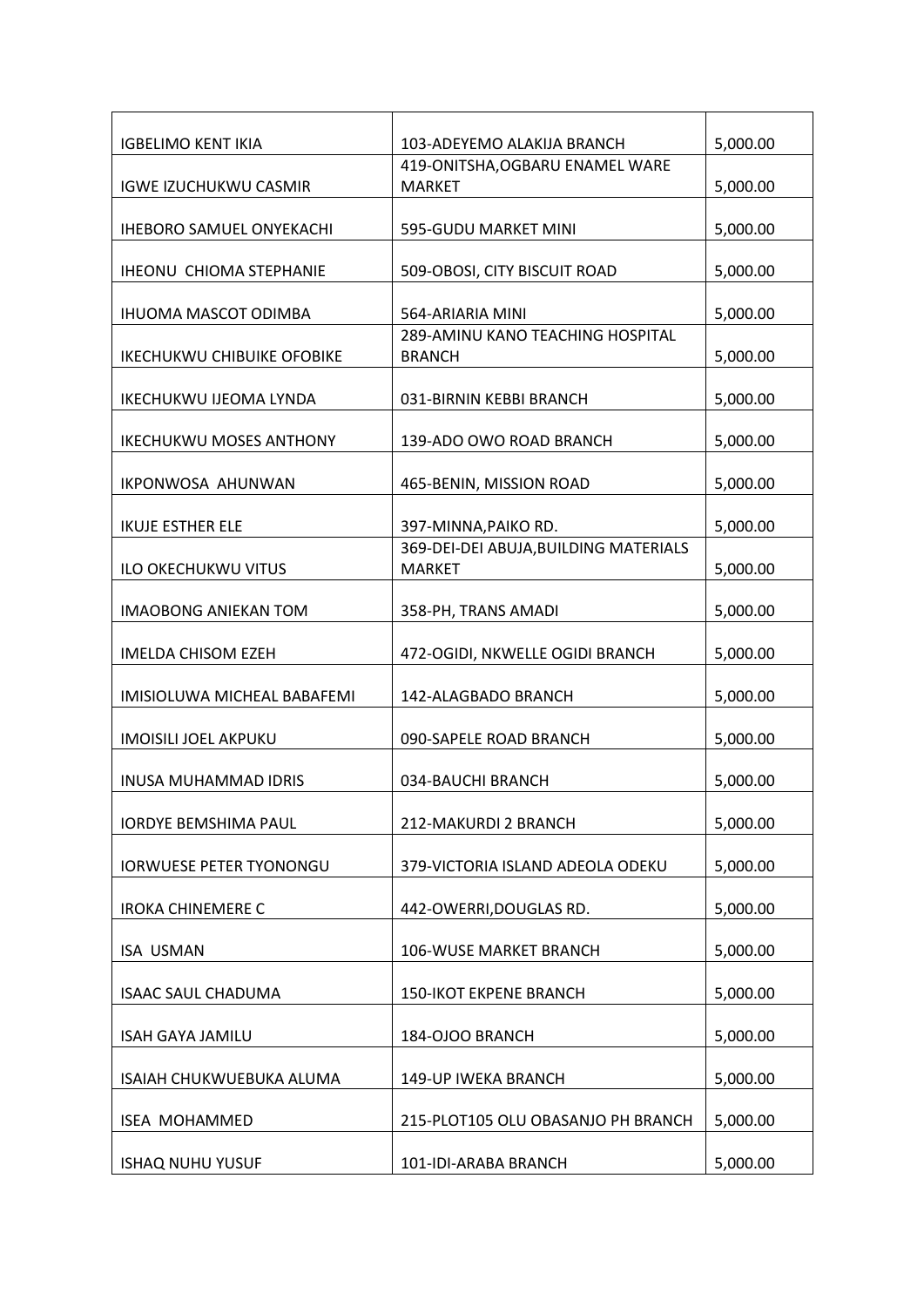| <b>ISHIYAKU JIBRIN</b>              | 444-GOMBE, BIU RD                | 5,000.00 |
|-------------------------------------|----------------------------------|----------|
| ISIYAKA AUTA ABDULLAHI              | 451-GUSAU, CANTEEN ROAD          | 5,000.00 |
| <b>ISMAIL ABDULYEKEEN</b>           | 456-KUBWA, ABUJA NASCO ROAD      | 5,000.00 |
| <b>ISMAIL OYELEKE</b>               | 529-ILORIN, UMARU AUDI ROAD      | 5,000.00 |
| <b>ISMAIL SANI</b>                  | 288-BAYERO UNIVERSITY BRANCH     | 5,000.00 |
| <b>ISMAILA DAMILARE KAYODE</b>      | 272-IJESHATEDO BRANCH            | 5,000.00 |
| <b>ISONGUYO DAVID</b>               | <b>150-IKOT EKPENE BRANCH</b>    | 5,000.00 |
| <b>ISRAEL OLUWASEUN ADESOJI</b>     | 559-OGBOMOSHO, ILORIN ROAD       | 5,000.00 |
| <b>ISREAL OVIE</b>                  | 023-WARRI BRANCH                 | 5,000.00 |
| <b>ISSA OLAMILEKAN IDRIS</b>        | 501-AJAH, LEKKI - EPE EXPRESSWAY | 5,000.00 |
| ISYAKU ABDULLAHI SULEIMAN           | 497-KANO, FRANCE ROAD SABON GARI | 5,000.00 |
| <b>ITSETOSAN THEOPHILUS KESIENA</b> | 140-FOLAWIYO STREET BRANCH       | 5,000.00 |
| <b>IWUAGWU REMIGIUS</b>             | 123-15 AZIKWE ROAD               | 5,000.00 |
| IYABO COMFORT JIMOH                 | 236-ODOGUNYAN BRANCH             | 5,000.00 |
| IYABO MARY AKINFEMIWA               | 242-IJEBU-ODE BRANCH             | 5,000.00 |
| <b>IYABODE ADEGBITE</b>             | 248-AYOBO BRANCH                 | 5,000.00 |
| <b>IZUCHUKWU HENRY OKOYE</b>        | 308-ABAKPA NIKE BRANCH           | 5,000.00 |
| JACINTA EBERE NWAGWU                | 500-ORJI, OKIGWE ROAD            | 5,000.00 |
| JACINTHA NKECHI OZOUDEH             | 498-GWARINPA ABUJA, 1ST AVENUE   | 5,000.00 |
| JAMES GAMUGAALLAH IDU               | 408-JOS, AHMADU BELLO WAY        | 5,000.00 |
| <b>JAMES HOPE</b>                   | 128-ALFRED REWANE ROAD           | 5,000.00 |
| JAMILA UMAR                         | 449-MUBI, MOHAMMED BELLO WAY     | 5,000.00 |
| JAMILA ABDULLAHI SAID               | 591-DAWANUA MINI                 | 5,000.00 |
| JAMIU OLAMILEKAN BADMUS             | 439-YABA HERBERT MACAULAY WAY    | 5,000.00 |
| JANE IJEOMA OTI                     | 014-VICTORIA ISLAND BRANCH       | 5,000.00 |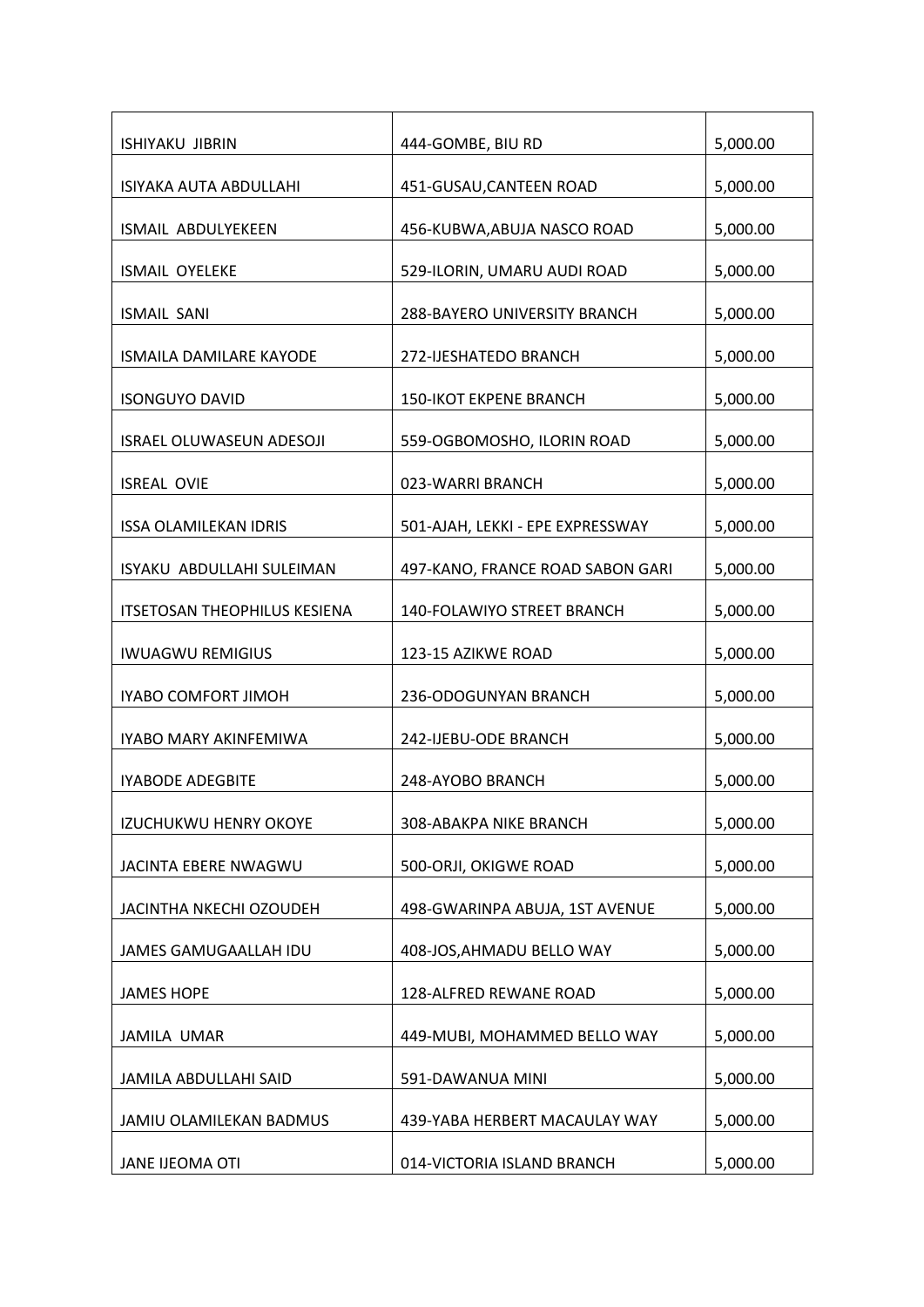| JANET BAYODE                            | 110-ADEOLA ODEKU BRANCH                           | 5,000.00 |
|-----------------------------------------|---------------------------------------------------|----------|
| <b>JAS-CAMERON SONIA</b>                | 215-PLOT105 OLU OBASANJO PH BRANCH                | 5,000.00 |
| JEFFERSON OGHENERUEMU<br><b>ASABORO</b> | 192-IWO ROAD 2 BRANCH                             | 5,000.00 |
|                                         |                                                   |          |
| JELILI LAWAL                            | 480-ALAUSA, ASHABI COLE ROAD                      | 5,000.00 |
| <b>JEREMIAH BALMAK DAPE</b>             | <b>243-BUKURU BRANCH</b>                          | 5,000.00 |
| <b>JERIN THOMAS</b>                     | 493-APAPA, BURMA ROAD                             | 5,000.00 |
| <b>JESSICA CHIOMA OLUNATA</b>           | 232-NNAMDI AZIKWE STREET IDUMOTA<br><b>BRANCH</b> | 5,000.00 |
| <b>JIMOH YUSUF</b>                      | 299-SAKA TINUBU BRANCH                            | 5,000.00 |
| JOEL OKON JOHNSON                       | 402-UYO, ABAK RD.                                 | 5,000.00 |
| JOEL OLUWAGBENGA ADANDE                 | 384-ABEOKUTA, UACN COMPLEX IBARA                  | 5,000.00 |
| <b>JOHN DANIEL</b>                      | 487-GWAGWALADA ABUJA, PARK LANE                   | 5,000.00 |
| JOHN ANU OLUSEGUN                       | 163-IFAKO-GBAGADA BRANCH                          | 5,000.00 |
| <b>JOHN CHISOM AKUJOBI</b>              | 505-MBAISE, AHIARA JUNCTION MBAISE                | 5,000.00 |
| JOHN CHUKWUEMERIE OKEKE                 | 559-OGBOMOSHO, ILORIN ROAD                        | 5,000.00 |
| <b>JOHN DENIS EGBE</b>                  | 496-IKOM, OKIMI OSABOR STREET                     | 5,000.00 |
| JOHN ISAAC TORIYA                       | 575-SAVANNAH SUITES MINI                          | 5,000.00 |
| JOHN OBUMNEME OKEKE                     | 383-MATORI, LADIPO STR.                           | 5,000.00 |
| JOHN OLUEBUBE NWAIGWE                   | 505-MBAISE, AHIARA JUNCTION MBAISE                | 5,000.00 |
| JOHN OLUWASEUN KOMOLAFE                 | 037-ABEOKUTA BRANCH                               | 5,000.00 |
| JOHN SMITH NDEM                         | 596-NGWA ROAD MINI                                | 5,000.00 |
| <b>JOHN TUNDE EKE</b>                   | 235-EGBEDA BRANCH                                 | 5,000.00 |
| JOHN UCHE SHEDRACK                      | 029-IDEJO BRANCH                                  | 5,000.00 |
| JOHNSON BAMIDELE ADEYEMO                | 108-MARINA BOI BRANCH                             | 5,000.00 |
| JOSEPH OYEWOLE                          | 376-IBADAN, LEBANON STREET                        | 5,000.00 |
| JOSEPH KAYODE OLAMILEKAN                | 366-IKEJA,LADIPO OLUWOLE STR.                     | 5,000.00 |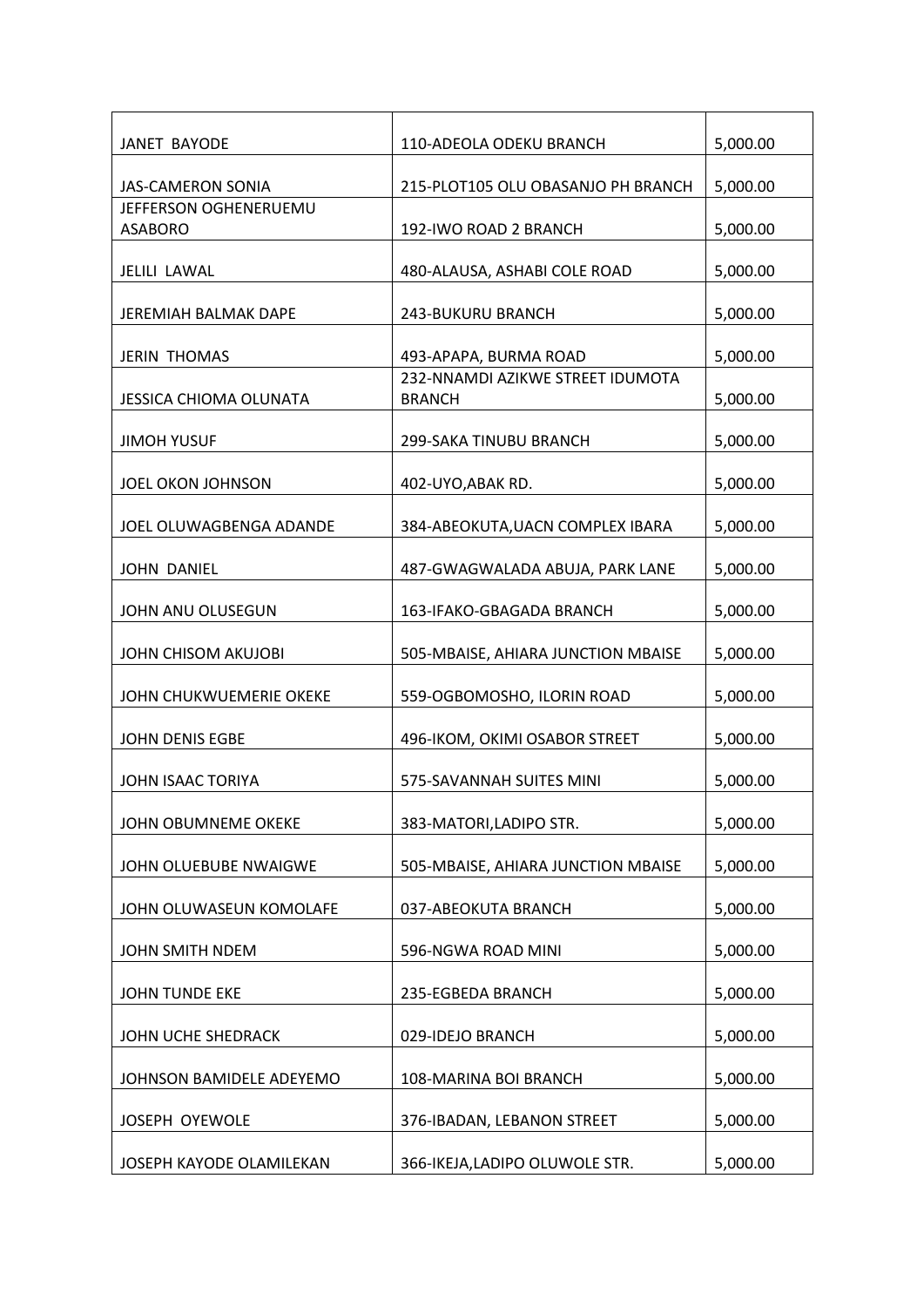| JOSEPHINE JIMMY UDOH        | 147-CALABAR 1                                     | 5,000.00 |
|-----------------------------|---------------------------------------------------|----------|
| JOSEPHINE MGBECHI AKARAHU   | 523-ALAOJI, ABA - PORT HARCOURT ROAD              | 5,000.00 |
| <b>JOSHUA ADEYEYE</b>       | 480-ALAUSA, ASHABI COLE ROAD                      | 5,000.00 |
| JOSHUA DOGEO                | 390-BENIN, AKPAKPAVA STR.                         | 5,000.00 |
| <b>JOSHUA NUHU</b>          | 417-KADUNA, 23 AHMADU BELLO WAY                   | 5,000.00 |
| JOSHUA NGGADA JOHN          | 289-AMINU KANO TEACHING HOSPITAL<br><b>BRANCH</b> | 5,000.00 |
| JOSHUA RAIFU OLAGBOYE       | 221-RING ROAD, IBADAN BRANCH                      | 5,000.00 |
| JOSHUA TAMUNOIDUARI ALIBO   | 567-ODUA MINI                                     | 5,000.00 |
| <b>JOY AMARACHI EMETO</b>   | 453-ORLU, ORLU INTERNATIONA MKT.                  | 5,000.00 |
| <b>JOY ANWURI EJARIA</b>    | 126-MATORI BRANCH                                 | 5,000.00 |
| <b>JOY CHINENYE NKUME</b>   | 563-OSISIOMA MINI                                 | 5,000.00 |
| JOY OLUWATOSIN OLAYIDE      | 337-EPE BRANCH                                    | 5,000.00 |
| JOY ONYUKWO AGADA           | 408-JOS, AHMADU BELLO WAY                         | 5,000.00 |
| JOY UNIQUE ILUKHOLOR        | 305-AUCHI BRANCH                                  | 5,000.00 |
| JOYCE BULUS BAWA            | 415-AKWANGA, KEFFI RD.                            | 5,000.00 |
| <b>JUDE UCHENNA OKPALA</b>  | <b>106-WUSE MARKET BRANCH</b>                     | 5,000.00 |
| JULIANA LUKA                | 444-GOMBE, BIU RD                                 | 5,000.00 |
| JUMOKE ELIZABETH AJILEYE    | 481-IDIROKO, IDIROKO ROAD                         | 5,000.00 |
| <b>JUSTICE OBI UZODINMA</b> | 064-OBAJANA CASH CENTRE                           | 5,000.00 |
| KABIR DANJUMA AHMED         | 441-LOKOJA MURTALA MUHAMMED WAY                   | 5,000.00 |
| KALU ADAUGO                 | 300-LAWANSON BRANCH                               | 5,000.00 |
| KALU ECHEME UKONU           | 291-MAITAMA BRANCH                                | 5,000.00 |
| KALU MBA KALU               | 152-ENUGU ROAD                                    | 5,000.00 |
| KAMALIDEEN ADISA SHITTU     | 185-OGBOMOSO BRANCH                               | 5,000.00 |
| KARIMOT ABIODUN ALLI        | 315-ADENIJI ADELE BRANCH                          | 5,000.00 |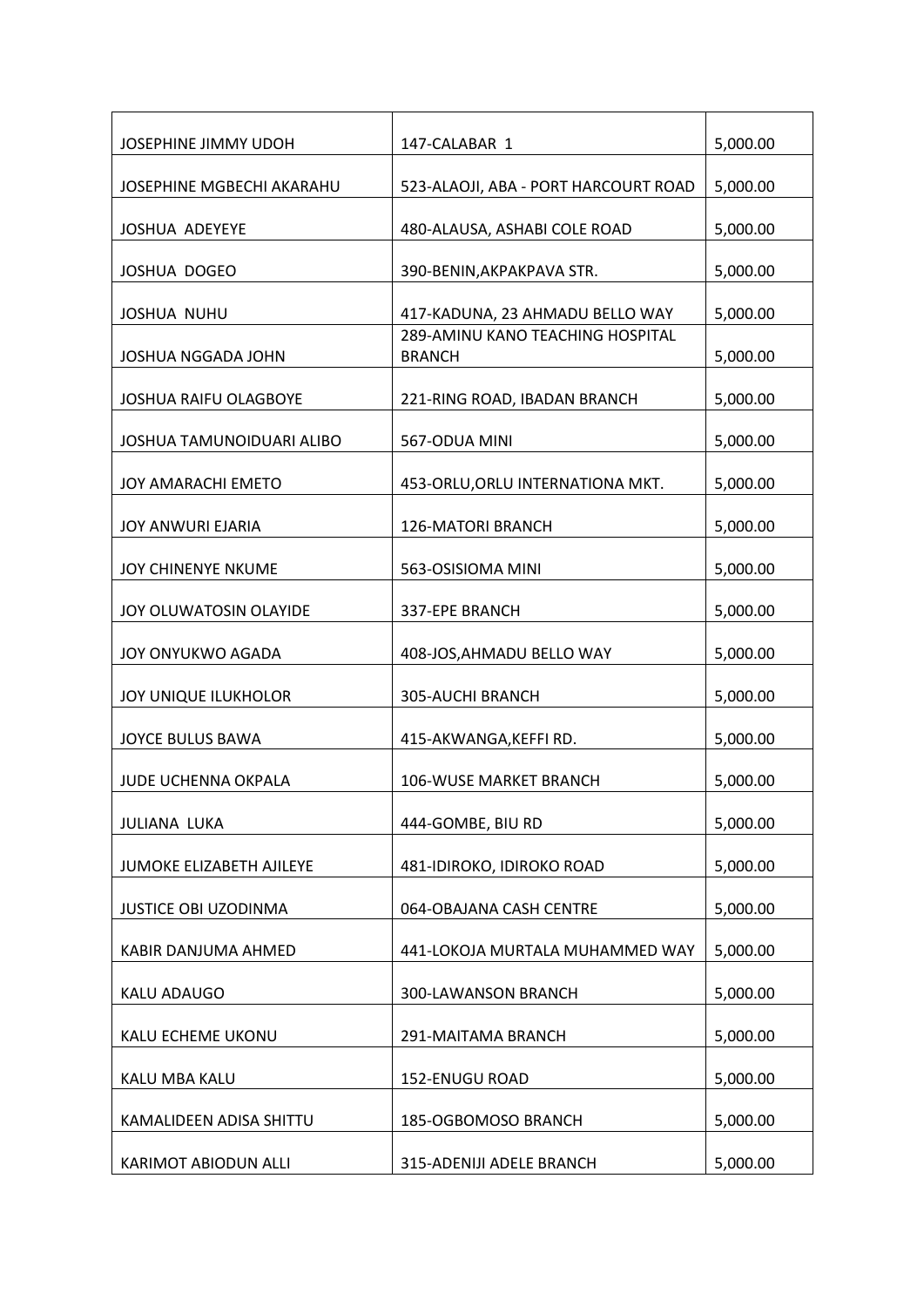| KATCHY CHRISTIAN ESIAKA                     | 501-AJAH, LEKKI - EPE EXPRESSWAY                              | 5,000.00 |
|---------------------------------------------|---------------------------------------------------------------|----------|
| KAWIU ADEBAYO SALAMI                        | 479-APAPA, LIVERPOOL ROAD                                     | 5,000.00 |
| KAYODE IDOWU AJIBOSO                        | 469-LAWANSON/ITIRE RD BRANCH                                  | 5,000.00 |
| KAZEEM B GARUBA                             | 160-GBOKO MAIN BRANCH                                         | 5,000.00 |
| KAZEEM EMEKA BADMUS                         | 096-DUTSE BRANCH                                              | 5,000.00 |
| <b>KEHINDE OSENI</b>                        | 199-JIBOWU BRANCH                                             | 5,000.00 |
| <b>KEHINDE ABOSEDE ADEGUN</b>               | 376-IBADAN, LEBANON STREET                                    | 5,000.00 |
| KELECHI DIMGBA                              | 594-AREA 1 MINI                                               | 5,000.00 |
| <b>KELECHI OBIALOR</b>                      | <b>307-NEKEDE BRANCH</b>                                      | 5,000.00 |
| KELECHUKWU AUSTINE NNODI                    | 450-JALINGO, HAMMAN RUN WAY                                   | 5,000.00 |
| <b>KELLY OKPAKO</b>                         | 241-SAPELE BRANCH                                             | 5,000.00 |
| KELVIN ADEMOLA ADEBANJI                     | 051-PALM AVENUE BRANCH                                        | 5,000.00 |
| KELVIN IKECHUKWU OKAFOR                     | 149-UP IWEKA BRANCH                                           | 5,000.00 |
| KELVIN KSTAR SALIU                          | 069-UNIBEN BRANCH                                             | 5,000.00 |
| KELVIN MAMUS OBAVWUNUDJE                    | 234-DECO ROAD BRANCH                                          | 5,000.00 |
| KEMISOLA ABIGAIL SALAMI                     | 050-IPAJA BRANCH                                              | 5,000.00 |
| <b>KENNEDY ORIERUO</b>                      | 203-UNIZIK BRANCH                                             | 5,000.00 |
| <b>KENNETH EROMOSE ISIBOR</b>               | 019-DUGBE MARKET IBADAN BRANCH                                | 5,000.00 |
| <b>KENNY OGHENETEGA DAGBO</b>               | <b>268-ADEKUNLE AJASIN UNIVERSITY</b><br><b>CAMPUS BRANCH</b> | 5,000.00 |
| <b>KENTIGERN CHINAZAEKPERE</b><br>ARIRIGUZO | 058-OWERRI BRANCH                                             | 5,000.00 |
| KHAMISU MUHAMMED                            | 350-POTISKUM BRANCH                                           | 5,000.00 |
| KIMBI K. EUNICE                             | 160-GBOKO MAIN BRANCH                                         | 5,000.00 |
| KINGSLEY A ITUMO                            | 168-ABAKALIKI BRANCH 1                                        | 5,000.00 |
| KINGSLEY CHIGOZIE ORIE                      | 393-UMUAHIA, LIBRARY AVENUE                                   | 5,000.00 |
| KINGSLEY NDUBUISI UGOANYANWU                | 435-YENAGOA, CENTRAL BUSINESS<br><b>DISTRICT</b>              | 5,000.00 |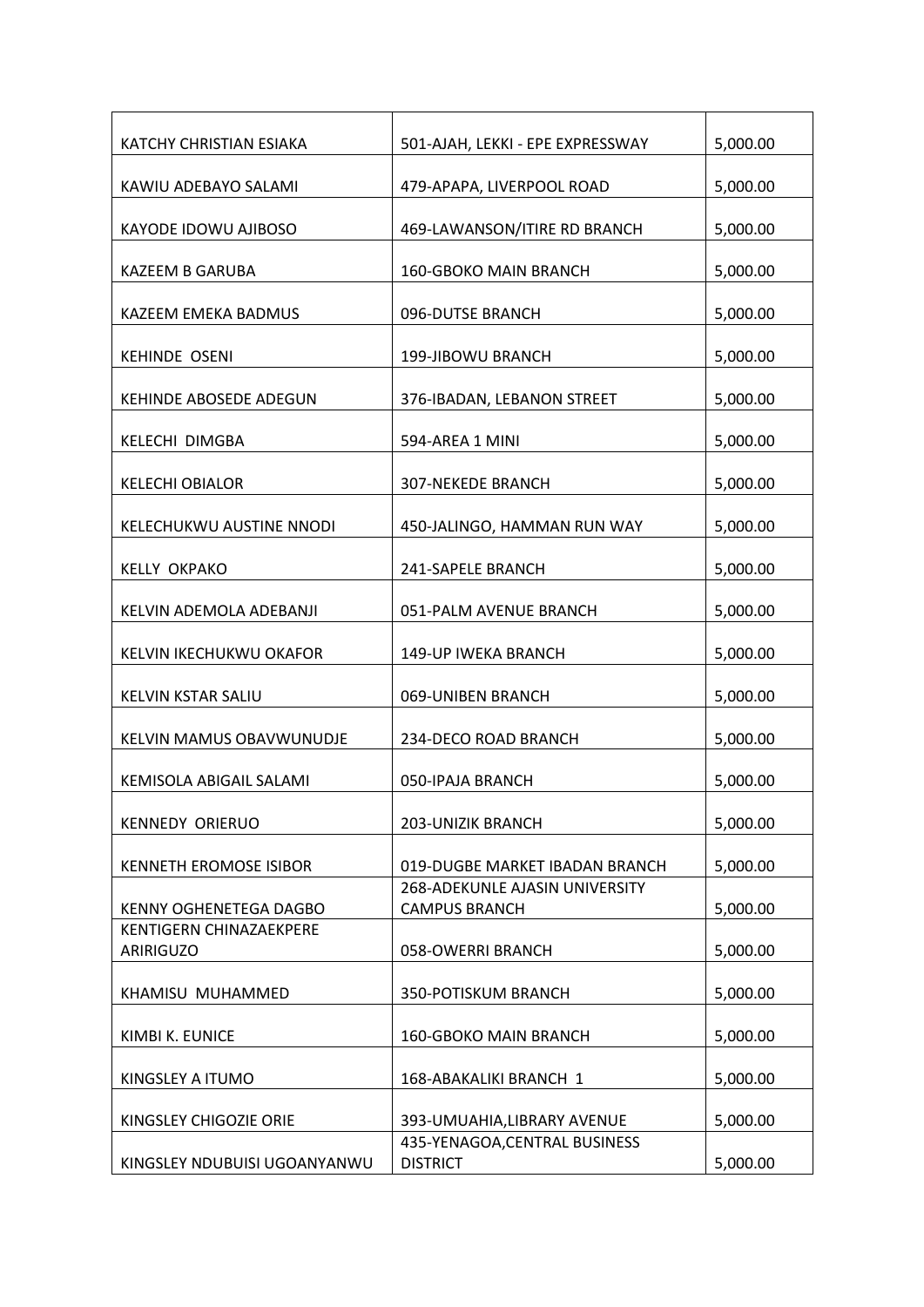| KINGSLEY ONYEKA OKEKE                    | 138-OKPARA AVENUE BRANCH                      | 5,000.00 |
|------------------------------------------|-----------------------------------------------|----------|
|                                          |                                               |          |
| KUDUS OLAMILEKAN ADEYINKA                | 457-FESTAC TOWN, SECOND AVE.                  | 5,000.00 |
| KUNLE ABRAHAM OLAYIWOLA                  | 248-AYOBO BRANCH                              | 5,000.00 |
| LANRE ADEBOYE                            | 538-ABEOKUTA, ADATAN ROAD                     | 5,000.00 |
| LATEEF OLAYIWOLA                         | 379-VICTORIA ISLAND ADEOLA ODEKU              | 5,000.00 |
| LATEEF ABIOYE BABALOLA                   | 184-OJOO BRANCH                               | 5,000.00 |
| <b>LAWAL B NURUDEEN</b>                  | 031-BIRNIN KEBBI BRANCH                       | 5,000.00 |
| LAWAL IBRAHIM T                          | 240-SOMOLU BRANCH                             | 5,000.00 |
| <b>LAWAN HARUNA</b>                      | 096-DUTSE BRANCH                              | 5,000.00 |
| LAWRENCE CHUKWUDUMEJE<br><b>NWABUEZE</b> | 394-BBA LAGOS, ATIKU ABUBAKAR PLAZA           | 5,000.00 |
| <b>LEEH LEEH AKPOBARI</b>                | 566-ABA ROAD MINI                             | 5,000.00 |
| LEMOHA CHIMEZIE S                        | 577-FUTO MINI                                 | 5,000.00 |
| LEONARD UCHENNA OKOLI                    | 488-ENUGU, AGBANI ROAD                        | 5,000.00 |
| LIVINUS CHIBUEZE OGBUAGU                 | 488-ENUGU, AGBANI ROAD                        | 5,000.00 |
| LOVETH OGHOGHO URHIE                     | 069-UNIBEN BRANCH                             | 5,000.00 |
| <b>LUCKY JOHN</b>                        | 378-ALABA INTERNATIONAL, OLD GARAGE           | 5,000.00 |
| <b>LUCKY AYODELE RICHARD</b>             | 171-AWOLOWO ROAD 2 BRANCH                     | 5,000.00 |
| LUCKY GANIYU LASISI                      | 460-IYANA IPAJA, LAGOS ABEOKUTA<br>EXPRESSWAY | 5,000.00 |
| LUGARD CHIGOZIE EJIGIRI                  | 609-MAFOLUKU MINI                             | 5,000.00 |
| LUKMAN OLAWALE LAWAL                     | 565-JANKARA MARKET MINI                       | 5,000.00 |
| MADAMIDOLA OLASUNMBO BUSHRA              | 481-IDIROKO, IDIROKO ROAD                     | 5,000.00 |
| MADUDIMNAKA CHIDI CLEMENT                | 384-ABEOKUTA, UACN COMPLEX IBARA              | 5,000.00 |
| MAGAJI GARBA                             | 034-BAUCHI BRANCH                             | 5,000.00 |
| MALIQ ADENIYI OLAIFA                     | 481-IDIROKO, IDIROKO ROAD                     | 5,000.00 |
| MAMUKUYOMI OLUREMI C                     | 146-OKE ILEWO BRANCH                          | 5,000.00 |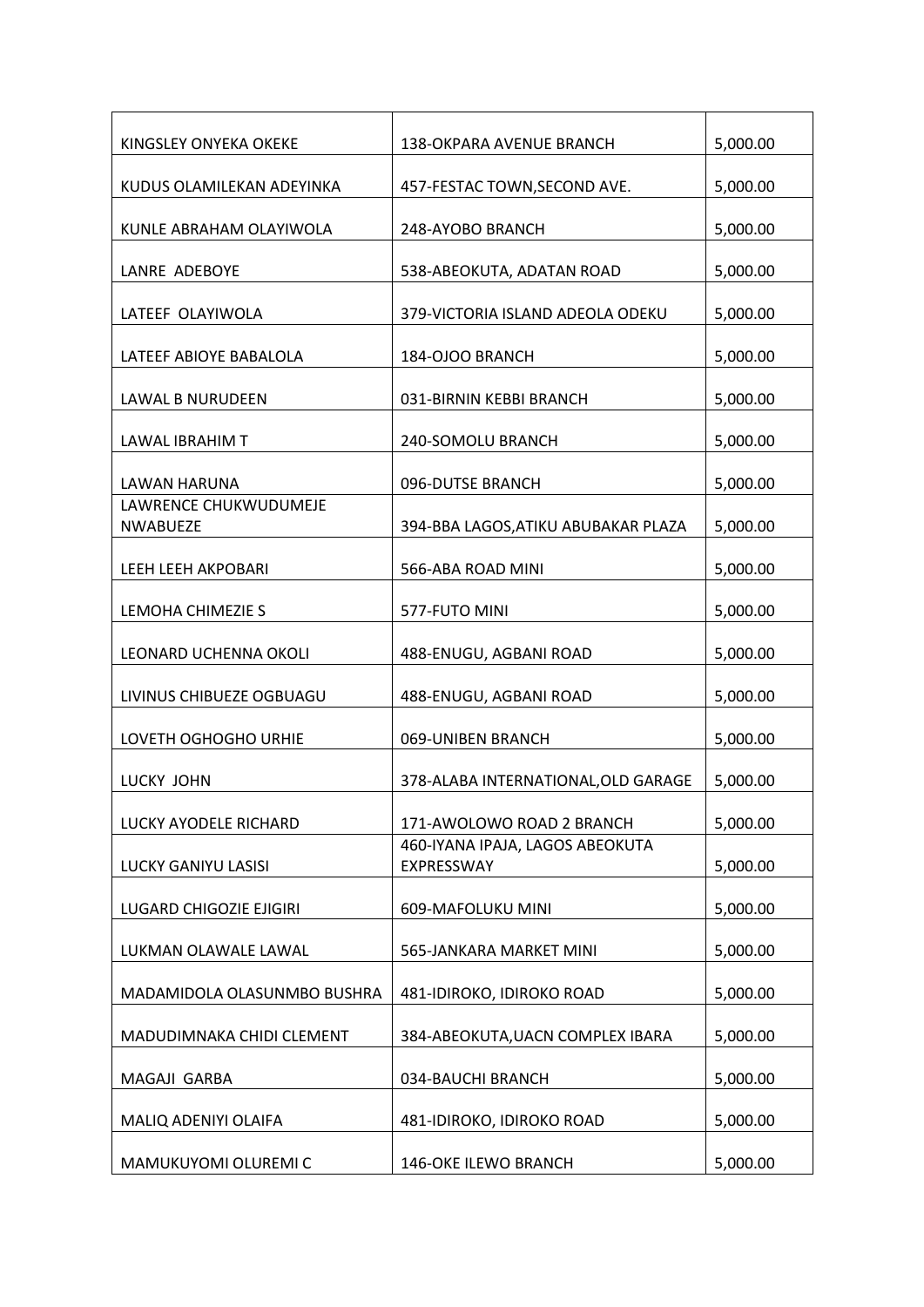| <b>MANGAI MORGAN</b>                    | 194-LADOKE AKINTOLA BLVD BRANCH      | 5,000.00 |
|-----------------------------------------|--------------------------------------|----------|
| MARIA OLUWABUKOLA OYEYINKA              | 537-AKOWONJO, SHASHA ROAD            | 5,000.00 |
| MARIAM MUSA EGIEYA                      | 312-IDIMU BRANCH                     | 5,000.00 |
| <b>MARKUS BABA</b>                      | 278-MARARABA BRANCH                  | 5,000.00 |
| MARTHA AWAZI<br>AYOKAZEEM101DIAMONDXTRA | 415-AKWANGA, KEFFI RD.               | 5,000.00 |
| <b>MARY JUDGE</b>                       | 235-EGBEDA BRANCH                    | 5,000.00 |
| MARY ADEDOLAPO ODEYEMI                  | 224-OAU ILE IFE BRANCH               | 5,000.00 |
| <b>MARY ADEOLA OYELADE</b>              | 481-IDIROKO, IDIROKO ROAD            | 5,000.00 |
| MARY ECHEZOLA EKECHUKWU                 | 371-OWERRI, WAAST AVENUE, IKENEGBU   | 5,000.00 |
| MARY OLUBUNMI SADIQ                     | 238-ILARO BRANCH                     | 5,000.00 |
| MARY RUKEVHE ODEMEJAKPOR                | 515-IJEBU ODE, 35 IBADAN ROAD        | 5,000.00 |
| MARYAM AHMAD MORA                       | 291-MAITAMA BRANCH                   | 5,000.00 |
| MATACHI IHEANYICHI NWOGBO               | 364-PH, 222 IKWERRE ROAD             | 5,000.00 |
| <b>MATHEW BENJAMIN</b>                  | <b>105-LEKKI CHEVRON BRANCH</b>      | 5,000.00 |
| <b>MATTHEW SEYI</b>                     | 262-A2 AHMADU BELLO WAY BRANCH       | 5,000.00 |
| MAURICE ANNA                            | 601-13, OLD ABA RD MINI              | 5,000.00 |
| MAXWELL ONYEDIKACHI ENEH                | 457-FESTAC TOWN, SECOND AVE.         | 5,000.00 |
| MBAOMA NGOZI EUPHEMIA                   | 497-KANO, FRANCE ROAD SABON GARI     | 5,000.00 |
| MELE BUNU                               | 579-MAIDUGURI/SHEHU LAMINU MINI      | 5,000.00 |
| MERCY JENNIFER EMMANUEL                 | 147-CALABAR 1                        | 5,000.00 |
| MICHAEL EFFIOK                          | 523-ALAOJI, ABA - PORT HARCOURT ROAD | 5,000.00 |
| MICHAEL GBENU                           | 588-IDDO MINI                        | 5,000.00 |
| MICHAEL LINC                            | 050-IPAJA BRANCH                     | 5,000.00 |
| MICHAEL AYOMIDE MATTHEW                 | 284-CHALLENGE BRANCH                 | 5,000.00 |
| MICHAEL INALEGWU OGBEH                  | 515-IJEBU ODE, 35 IBADAN ROAD        | 5,000.00 |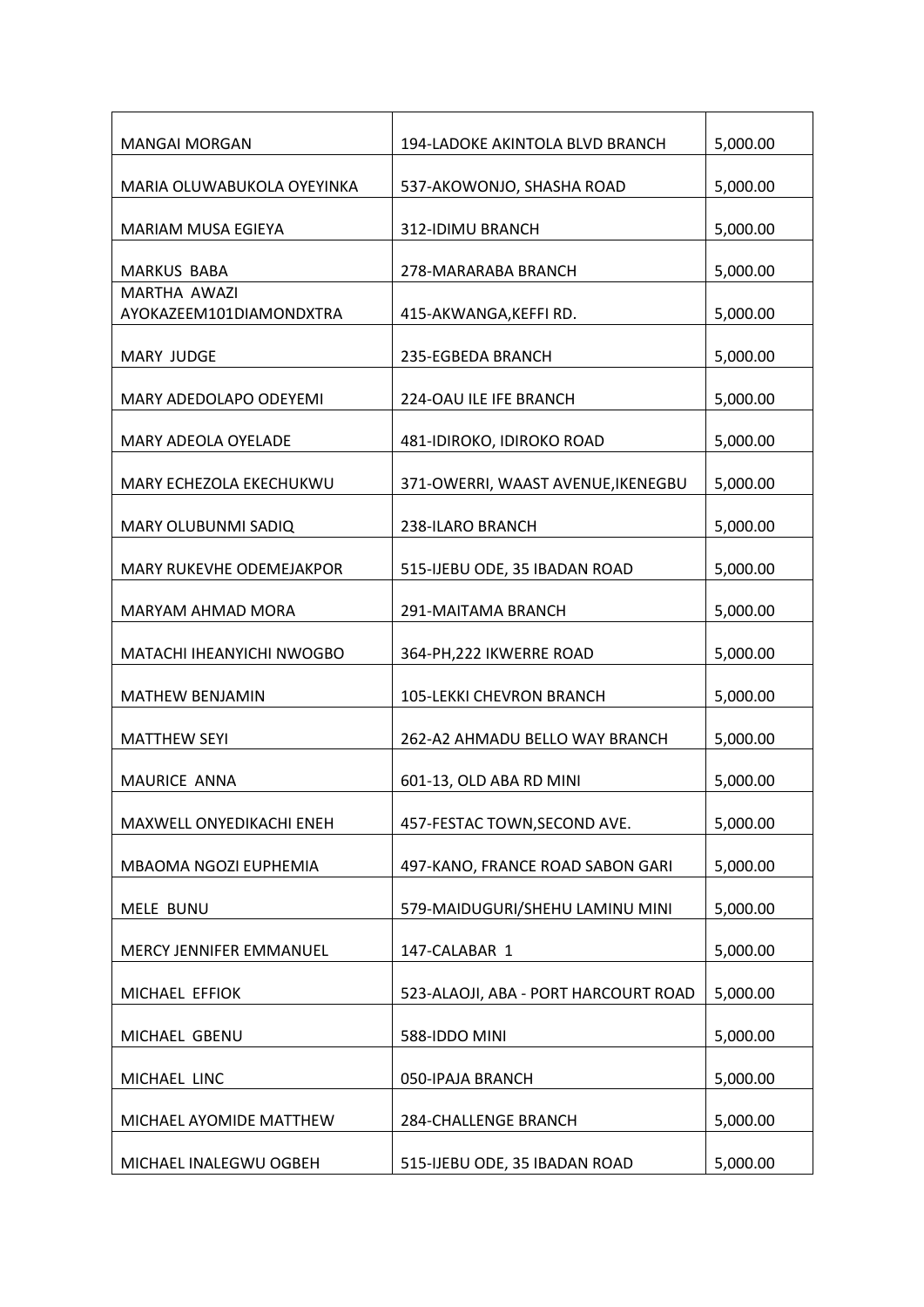| MICHAEL LANRE OYENIRAN    | 175-BODIJA BRANCH 2                                    | 5,000.00 |
|---------------------------|--------------------------------------------------------|----------|
| MICHAEL OYEDIPO DADA      | 537-AKOWONJO, SHASHA ROAD                              | 5,000.00 |
|                           | 429-TRADE FAIR COMPLEX, ASPAMDA                        |          |
| MICHEAL CHIADIKOBI NWOKE  | <b>OFFICE BLOCK 2</b>                                  | 5,000.00 |
| MICHEAL CHUKWUEBUKA EZEH  | 472-OGIDI, NKWELLE OGIDI BRANCH                        | 5,000.00 |
| MIKAILA ABDULLAHI         | 288-BAYERO UNIVERSITY BRANCH                           | 5,000.00 |
| MIRIAM ULOAKU CHIMEZIE    | <b>300-LAWANSON BRANCH</b>                             | 5,000.00 |
| MNAYEMA ODINYA ELIJAH     | 160-GBOKO MAIN BRANCH                                  | 5,000.00 |
| MOHAMMED ABACHA           | 059-YOLA BRANCH                                        | 5,000.00 |
| MOHAMMED ADAMU            | <b>165-DAMATURU BRANCH</b>                             | 5,000.00 |
| MOHAMMED ABUBAKAR YAHAYA  | 262-A2 AHMADU BELLO WAY BRANCH                         | 5,000.00 |
| MOJEED DAUDA TAIWO        | 321-DOPEMU BRANCH                                      | 5,000.00 |
| MONDAY OSAZE              | 465-BENIN, MISSION ROAD                                | 5,000.00 |
| MONDAY MAISAMARI YUSUF    | 576-KATAKO MINI                                        | 5,000.00 |
| MONDAY USANG EMMANUEL     | 535-CALABAR, MAYNE AVENUE                              | 5,000.00 |
| MONTHON JOHN              | 364-PH, 222 IKWERRE ROAD                               | 5,000.00 |
| <b>MORRISON ODION</b>     | 234-DECO ROAD BRANCH                                   | 5,000.00 |
| MORUFF ADEJUMO BAKARE     | 005-OSHOGBO BRANCH                                     | 5,000.00 |
| MOSES ABAYOMI OLAONIPEKUN | 037-ABEOKUTA BRANCH                                    | 5,000.00 |
| MOSES ADEOYE ODUSANYA     | 549-BADAGRY, JOSEPH DOSU ROAD                          | 5,000.00 |
| MOSES EMOAKPO JOHNSON     | 410-IKEJA,60 OPEBI RD.                                 | 5,000.00 |
| MOSES OBEKPA IDAKPO       | 014-VICTORIA ISLAND BRANCH                             | 5,000.00 |
| MOSES ORINYA OCHAPA       | 425-BUKURU, OLD JOS RD.                                | 5,000.00 |
| <b>MOSES VICTOR PETER</b> | 268-ADEKUNLE AJASIN UNIVERSITY<br><b>CAMPUS BRANCH</b> | 5,000.00 |
| MOTURAYO KAFFO            | 379-VICTORIA ISLAND ADEOLA ODEKU                       | 5,000.00 |
| MRUMUN MIRIAM ADZEGE      | 259-ZAKI IBIAM BRANCH                                  | 5,000.00 |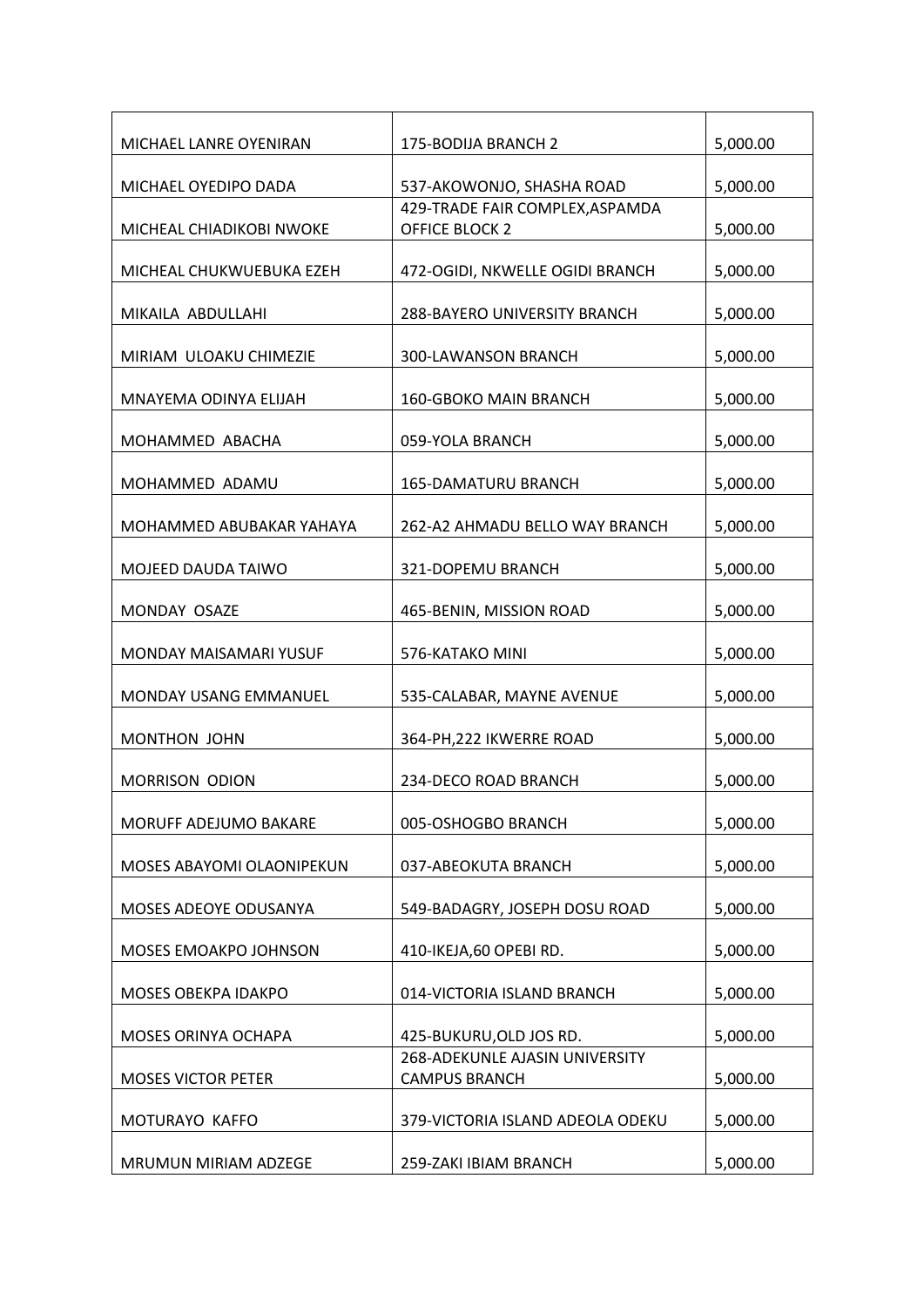| MUBARAK Nil MUSA                       | 014-VICTORIA ISLAND BRANCH                             | 5,000.00 |
|----------------------------------------|--------------------------------------------------------|----------|
| MUFODILULAHI R JEGEDE                  | 588-IDDO MINI                                          | 5,000.00 |
| MUHAMMAD ABDULLAHI                     | 342-HADEJIA BRANCH                                     | 5,000.00 |
| MUHAMMAD MUSA                          | 096-DUTSE BRANCH                                       | 5,000.00 |
| MUHAMMAD DANZUMI AHMAD                 | 012-KADUNA BRANCH                                      | 5,000.00 |
| MUHAMMED AYOMIDE OYETAYO               | 082-LIGALI AYORINDE                                    | 5,000.00 |
| MUHAMMED IBRAHIM                       | 113-BICHI BRANCH                                       | 5,000.00 |
| MUHAMMED YUNUSA OVAI                   | 291-MAITAMA BRANCH                                     | 5,000.00 |
| MUIDEEN ISHOLA OGUNLEYE                | 529-ILORIN, UMARU AUDI ROAD                            | 5,000.00 |
| MULIKAT AJIBOLA ABDULSALAM             | <b>203-UNIZIK BRANCH</b>                               | 5,000.00 |
| MUNEERAT OMOWUNMI<br><b>AJETUNMOBI</b> | 140-FOLAWIYO STREET BRANCH                             | 5,000.00 |
| MURITALA OLALEKAN RAIMI                | 064-OBAJANA CASH CENTRE                                | 5,000.00 |
| MUSA ADAMU                             | 397-MINNA, PAIKO RD.                                   | 5,000.00 |
| MUSA IBRAHIM                           | 369-DEI-DEI ABUJA, BUILDING MATERIALS<br><b>MARKET</b> | 5,000.00 |
|                                        |                                                        |          |
| MUSTAPHA ABDULLAHI                     | 233-DAURA BRANCH                                       | 5,000.00 |
| MUSTAPHA AJAMU AKINWALE                | 229-OGOJA BRANCH                                       | 5,000.00 |
| MUSTAPHA BALA GETSO                    | 013-KANO BRANCH                                        | 5,000.00 |
| MUSTAPHA IBRAHIM                       | 238-ILARO BRANCH                                       | 5,000.00 |
| MUSTAPHA SULEIMAN J                    | 498-GWARINPA ABUJA, 1ST AVENUE                         | 5,000.00 |
| MUYIDEEN OJO HAMMED                    | 581-SATELITE TOWN MINI                                 | 5,000.00 |
| MUYIDEEN OLAIYA OLUWO                  | 442-OWERRI, DOUGLAS RD.                                | 5,000.00 |
| NASIR AHMAD                            | 288-BAYERO UNIVERSITY BRANCH                           | 5,000.00 |
| <b>NASIR SHEHU</b>                     | 514-GARKI II ABJ, LADOKE AKINTOLA BLVD                 | 5,000.00 |
| NASIRU YUNUSA                          | 131-ALI AKILU ROAD BRANCH                              | 5,000.00 |
| NATHANIEL OKON AFIA                    | 270-32 AKA ROAD BRANCH                                 | 5,000.00 |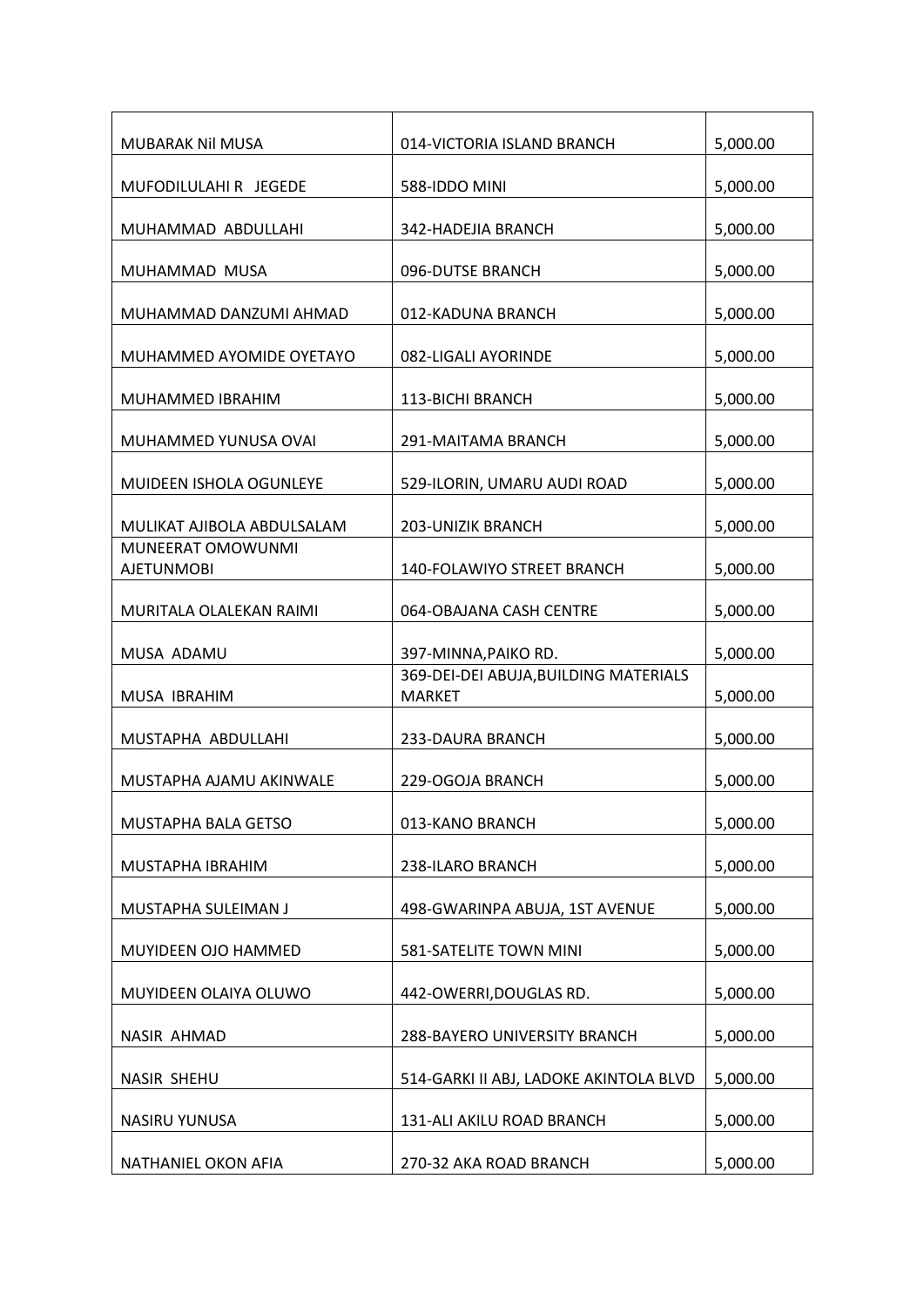| NAWAS UMAR                     | 444-GOMBE, BIU RD                                    | 5,000.00 |
|--------------------------------|------------------------------------------------------|----------|
| NAZIFI IBRAHIM ABUBAKAR        | 164-ILESHA BRANCH                                    | 5,000.00 |
| <b>NDIDI PRINCESS EHIGHIBE</b> | 072-UMUAHIA BRANCH                                   | 5,000.00 |
| NDUAESA JOSEPH NDUAESA         | <b>304-EKET BRANCH</b>                               | 5,000.00 |
| <b>NDUBISI VICTOR EMERIE</b>   | 070-NNEWI BRANCH                                     | 5,000.00 |
| NDUBUISI BARTHOLOMEW ORJI      | 079-OGUI ROAD BRANCH                                 | 5,000.00 |
| <b>NDUJIFE CHIDEBERE</b>       | <b>307-NEKEDE BRANCH</b>                             | 5,000.00 |
| <b>NELSON CHIMA MBAOGU</b>     | 040-MINNA BRANCH                                     | 5,000.00 |
| NENE EUGENIA UGOCHUKWU         | 566-ABA ROAD MINI                                    | 5,000.00 |
| NGELE EMMANUEL OSOGU N         | 137-AWKA BRANCH 1                                    | 5,000.00 |
| NGOZI CLEMENTINA ONYEKWELU     | 494-ENUGU, 9TH MILE                                  | 5,000.00 |
| NGOZI FRANCISCA ANI            | 405-ENUGU, OKPARA AVENUE                             | 5,000.00 |
| <b>NGOZI OHIRI</b>             | 372-ENUGU, GARDEN AVENUE                             | 5,000.00 |
| NICHOLAS TANKO                 | 545-KADUNA, ISA KAITA ROAD                           | 5,000.00 |
| NJIDEKA VICTORIA OKPARA        | 498-GWARINPA ABUJA, 1ST AVENUE                       | 5,000.00 |
| NJOKU JUSTUS EJIMNKEONYE       | 577-FUTO MINI                                        | 5,000.00 |
| NJOKU, CLEMENT UCHENNA         | 359-ISOLO, ASA-AFARIOGUN STR, AJAO<br><b>ESTATE</b>  | 5,000.00 |
| NKECHI EDOKWE EMESIM           | 194-LADOKE AKINTOLA BLVD BRANCH                      | 5,000.00 |
| NKECHINYERE BLESSING CHIGBO    | 456-KUBWA, ABUJA NASCO ROAD                          | 5,000.00 |
| NKECHINYERE BRIGHT CHUKWU      | 480-ALAUSA, ASHABI COLE ROAD                         | 5,000.00 |
| NKEMJIKA NONSO ALOYSIUS        | 382-TRADE FAIR COMPLEX, ASPAMDA<br>HALL <sub>2</sub> | 5,000.00 |
| NKEMJIKA PRECIOUS IHEANACHO    | <b>203-UNIZIK BRANCH</b>                             | 5,000.00 |
| NKENCHOR NGOZI CHRIS           | 025-ASABA BRANCH                                     | 5,000.00 |
| NMESOMA FRANCIS-MOSES UGWU     | 283-UNN NSUKKA BRANCH                                | 5,000.00 |
| NNAMDI GODWIN CHIKAODILI       | 424-NNEWI, OLD NKWO MARKET ROAD                      | 5,000.00 |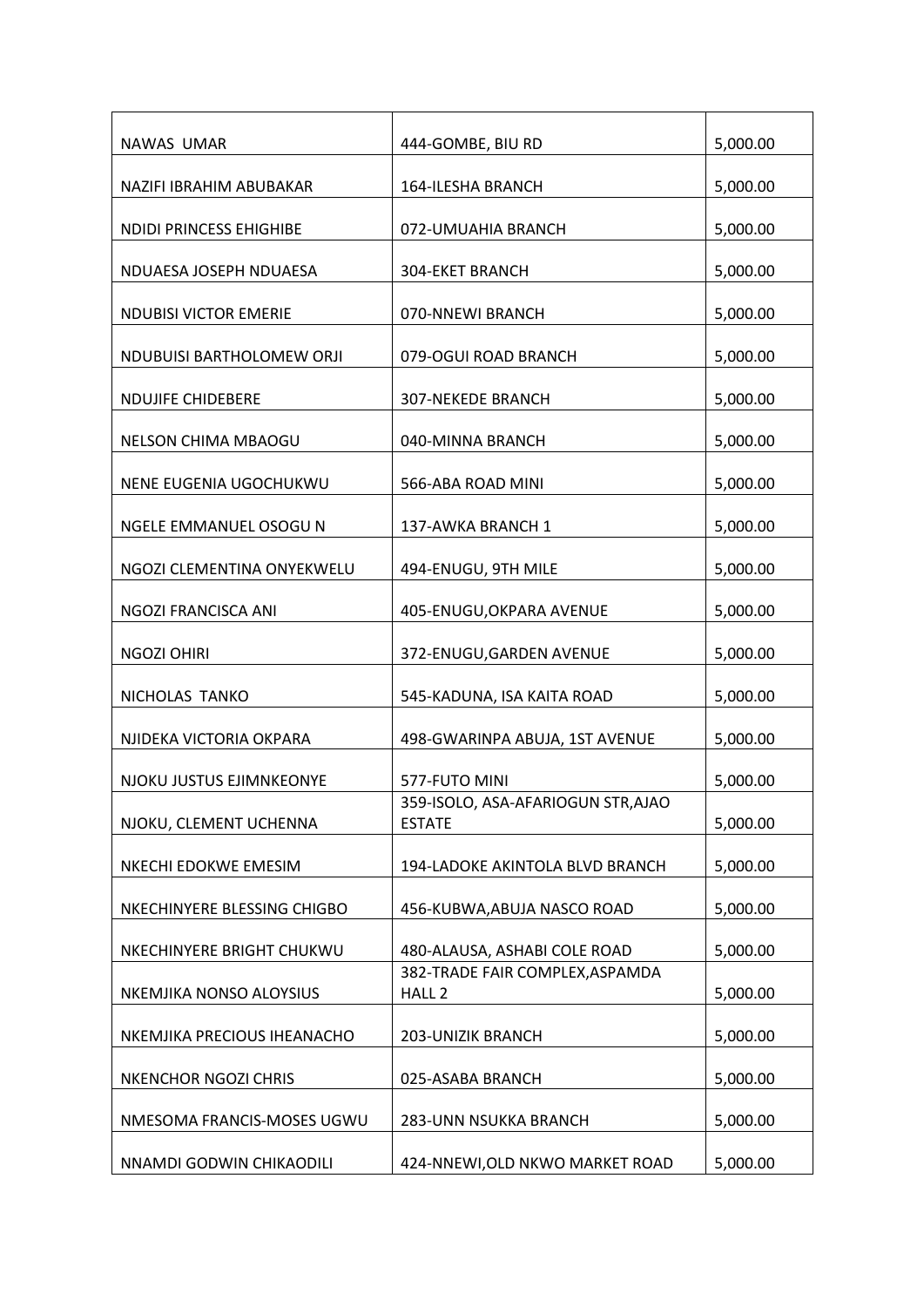| NNEKA BLESSING OKIGBO         | 287-ABAKALIKI ROAD ENUGU           | 5,000.00 |
|-------------------------------|------------------------------------|----------|
| NNEKA NNEAMAKA JACKSON-       |                                    |          |
| <b>AKHIGBE</b>                | 082-LIGALI AYORINDE                | 5,000.00 |
| NOSIRU TUNDE KAZEEM           | <b>239-IKOTUN BRANCH</b>           | 5,000.00 |
| NSIKAK ETIM UDO               | 495-UYO, BANK LAYOUT               | 5,000.00 |
| <b>NURA ISAKA</b>             | 233-DAURA BRANCH                   | 5,000.00 |
| NURUDEEN ADEKUNLE OSENI       | 525-ILESHA, ITA BALOGUN STREET     | 5,000.00 |
| NURUDEEN KOLAWOLE OLATEJU     | 065-IKOTA BRANCH                   | 5,000.00 |
| NWACHUKWU EBERECHUKWU MARY    | 543-ENUGU, NIKE LAKE ROAD          | 5,000.00 |
| NWACHUKWU OBINNA              | 118-JOS STREET BRANCH              | 5,000.00 |
| NWAOKOCHA GEORGE              | <b>520-OKIGWE BRANCH</b>           | 5,000.00 |
| NWASO CHINEMEREM FRA          | 170-OBA AKRAN BRANCH               | 5,000.00 |
| <b>NWEKE IKECHUKWU</b>        | 424-NNEWI, OLD NKWO MARKET ROAD    | 5,000.00 |
| <b>NWETO RICHARD CHIBUZOR</b> | 076-AWKA 2 BRANCH                  | 5,000.00 |
| NZUBECHUKWU IFEANYI EZEAMUZIE | 173-OKENE BRANCH                   | 5,000.00 |
| <b>OBASI IFEANYI OLUEBUBE</b> | 583-NORTH BANK MAKURDI MINI        | 5,000.00 |
| OBI ANULIKA MAUREEN           | 045-CREEK ROAD APAPA BRANCH        | 5,000.00 |
| OBI CHUKWUMA JARRET           | 371-OWERRI, WAAST AVENUE, IKENEGBU | 5,000.00 |
| OBI KERNECHUKWU SAMU          | 213-BELLO ROAD BRANCH KANO         | 5,000.00 |
| OBINNA JERRY UKEJE            | 127-IHIALA BRANCH                  | 5,000.00 |
| OBINNA JOSEPH OBIAKOR         | 149-UP IWEKA BRANCH                | 5,000.00 |
| OBINNAKWELU CHUKWUEB          | 306-UMUNZE BRANCH                  | 5,000.00 |
| OBIOMA ESTHER NWOSU           | <b>154-BRIDGE HEAD BRANCH</b>      | 5,000.00 |
| OBIORA JOSEPH OBINNA          | 588-IDDO MINI                      | 5,000.00 |
| OBIUKWU KINGSLEY A.           | 393-UMUAHIA, LIBRARY AVENUE        | 5,000.00 |
| OCHE AKPO                     | 473-NEW KARU, KEFFI ROAD           | 5,000.00 |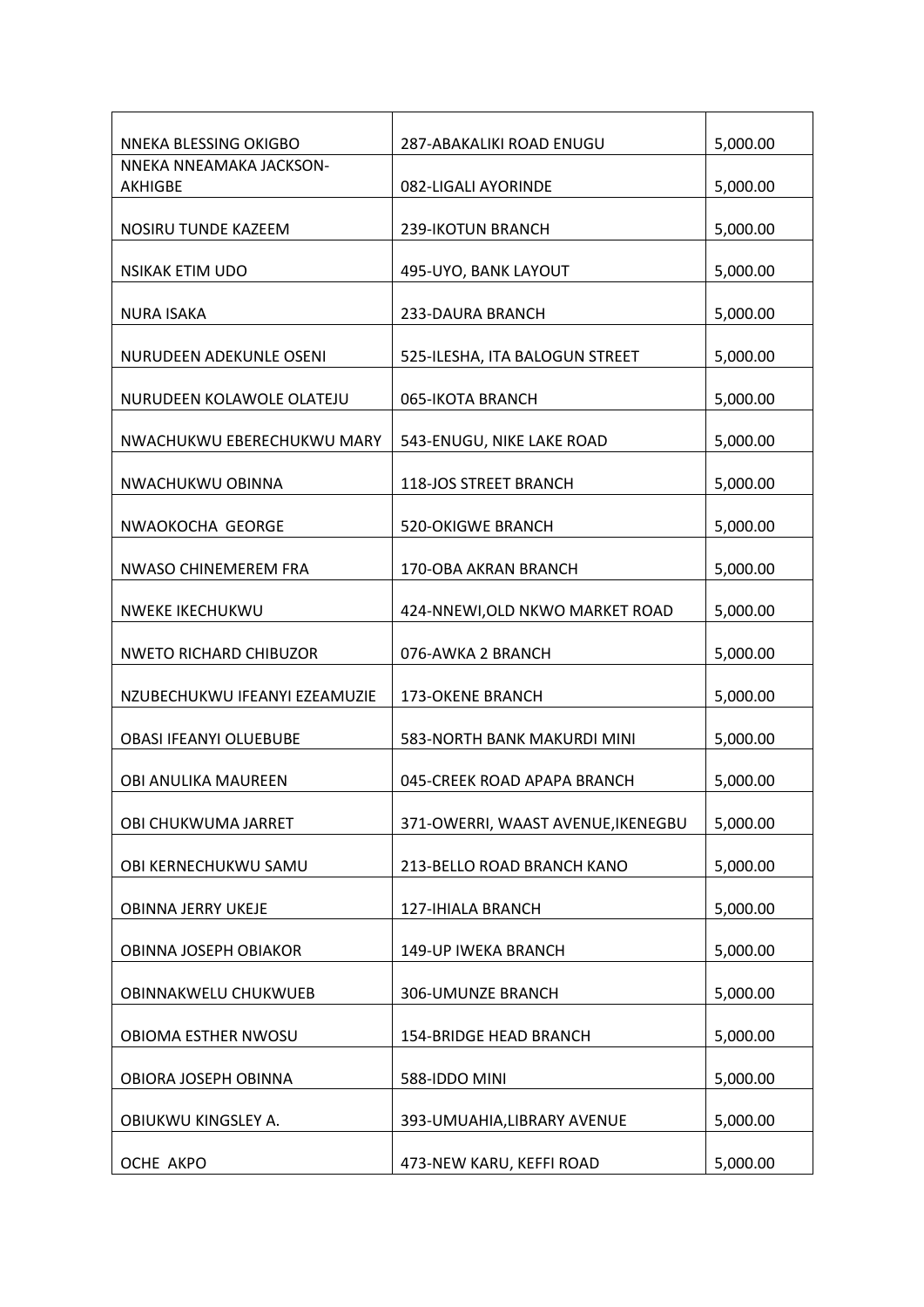| 418-NYANYA ABUJA, OPP. NYANYA                  |                                                                                                                                                |
|------------------------------------------------|------------------------------------------------------------------------------------------------------------------------------------------------|
| <b>SHOPPING COMPLEX</b>                        | 5,000.00                                                                                                                                       |
| 426-KEFFI, ABUBAKAR BURGA STR.                 | 5,000.00                                                                                                                                       |
|                                                |                                                                                                                                                |
| 229-OGOJA BRANCH                               | 5,000.00                                                                                                                                       |
| 517-BENIN-AGBOR RD. BRANCH                     | 5,000.00                                                                                                                                       |
| 461-ZONE 4 ABUJA, HERBERT MACAULAY             |                                                                                                                                                |
|                                                | 5,000.00                                                                                                                                       |
| 492-ISOLO, MUSHIN ROAD                         | 5,000.00                                                                                                                                       |
| 485-OBIGBO PH, LOCATION ROAD                   | 5,000.00                                                                                                                                       |
| 020-ABA BRANCH                                 | 5,000.00                                                                                                                                       |
| 362-KANO, MURTALA MOHAMMED WAY                 | 5,000.00                                                                                                                                       |
|                                                | 5,000.00                                                                                                                                       |
|                                                |                                                                                                                                                |
| 437-LAGOS ISLAND, OKE-ARIN                     | 5,000.00                                                                                                                                       |
|                                                |                                                                                                                                                |
|                                                | 5,000.00                                                                                                                                       |
| 034-BAUCHI BRANCH                              | 5,000.00                                                                                                                                       |
| 373-ONITSHA PORT HARCOURT RD.                  | 5,000.00                                                                                                                                       |
|                                                |                                                                                                                                                |
|                                                | 5,000.00                                                                                                                                       |
| 366-IKEJA,LADIPO OLUWOLE STR.                  | 5,000.00                                                                                                                                       |
| 170-OBA AKRAN BRANCH                           | 5,000.00                                                                                                                                       |
| 050-IPAJA BRANCH                               | 5,000.00                                                                                                                                       |
| 132-BANK ROAD OWERRI BRANCH                    | 5,000.00                                                                                                                                       |
|                                                |                                                                                                                                                |
|                                                | 5,000.00                                                                                                                                       |
| 517-BENIN-AGBOR RD. BRANCH                     | 5,000.00                                                                                                                                       |
| 568-OKOTA MINI                                 | 5,000.00                                                                                                                                       |
| 043-ADETOKUNBO ADEMOLA, ABUJA<br><b>BRANCH</b> | 5,000.00                                                                                                                                       |
| 190-KENYATTA BRANCH                            | 5,000.00                                                                                                                                       |
|                                                | 5,000.00                                                                                                                                       |
|                                                | <b>WAY</b><br>449-MUBI, MOHAMMED BELLO WAY<br>499-WARRI, OKUMAGBA AVENUE<br>156-TEJUOSHO BRANCH<br>442-OWERRI, DOUGLAS RD.<br>564-ARIARIA MINI |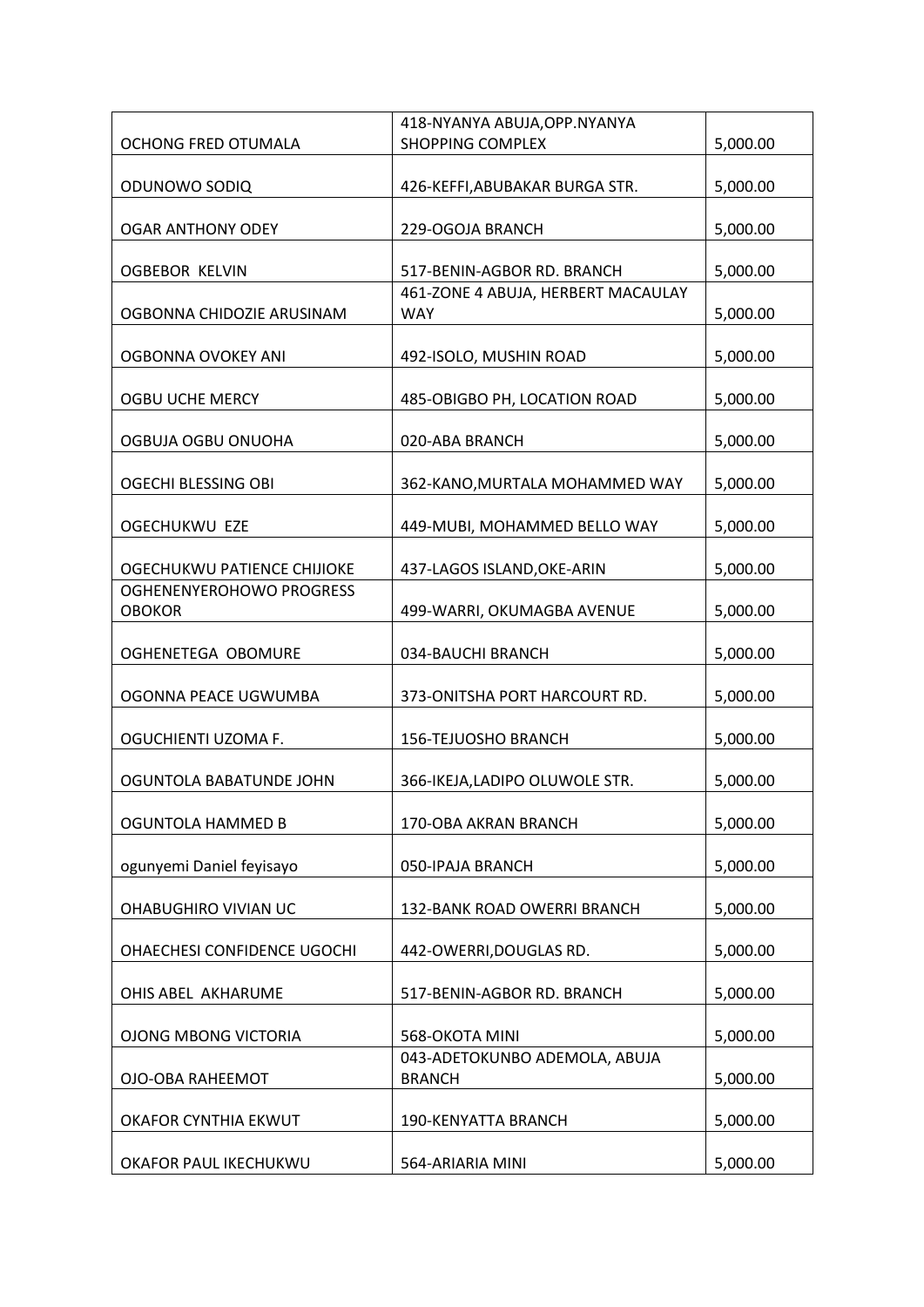| OKECHUKWU MODESTUS           | 384-ABEOKUTA, UACN COMPLEX IBARA               | 5,000.00 |
|------------------------------|------------------------------------------------|----------|
| OKECHUKWU CHARLES OKONGWU    | 544-ALABA, DENSINE PLAZA OLOJO DRIVE           | 5,000.00 |
| OKEGBADE AYODELE OPEOLUWA    | 580-THE PALMS MINI                             | 5,000.00 |
| OKEKE CHIDIEBERE MAL         | 217-FAULKS ROAD BRANCH ABA                     | 5,000.00 |
| OKEKE CHINELO JULIET         | 076-AWKA 2 BRANCH                              | 5,000.00 |
| OKEKE OKECHUKWU              | <b>208-ORILE COKER</b>                         | 5,000.00 |
| OKEREKE DELE UCHE            | <b>126-MATORI BRANCH</b>                       |          |
|                              |                                                | 5,000.00 |
| OKIKIOLA DAVID OSIFESO       | 440-IKORODU 83 LAGOS ROAD                      | 5,000.00 |
| <b>OKON JULIANA</b>          | 180-ZARIA BRANCH                               | 5,000.00 |
| OKORIE IKECHUKWU BASSEY      | 190-KENYATTA BRANCH                            | 5,000.00 |
| OKORO ABRAHAM UCHENNA        | 227-OBAFEMI AWOLOWO WAY BRANCH                 | 5,000.00 |
| <b>OKOROGU BRIDGET</b>       | 004-AGUDA BRANCH                               | 5,000.00 |
| OKOYE IKECHUKWU EMMANUEL     | 437-LAGOS ISLAND, OKE-ARIN                     | 5,000.00 |
| OKOYE LEVI ELOKA             | 571-APAPA, RORO PORT MINI                      | 5,000.00 |
| OKOYE SONIA CHIOMA           | 079-OGUI ROAD BRANCH                           | 5,000.00 |
| <b>OKUTA PETER JOHN</b>      | 450-JALINGO, HAMMAN RUN WAY                    | 5,000.00 |
| OKWECHI MIRIAN UZOHO         | 427-BBA LAGOS, BANK PLAZA                      | 5,000.00 |
| OKWUBUNNE JOSHUA ONYEKA      | 576-KATAKO MINI                                | 5,000.00 |
| OKWUCHUKWU KINGSLEY EZEBUILO | 550-ONITSHA, NOTTIDGE ST MAIN<br><b>MARKET</b> | 5,000.00 |
| OLADELE ISAAC MAKINWA        | <b>189-UTAKO BRANCH</b>                        | 5,000.00 |
| OLADIMEJI ABEEB ADIGUN       | 110-ADEOLA ODEKU BRANCH                        | 5,000.00 |
| OLADIMEJI SAMUEL OLUWAFEMI   | 539-ILE - IFE, LAGERE ROAD                     | 5,000.00 |
| OLADIPUPO DAMILARE IFEDOLAPO | 045-CREEK ROAD APAPA BRANCH                    | 5,000.00 |
| OLAIDE KAFILAT OLUDE         | 546-OJUELEGBA, SHIFAWU STREET                  | 5,000.00 |
| OLALEKAN KAZEEM AROWOSAYE    | 109-BODIJA BRANCH 1                            | 5,000.00 |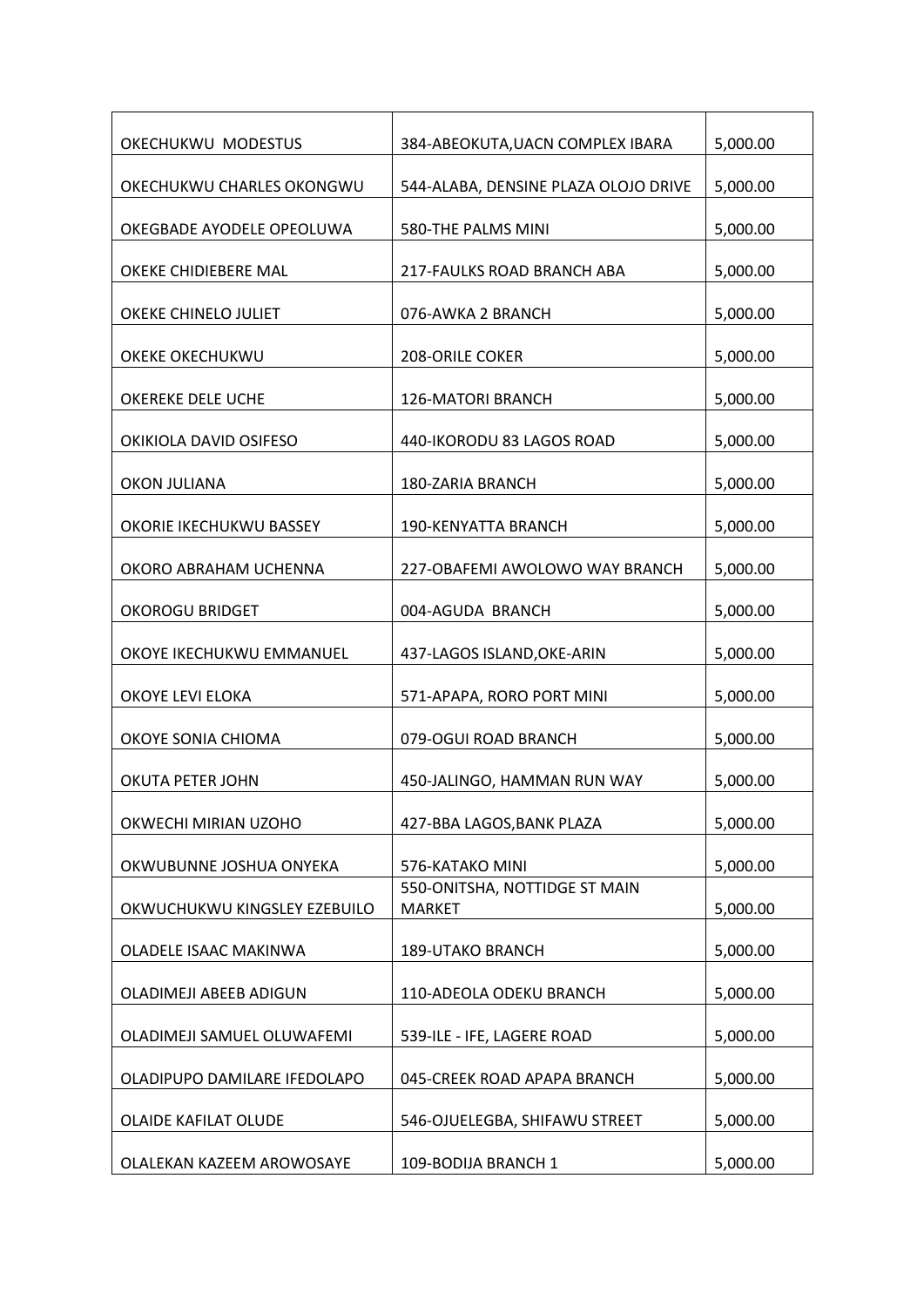| <b>OLALEKAN MICHEAL</b>          | 299-SAKA TINUBU BRANCH                                 | 5,000.00 |
|----------------------------------|--------------------------------------------------------|----------|
| OLAMIDE EZEKIEL OGUNLANA         | 199-JIBOWU BRANCH                                      | 5,000.00 |
| OLAMILEKAN ADELEKE ADELABU       | 139-ADO OWO ROAD BRANCH                                | 5,000.00 |
| OLAMILEKAN SAKA AROYEWUN         | 166-67 ST FINBARRS RD-BARIGA                           | 5,000.00 |
| OLAMILEKAN TESLIM FEHINTOLA      | 226-OTTA BRANCH                                        | 5,000.00 |
| OLANIKE RAUFIAT SULAIMAN         | <b>124-TOYIN STREET BRANCH</b>                         | 5,000.00 |
| OLANITE KIKELOMO KAF             | 037-ABEOKUTA BRANCH                                    | 5,000.00 |
| OLANREWAJU AZEEZ DURODOLA        | 039-ILORIN BRANCH                                      | 5,000.00 |
| <b>OLANREWAJU MOSES ZACCHEUS</b> | 439-YABA HERBERT MACAULAY WAY                          | 5,000.00 |
| OLAOLUWAPO RASHEED BANJOKO       | 196-GBAGADA BRANCH                                     | 5,000.00 |
| OLAPEJU PELUMI EMMAN             | 164-ILESHA BRANCH                                      | 5,000.00 |
| OLATUNBOSUN OGUNLOLA             | 439-YABA HERBERT MACAULAY WAY                          | 5,000.00 |
| OLAWALE EKEOLU                   | 223-UCH IBADAN BRANCH                                  | 5,000.00 |
| OLAWALE JOHNSON IMORU            | 268-ADEKUNLE AJASIN UNIVERSITY<br><b>CAMPUS BRANCH</b> | 5,000.00 |
| <b>OLAWALE OLUSEGUN</b>          | 236-ODOGUNYAN BRANCH                                   | 5,000.00 |
| OLAWUNMI GRACE ALABI             | 116-ALAUSA BRANCH                                      | 5,000.00 |
| OLAYEMI A FALANA                 | 099-HEAD OFFICE                                        | 5,000.00 |
| OLAYEMI ISMAHEEL OKUNOLA         | 582-SANGO-IBADAN BRANCH                                | 5,000.00 |
| OLAYINKA IFEDOLA AGOYE           | 124-TOYIN STREET BRANCH                                | 5,000.00 |
| OLIFE NELSON CHUKWUEBUKA         | 370-JOS, COMMERCIAL AREA                               | 5,000.00 |
| OLOMISOLA BANKOLE ALONGE         | 102-AGBARA BRANCH                                      | 5,000.00 |
| OLOWOJOBA MATTHEW                | 069-UNIBEN BRANCH                                      | 5,000.00 |
| OLOYEDE OLAOYE E                 | 239-IKOTUN BRANCH                                      | 5,000.00 |
| OLUAKACHUKWU KYRIAN NNEJI        | 257-UMUDIKE BRANCH                                     | 5,000.00 |
| OLUBUKOLA RACHEAL JOSHUA         | 369-DEI-DEI ABUJA, BUILDING MATERIALS<br><b>MARKET</b> | 5,000.00 |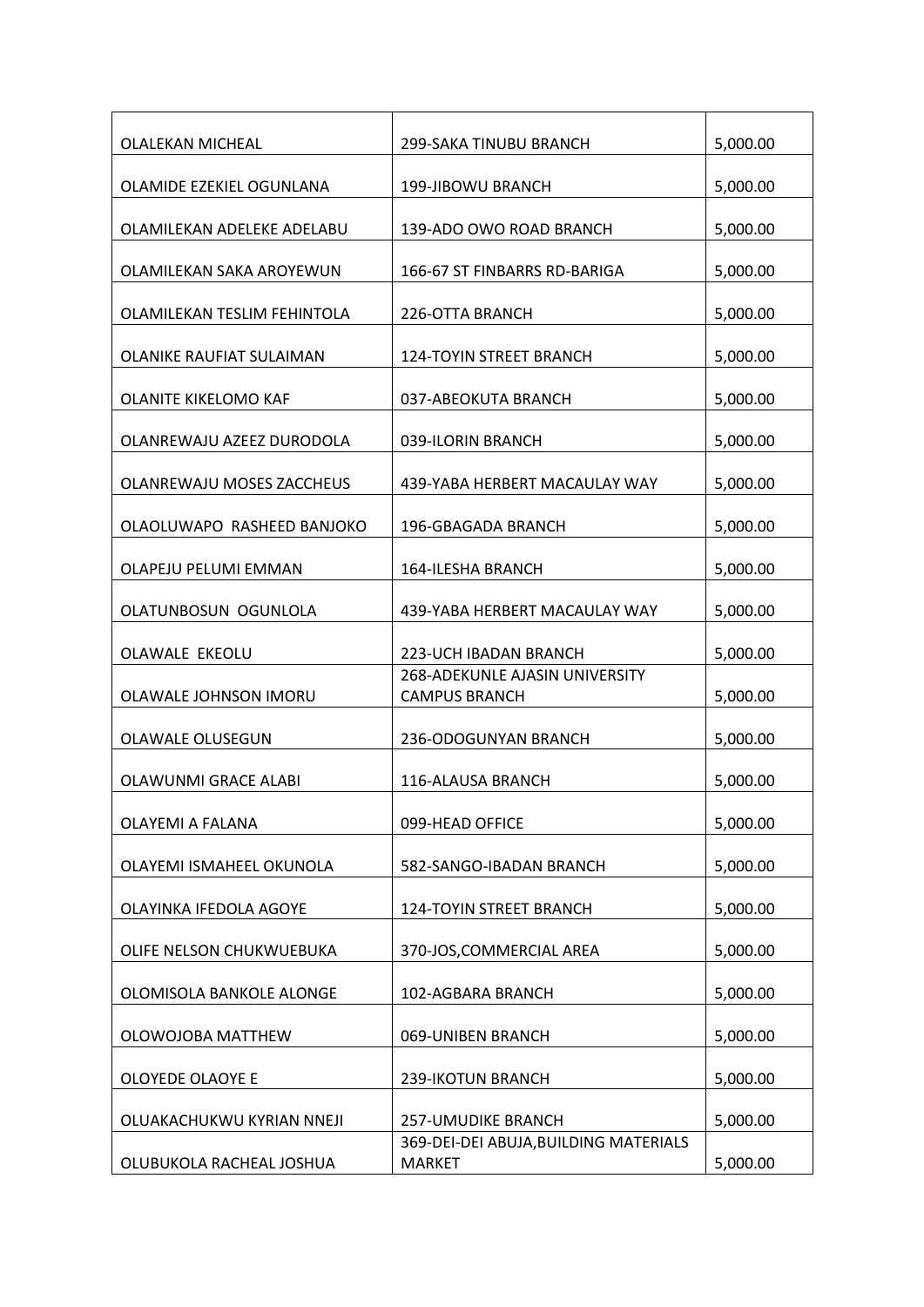| OLUFISAYO IFE AGUNDA        | 005-OSHOGBO BRANCH                   | 5,000.00 |
|-----------------------------|--------------------------------------|----------|
| OLUFOLAHAN AKINDELE         |                                      |          |
| <b>OMOTOSHO</b>             | 008-ALLEN AVENUE IKEJA BRANCH        | 5,000.00 |
|                             |                                      |          |
| OLUKEMI NIRETI IKOTUN       | 116-ALAUSA BRANCH                    | 5,000.00 |
|                             |                                      |          |
| OLUNLOYE DAMILOLA ESTHER    | 437-LAGOS ISLAND, OKE-ARIN           | 5,000.00 |
|                             |                                      |          |
| OLURANTI BUKOLA GRAC        | 125-NEW COURT ROAD BRANCH            | 5,000.00 |
|                             |                                      |          |
| OLUSEGUN JOHNSON OGUNKALU   | 431-ABA, ASA RD.                     | 5,000.00 |
|                             |                                      |          |
| <b>OLUSEYI ADELEKE</b>      | 037-ABEOKUTA BRANCH                  | 5,000.00 |
|                             |                                      |          |
| OLUWABUNMI MUMINI MUSA      | 037-ABEOKUTA BRANCH                  | 5,000.00 |
|                             |                                      |          |
| OLUWADAMILARE OLUWOLE AJAYI | 224-OAU ILE IFE BRANCH               | 5,000.00 |
|                             |                                      |          |
| OLUWADAMILOLA T BADMUS      | 109-BODIJA BRANCH 1                  | 5,000.00 |
|                             |                                      |          |
| OLUWAKEMI COMFORT DADA      | 038-ADO-EKITI                        | 5,000.00 |
| OLUWAPELUMI KOLAWOLE        |                                      |          |
| <b>EKEMODE</b>              | 151-IKORODU 2 BRANCH                 | 5,000.00 |
| OLUWAPELUMI OLAOLUWA        |                                      |          |
| <b>OWOLABI</b>              | 446-IKERE BRANCH                     | 5,000.00 |
|                             |                                      |          |
| OLUWASEGUN ADEBOWALE KUYE   | 082-LIGALI AYORINDE                  | 5,000.00 |
|                             |                                      |          |
| OLUWASEGUN JOSEP OGAYEMI    | 242-IJEBU-ODE BRANCH                 | 5,000.00 |
|                             |                                      |          |
| OLUWASEGUN OPEYEMI ODUNLAMI | 538-ABEOKUTA, ADATAN ROAD            | 5,000.00 |
|                             | 359-ISOLO, ASA-AFARIOGUN STR, AJAO   |          |
| OLUWASEUN ORIYOMI ADESANYA  | <b>ESTATE</b>                        | 5,000.00 |
|                             |                                      |          |
| OLUWASEUN SUNDAY NATHANIEL  | 384-ABEOKUTA, UACN COMPLEX IBARA     | 5,000.00 |
|                             |                                      |          |
| OLUWASOLA PETER AFOLABI     | 537-AKOWONJO, SHASHA ROAD            | 5,000.00 |
| OLUWATOBI JEREMIAH          |                                      |          |
| <b>OLATUNBOSUN</b>          | 518-ILASA, APAPA - OSHODI EXPRESSWAY | 5,000.00 |
|                             | 268-ADEKUNLE AJASIN UNIVERSITY       |          |
| OLUWATOSIN ESTHER ABAIRE    | <b>CAMPUS BRANCH</b>                 | 5,000.00 |
|                             |                                      |          |
| OLUWATOSIN MARGRET ADEBAYO  | <b>284-CHALLENGE BRANCH</b>          | 5,000.00 |
|                             |                                      |          |
| OLUWATOYIN CLADIUS OLADEJO  | 301-IJU BRANCH                       | 5,000.00 |
|                             |                                      |          |
| OLUWATOYIN FREDA AREGBESOLA | 069-UNIBEN BRANCH                    | 5,000.00 |
|                             |                                      |          |
| OMOAYE MICHAEL OLU          | 188-NASDA BRANCH                     | 5,000.00 |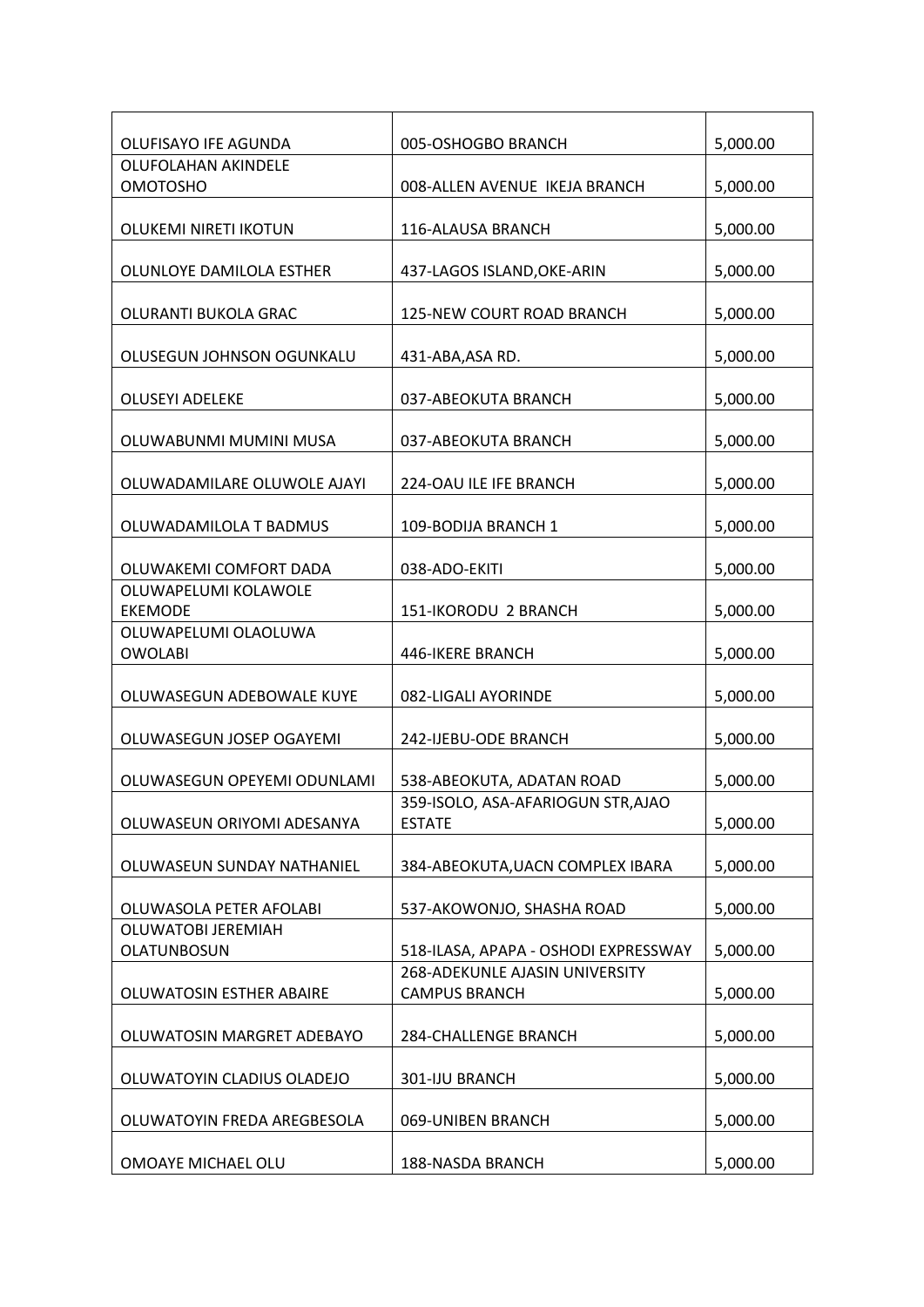| OMOLABAKE SHOLA FASHAKIN                 | 546-OJUELEGBA, SHIFAWU STREET                          | 5,000.00 |
|------------------------------------------|--------------------------------------------------------|----------|
| OMOLAJA SAMUEL OLAWALE                   | 132-BANK ROAD OWERRI BRANCH                            | 5,000.00 |
| OMOLARA IDOWU                            | 196-GBAGADA BRANCH                                     | 5,000.00 |
| OMOLOLA EMMANUEL AKINSEYE                | <b>155-ONDO BRANCH</b>                                 | 5,000.00 |
| <b>OMOLOLU A.GARNETT</b>                 | 247-COVENANT BRANCH                                    | 5,000.00 |
| <b>OMONO FAITH OKUNS</b>                 | 172-TEXTILE MILL ROAD BRANCH                           | 5,000.00 |
| OMOTAYO AARINADE ADEJUMOKE               | 268-ADEKUNLE AJASIN UNIVERSITY<br><b>CAMPUS BRANCH</b> | 5,000.00 |
| <b>OMOTAYO E ADEBUSOYE</b>               | 017-AKURE BRANCH                                       | 5,000.00 |
| <b>OMOTAYO MERCY AKIODE</b>              | 025-ASABA BRANCH                                       | 5,000.00 |
| OMOWUMI ELIZABETH ADEBAYO                | 140-FOLAWIYO STREET BRANCH                             | 5,000.00 |
| OMOWUMI MARY OMOTUYI                     | 211-ABULE-EGBA BRANCH                                  | 5,000.00 |
| OMOWUNMI BUKOLA OLALEKAN                 | 239-IKOTUN BRANCH                                      | 5,000.00 |
| OMOWUNMI COMFORT OSINEYE                 | 486-SAGAMU, AKARIGBO STREET                            | 5,000.00 |
| <b>ONCHE ENE</b>                         | 311-OSHODI BRANCH                                      | 5,000.00 |
| <b>ONI MOSES</b>                         | 038-ADO-EKITI                                          | 5,000.00 |
| <b>ONIFADE MUTIU ADISA</b>               | 481-IDIROKO, IDIROKO ROAD                              | 5,000.00 |
| <b>ONIKOSI AISHAT AKORE</b>              | 322-MINNA 2 BRANCH                                     | 5,000.00 |
| <b>ONIPEDE OLABIMPE RIS</b>              | 038-ADO-EKITI                                          | 5,000.00 |
| <b>ONUCHUKWU IFEANYI</b>                 | 469-LAWANSON/ITIRE RD BRANCH                           | 5,000.00 |
| ONUCHUKWU CHUKWUMAEZE<br><b>HYGIENUS</b> | 371-OWERRI, WAAST AVENUE, IKENEGBU                     | 5,000.00 |
| <b>ONUEGBU IFEOMA PRINCESS</b>           | 168-ABAKALIKI BRANCH 1                                 | 5,000.00 |
| ONUOHA UCHENNA                           | 568-OKOTA MINI                                         | 5,000.00 |
| ONWE CHIKA UGOCHUKWU                     | 498-GWARINPA ABUJA, 1ST AVENUE                         | 5,000.00 |
| <b>ONYEBUCHI OBUMNEME</b>                | 176-EKWULOBIA MAIN BRANCH                              | 5,000.00 |
| ONYEDIKA THOMAS ONUORAH                  | 387-NNEWI, EDO-EZEMEWI STR.                            | 5,000.00 |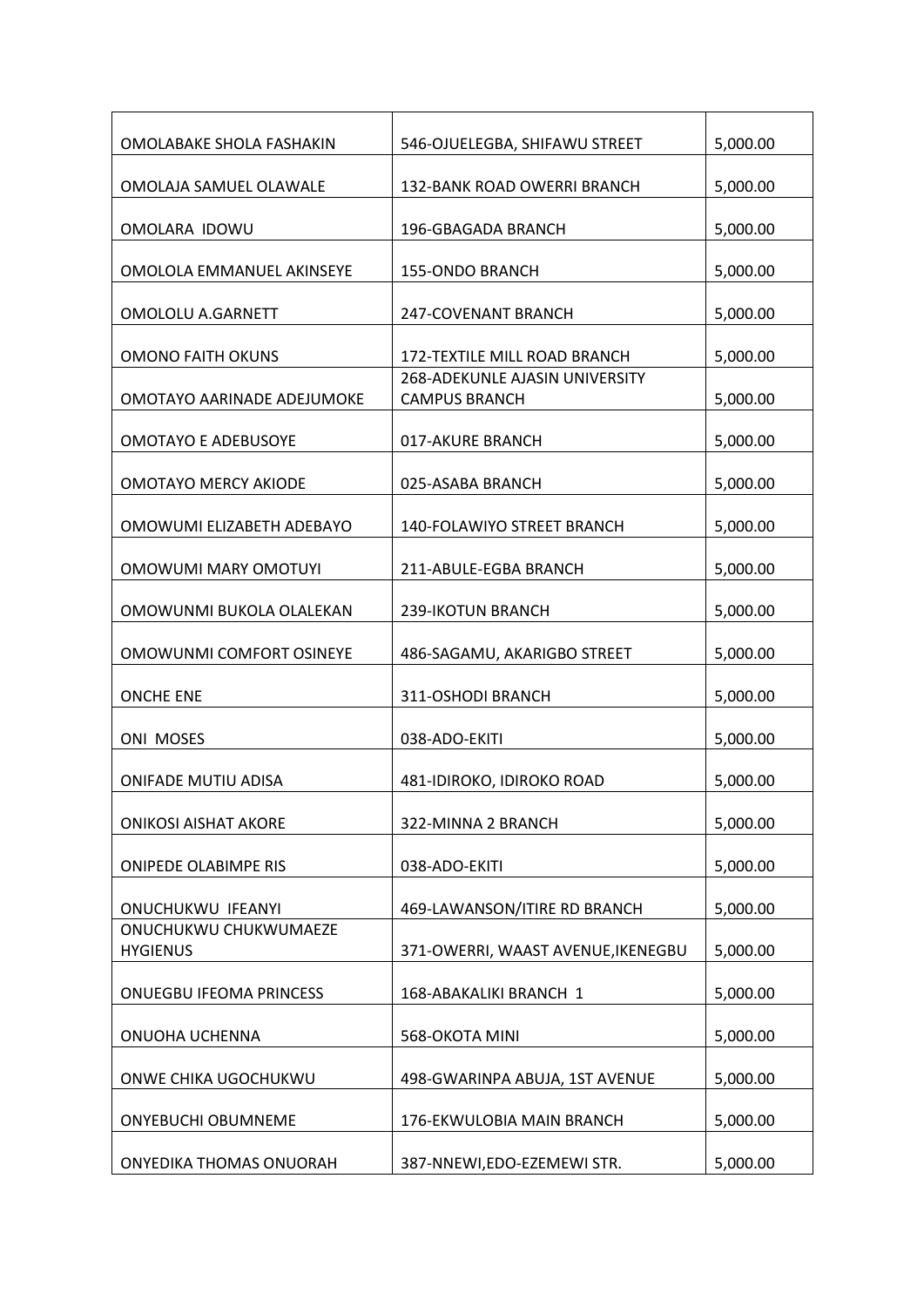| 416-PH, 50 IKWERRE ROAD            | 5,000.00                                                                                                                                                                                                                                                                                                                                                                                                      |
|------------------------------------|---------------------------------------------------------------------------------------------------------------------------------------------------------------------------------------------------------------------------------------------------------------------------------------------------------------------------------------------------------------------------------------------------------------|
| 059-YOLA BRANCH                    | 5,000.00                                                                                                                                                                                                                                                                                                                                                                                                      |
| 505-MBAISE, AHIARA JUNCTION MBAISE | 5,000.00                                                                                                                                                                                                                                                                                                                                                                                                      |
| 295-NNPC REFINERY KADUNA BRANCH    | 5,000.00                                                                                                                                                                                                                                                                                                                                                                                                      |
| 447-LEKKI, LEKKI-EPE EXPRESSWAY    | 5,000.00                                                                                                                                                                                                                                                                                                                                                                                                      |
| 577-FUTO MINI                      | 5,000.00                                                                                                                                                                                                                                                                                                                                                                                                      |
| 464-OWERRI, ORLU ROAD              | 5,000.00                                                                                                                                                                                                                                                                                                                                                                                                      |
| 361-ONITSHA, NEW MARKET RD.        | 5,000.00                                                                                                                                                                                                                                                                                                                                                                                                      |
|                                    | 5,000.00                                                                                                                                                                                                                                                                                                                                                                                                      |
|                                    | 5,000.00                                                                                                                                                                                                                                                                                                                                                                                                      |
| 091-UNIVERSITY OF NIGERIA ENUGU    | 5,000.00                                                                                                                                                                                                                                                                                                                                                                                                      |
| 435-YENAGOA, CENTRAL BUSINESS      | 5,000.00                                                                                                                                                                                                                                                                                                                                                                                                      |
|                                    | 5,000.00                                                                                                                                                                                                                                                                                                                                                                                                      |
|                                    | 5,000.00                                                                                                                                                                                                                                                                                                                                                                                                      |
|                                    | 5,000.00                                                                                                                                                                                                                                                                                                                                                                                                      |
|                                    | 5,000.00                                                                                                                                                                                                                                                                                                                                                                                                      |
|                                    | 5,000.00                                                                                                                                                                                                                                                                                                                                                                                                      |
|                                    | 5,000.00                                                                                                                                                                                                                                                                                                                                                                                                      |
|                                    | 5,000.00                                                                                                                                                                                                                                                                                                                                                                                                      |
|                                    | 5,000.00                                                                                                                                                                                                                                                                                                                                                                                                      |
|                                    | 5,000.00                                                                                                                                                                                                                                                                                                                                                                                                      |
|                                    |                                                                                                                                                                                                                                                                                                                                                                                                               |
|                                    | 5,000.00                                                                                                                                                                                                                                                                                                                                                                                                      |
|                                    | 5,000.00                                                                                                                                                                                                                                                                                                                                                                                                      |
|                                    | 5,000.00                                                                                                                                                                                                                                                                                                                                                                                                      |
|                                    | 457-FESTAC TOWN, SECOND AVE.<br>514-GARKI II ABJ, LADOKE AKINTOLA BLVD<br><b>BRANCH</b><br><b>DISTRICT</b><br>301-IJU BRANCH<br>593-KEFFI MINI<br>321-DOPEMU BRANCH<br>410-IKEJA,60 OPEBI RD.<br>567-ODUA MINI<br>258-OYINGBO BRANCH<br>376-IBADAN, LEBANON STREET<br>240-SOMOLU BRANCH<br>476-OWERRI WETHERAL ROAD BRANCH<br>371-OWERRI, WAAST AVENUE, IKENEGBU<br>192-IWO ROAD 2 BRANCH<br>431-ABA, ASA RD. |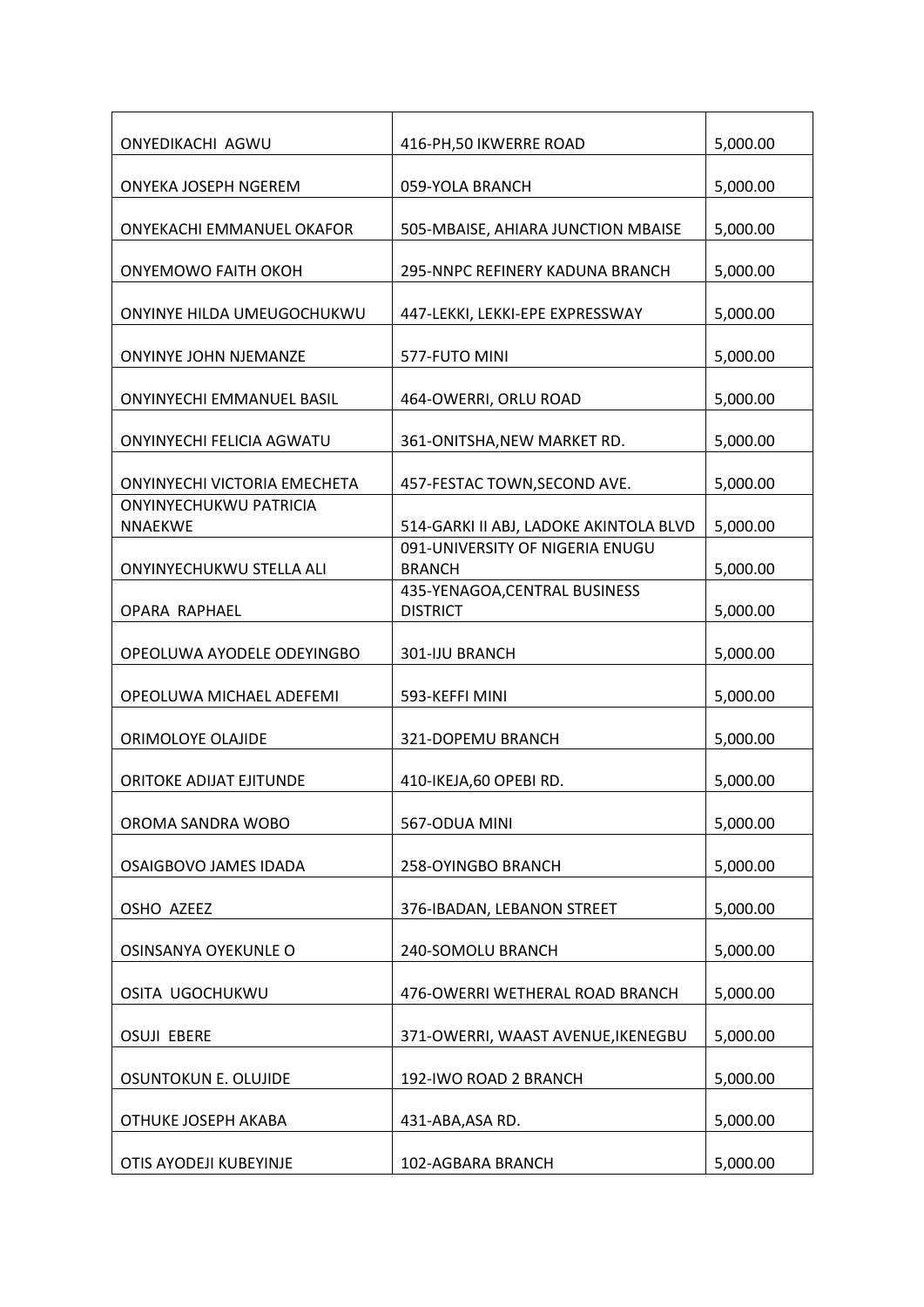| <b>OVEHRIROYE AHONDA</b>      | 558-UGHELLI, MARKET ROAD                       | 5,000.00 |
|-------------------------------|------------------------------------------------|----------|
| <b>OVIE AGHOGHO</b>           | 063-YENOGOA BRANCH                             | 5,000.00 |
| OWOLABI MURITALA OGUNTIMEHIN  | 242-IJEBU-ODE BRANCH                           | 5,000.00 |
| <b>OYEKUNLE BELLO MOSHOOD</b> | 501-AJAH, LEKKI - EPE EXPRESSWAY               | 5,000.00 |
| <b>OYENIYI JOHNSON ASABI</b>  | 532-IBADAN, OKE - ADO                          | 5,000.00 |
| OYENUGA MARY .A.              | 256-OKADA BRANCH                               | 5,000.00 |
| OYEWOLE DAMILOLA OJELABI      | 156-TEJUOSHO BRANCH                            | 5,000.00 |
| OYINDAMOLA VICTORIA ILORI     | 013-KANO BRANCH                                | 5,000.00 |
| OYINKANSOLA JADESOLA OWOYEMI  | 274-UNIVERSITY OF LAGOS BRANCH                 | 5,000.00 |
| OYINLOLA AMINAT OLAITAN       | 006-IKORODU BRANCH                             | 5,000.00 |
| OZIOKO OKWUDILI NICHODEMUS    | 137-AWKA BRANCH 1                              | 5,000.00 |
| PARAMOLE AJOKE SEKINAT        | 071-MARYLAND BRANCH                            | 5,000.00 |
| PASCAL CHINEMEREM EZEOBI      | 190-KENYATTA BRANCH                            | 5,000.00 |
| PATRICIA OLUCHI UKPAI         | 014-VICTORIA ISLAND BRANCH                     | 5,000.00 |
| PATRICK CHIBUIKE DAVID        | 521-AGO PALACE WAY BRANCH                      | 5,000.00 |
| PATRICK CHIMA CHIBUZOR        | 505-MBAISE, AHIARA JUNCTION MBAISE             | 5,000.00 |
| PATRICK IZUCHUKWU ONUIGBO     | 138-OKPARA AVENUE BRANCH                       | 5,000.00 |
| <b>PATRICK ONUEGBU</b>        | 024-OLU OBASANJO BRANCH                        | 5,000.00 |
| PAUL AZI NWONU                | 550-ONITSHA, NOTTIDGE ST MAIN<br><b>MARKET</b> | 5,000.00 |
| PAUL CHIBIKE OGBODO           | 509-OBOSI, CITY BISCUIT ROAD                   | 5,000.00 |
| PAUL CHIKA OKWARA             | 575-SAVANNAH SUITES MINI                       | 5,000.00 |
| PAUL LUCKY UNEGBU             | 076-AWKA 2 BRANCH                              | 5,000.00 |
| PAUL UCHE OKAFOR              | 441-LOKOJA MURTALA MUHAMMED WAY                | 5,000.00 |
| PAULINE RHODA SABIYI          | 498-GWARINPA ABUJA, 1ST AVENUE                 | 5,000.00 |
| PEACE GABRIEL                 | 546-OJUELEGBA, SHIFAWU STREET                  | 5,000.00 |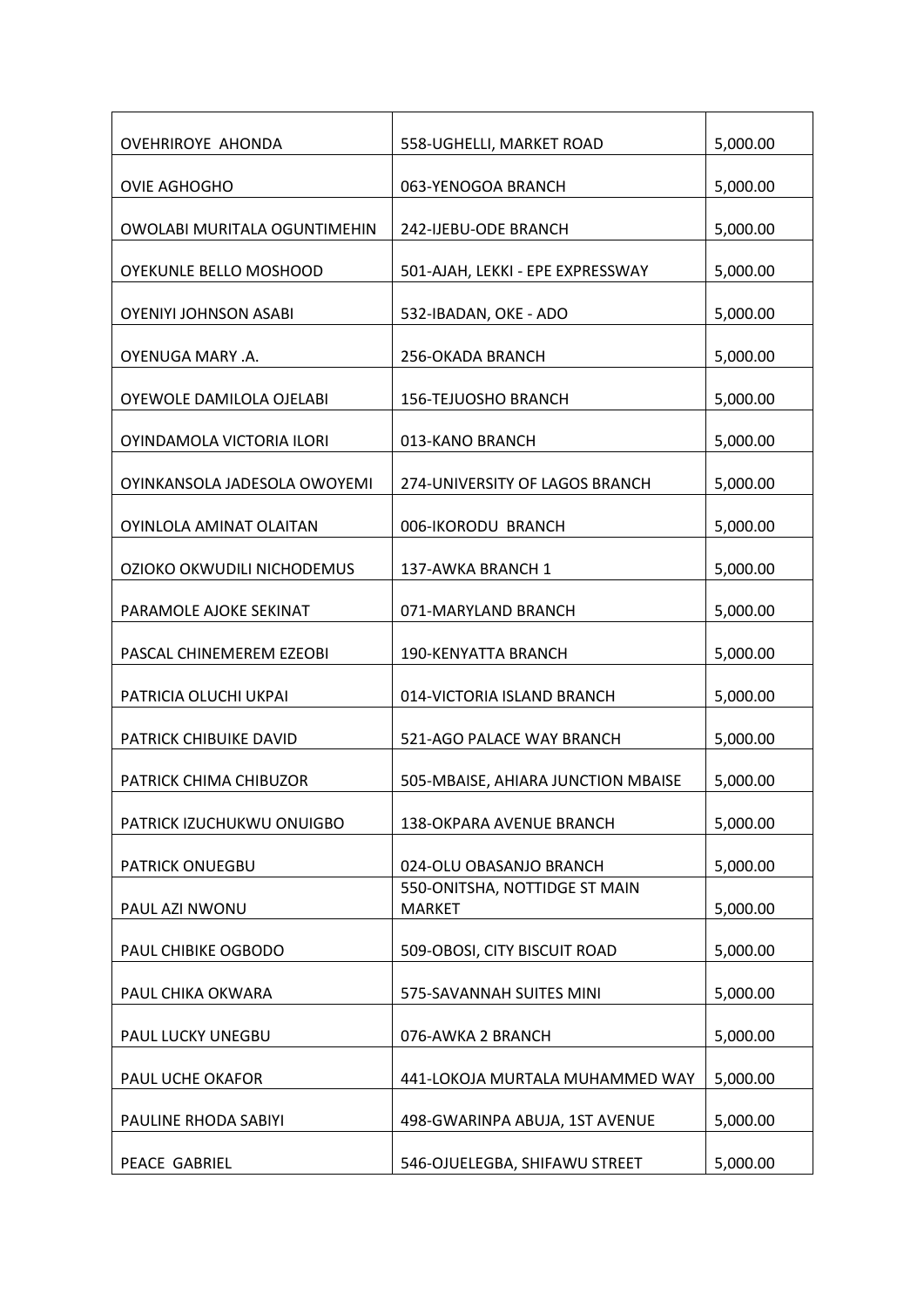| PEACE CHIAMAKA UNACHUKWU         | 387-NNEWI,EDO-EZEMEWI STR.       | 5,000.00 |
|----------------------------------|----------------------------------|----------|
| PEACE ISOKEN EMOVON              | 465-BENIN, MISSION ROAD          | 5,000.00 |
| PEACE MOROLAYO ADEYEMI           | <b>224-OAU ILE IFE BRANCH</b>    | 5,000.00 |
| PEACE OKWUCHI UZOMA              | 442-OWERRI, DOUGLAS RD.          | 5,000.00 |
| PELUMI EMMANUEL AKINYEMI         | 201-IJERO EKITI CASH CENTRE      | 5,000.00 |
| PETER ONORUVIE                   | 151-IKORODU 2 BRANCH             | 5,000.00 |
| PETER AMAECHI EMEKA              | 076-AWKA 2 BRANCH                | 5,000.00 |
| PETER BAMAI GWAFAN               | 071-MARYLAND BRANCH              | 5,000.00 |
| PETER CHIEMELUM NWAOSU           | 481-IDIROKO, IDIROKO ROAD        | 5,000.00 |
| PETER EZE OMOKE                  | 588-IDDO MINI                    | 5,000.00 |
| PETER GBENASU AJASA              | 102-AGBARA BRANCH                | 5,000.00 |
| PETER NTEN ABUO                  | 379-VICTORIA ISLAND ADEOLA ODEKU | 5,000.00 |
| PETER SUNDAY EZINNE              | 595-GUDU MARKET MINI             | 5,000.00 |
| PIAMENO STEVEN TAKWI             | 247-COVENANT BRANCH              | 5,000.00 |
| PRECIOUS IGHO                    | 234-DECO ROAD BRANCH             | 5,000.00 |
| PRECIOUS CHIAGOZIEM<br>NWACHUKWU | 476-OWERRI WETHERAL ROAD BRANCH  | 5,000.00 |
| PRECIOUS CHINYERE KELVIN         | 427-BBA LAGOS, BANK PLAZA        | 5,000.00 |
| PRINCE AMADI NWAONUMA            | 107-RUMUOKORO BRANCH             | 5,000.00 |
| PRINCE IHEANYI NWEKE             | 485-OBIGBO PH, LOCATION ROAD     | 5,000.00 |
| PRINCE UBOM                      | 051-PALM AVENUE BRANCH           | 5,000.00 |
| PRINCE YUSUF GBADEBO             | 199-JIBOWU BRANCH                | 5,000.00 |
| PROMISE IKECHUKWU ISAIAH         | 305-AUCHI BRANCH                 | 5,000.00 |
| QUADRI OLAKUNLE AGBELEKALE       | 336-AKUTE BRANCH                 | 5,000.00 |
| QUEEN J. CHIBUGO ODIHE           | 058-OWERRI BRANCH                | 5,000.00 |
| RABI MUHAMMAD LAWAL              | 040-MINNA BRANCH                 | 5,000.00 |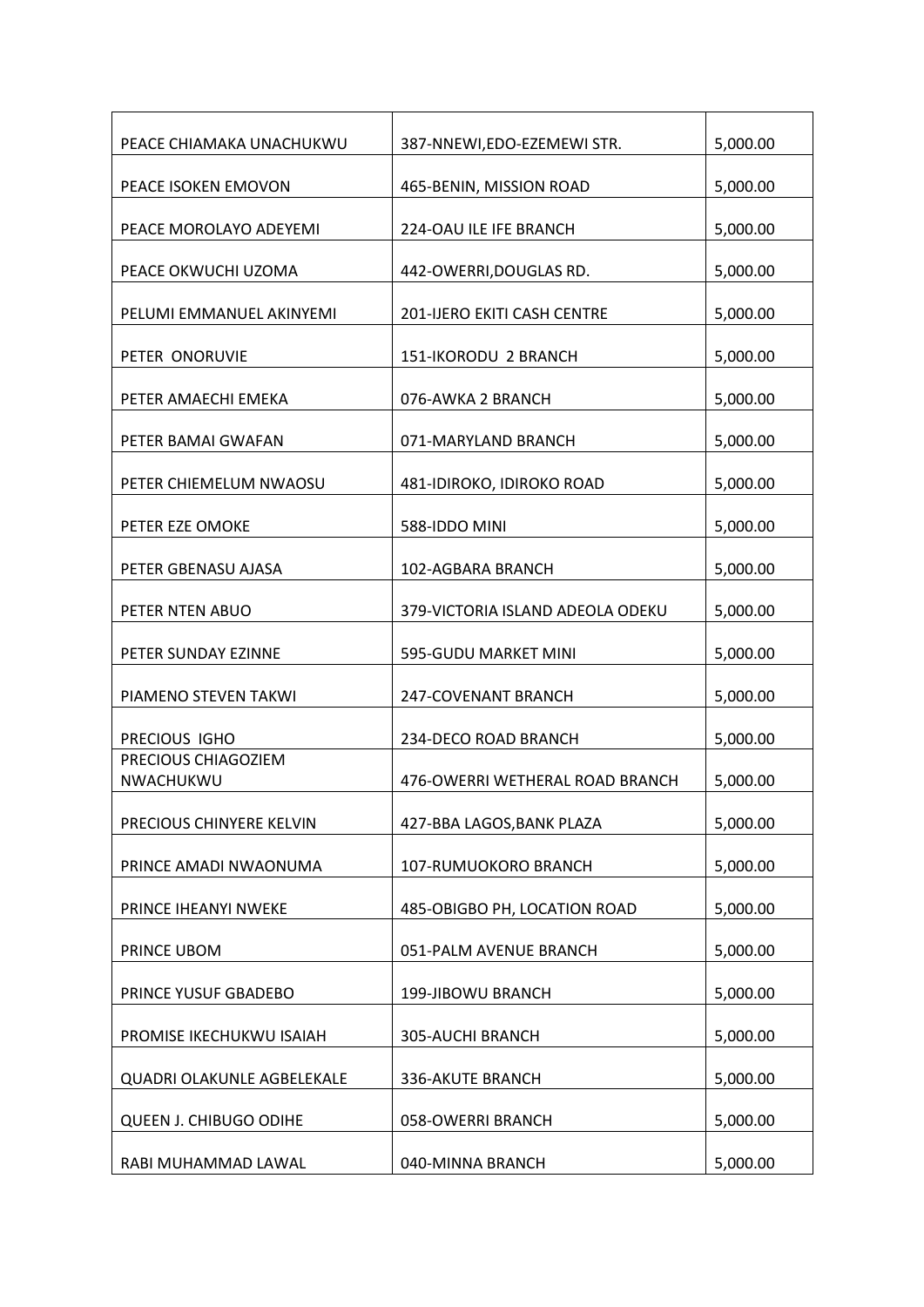| RAFIU MUSA ABDUL                       | 267-KAFANCHAN BRANCH                                          | 5,000.00 |
|----------------------------------------|---------------------------------------------------------------|----------|
| RAHMATU RILWAN                         | 498-GWARINPA ABUJA, 1ST AVENUE                                | 5,000.00 |
| RAIMOT OJUGBELE                        | 481-IDIROKO, IDIROKO ROAD                                     | 5,000.00 |
| RAJI MUDASHIRU ADEOLA                  | 427-BBA LAGOS, BANK PLAZA                                     | 5,000.00 |
| RAJI OLUSEGUN OJO                      | 054-IWO ROAD IBADAN BRANCH                                    | 5,000.00 |
| RAMATU YAHAYA                          | 367-KADUNA,1 KACHIA RD.                                       | 5,000.00 |
| RAMATU SUNUSI ADAM                     | 289-AMINU KANO TEACHING HOSPITAL<br><b>BRANCH</b>             | 5,000.00 |
| RAMONI IDOWU RAUFU                     | 502-OREGUN, ZIATECH ROAD OREGUN                               | 5,000.00 |
| RAPHAEL AKPAN EDET                     | 148-WUSE 2 BRANCH                                             | 5,000.00 |
| RAPHAEL AMEH APOCHI                    | 370-JOS, COMMERCIAL AREA                                      | 5,000.00 |
| RAPHEAL OLUWABUNMI AYEMOWA             | <b>268-ADEKUNLE AJASIN UNIVERSITY</b><br><b>CAMPUS BRANCH</b> | 5,000.00 |
| RAPULUCHUKWU EMMANUEL<br><b>UMEIBE</b> | 382-TRADE FAIR COMPLEX, ASPAMDA<br>HALL <sub>2</sub>          | 5,000.00 |
|                                        |                                                               |          |
| RASAQ GANIU                            | 440-IKORODU 83 LAGOS ROAD                                     | 5,000.00 |
| RASAQ ISIAKA                           | 404-EBUTE METTA, MARKET STR.OYINGBO                           | 5,000.00 |
| RASAQ LAMBE OLAREWAJU                  | 273-MUSHIN BRANCH                                             | 5,000.00 |
| RASAQ OLANREWAJU                       | 226-OTTA BRANCH                                               | 5,000.00 |
| RASHEED AYINDE                         | 125-NEW COURT ROAD BRANCH                                     | 5,000.00 |
| REBECCA OKON ASUQUO                    | 147-CALABAR 1                                                 | 5,000.00 |
| REGINA NWAKANMA                        | <b>520-OKIGWE BRANCH</b>                                      | 5,000.00 |
| REJOICE TOCHUKWU ELOM                  | 147-CALABAR 1                                                 | 5,000.00 |
| RETSAT FRANCIS TETSHAK                 | 614-ZARIA MINI                                                | 5,000.00 |
| RIDWAN OLAWUYI                         | 175-BODIJA BRANCH 2                                           | 5,000.00 |
| RILDWAN LEKAN BALOGUN                  | 221-RING ROAD, IBADAN BRANCH                                  | 5,000.00 |
| RITA CHINECHEREM OKEKE                 | 412-ONITSHA, IWEKA ROAD                                       | 5,000.00 |
| RITA NKECHI ASUFI                      | 558-UGHELLI, MARKET ROAD                                      | 5,000.00 |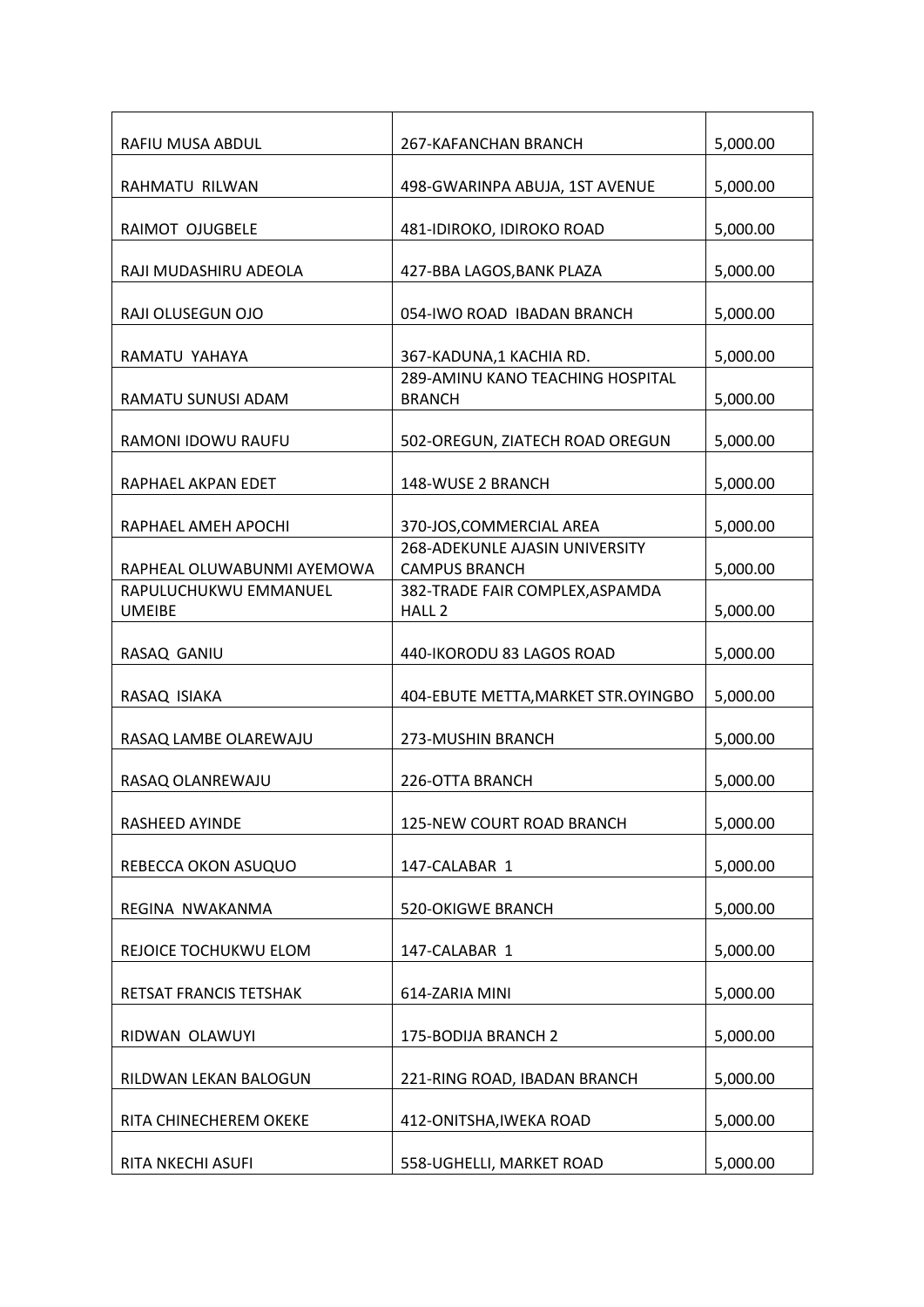| ROFIAT FOLASHADE ATOBATELE             | 504-IDIMU, IDIMU ROAD IKOTUN                             | 5,000.00 |
|----------------------------------------|----------------------------------------------------------|----------|
| ROSEMARY OKORO                         | 267-KAFANCHAN BRANCH                                     | 5,000.00 |
| RUKAYAT ABIODUN OSENI                  | <b>208-ORILE COKER</b>                                   | 5,000.00 |
| RUKEVWE BLESSING<br>OVWIGHOGWARAN      | 241-SAPELE BRANCH                                        | 5,000.00 |
| RUQOYYAH OMOBOLANLE FARUQ              | 272-IJESHATEDO BRANCH                                    | 5,000.00 |
| RUTH DAMILOLA QUADRY                   | 109-BODIJA BRANCH 1                                      | 5,000.00 |
| RUTH CHINECHEREM ANAELE                | 456-KUBWA, ABUJA NASCO ROAD                              | 5,000.00 |
| SABINA R. ONMONYA                      | 012-KADUNA BRANCH                                        | 5,000.00 |
| SADA ABUBAKAR                          | 204-DEI DEI BRANCH                                       | 5,000.00 |
| SAHEED BAKARE                          | 531-OTTA IDIROKO ROAD                                    | 5,000.00 |
| SAHEED ABIDEMI ADEBISI                 | 539-ILE - IFE, LAGERE ROAD                               | 5,000.00 |
| SAKIRAT OPEYEMI AYINDE                 | 039-ILORIN BRANCH                                        | 5,000.00 |
| <b>SALAKO LUKUMON</b>                  | 037-ABEOKUTA BRANCH                                      | 5,000.00 |
| SALEH SARDAUNA                         | 449-MUBI, MOHAMMED BELLO WAY                             | 5,000.00 |
| SALEH HASSAN HASSAN<br><b>MOHAMMED</b> | 029-IDEJO BRANCH                                         | 5,000.00 |
| SALIHU ALIYU                           | 041-SOKOTO BRANCH                                        | 5,000.00 |
| SALISU AGAJE                           | 165-DAMATURU BRANCH                                      | 5,000.00 |
| SALISU SULEIMAN                        | 278-MARARABA BRANCH                                      | 5,000.00 |
| SALISU YAWALE                          | 374-MAIDUGURI, BAGA ROAD                                 | 5,000.00 |
| SALISU HABUBU YUSHEU                   | 413-LAFIA, DOMA RD.                                      | 5,000.00 |
| SALOMI OJANIGO OJATA                   | 398-KATSINA, NAGODO RD.                                  | 5,000.00 |
| SAMAD WAHAB                            | 447-LEKKI, LEKKI-EPE EXPRESSWAY                          | 5,000.00 |
| SAMSON CHINEDU ALOZIE                  | 595-GUDU MARKET MINI                                     | 5,000.00 |
| SAMSON DANIEL OYIGOCHO                 | 418-NYANYA ABUJA, OPP. NYANYA<br><b>SHOPPING COMPLEX</b> | 5,000.00 |
| SAMSON IFECHUKWU IWUNZE                | 387-NNEWI, EDO-EZEMEWI STR.                              | 5,000.00 |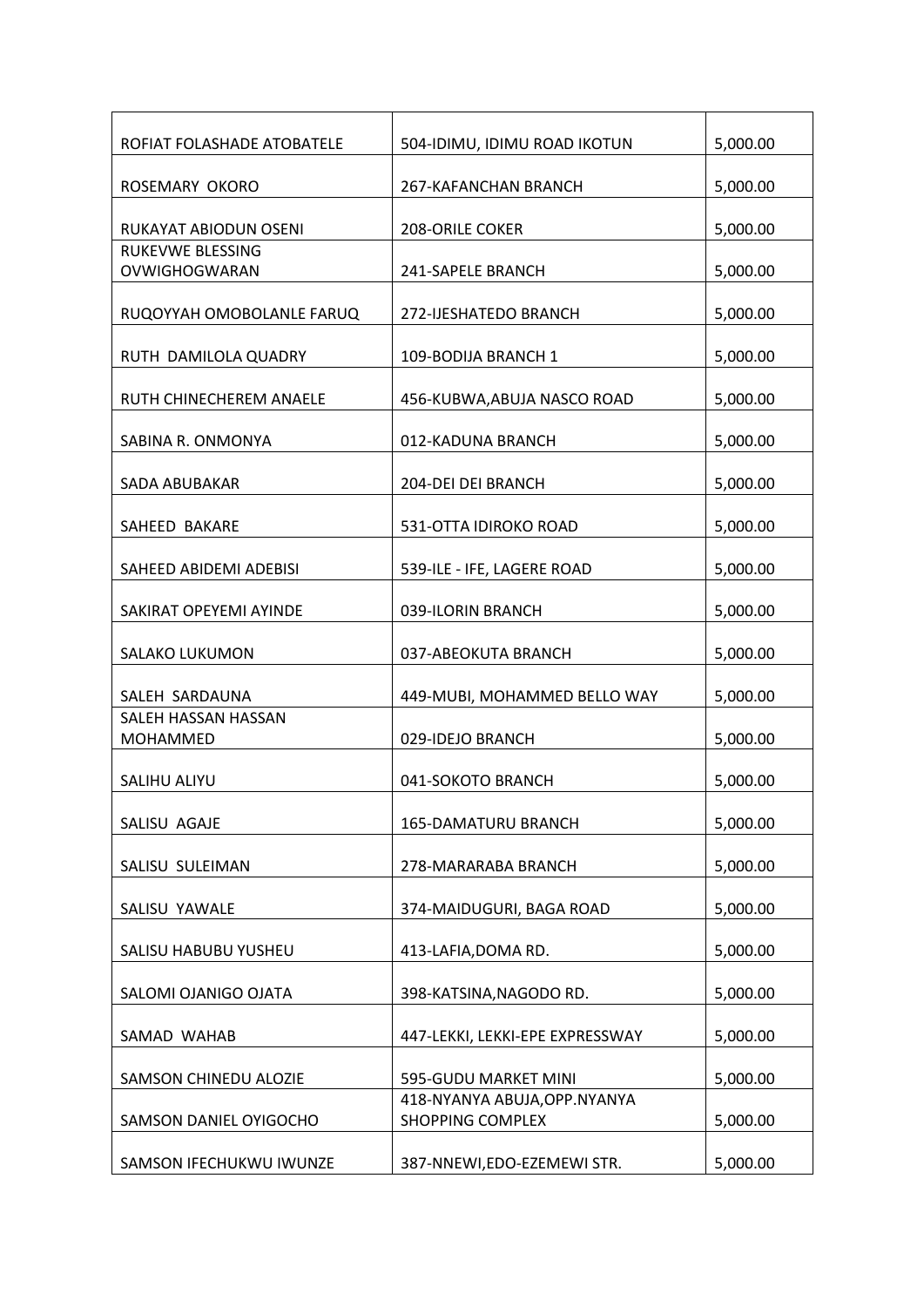| SAMSON OLUWAFEMI WOJUADE        | 142-ALAGBADO BRANCH                              | 5,000.00 |
|---------------------------------|--------------------------------------------------|----------|
| SAMSON OPEOLUWA SHOWUNMI        | 515-IJEBU ODE, 35 IBADAN ROAD                    | 5,000.00 |
| SAMUEL C. PETERS                | 270-32 AKA ROAD BRANCH                           | 5,000.00 |
| SAMUEL CHIDI ABAZU              | 361-ONITSHA, NEW MARKET RD.                      | 5,000.00 |
| SAMUEL CHUKWUDI                 | 459-BENIN, UGBOWO RD.                            | 5,000.00 |
| SAMUEL ITA USOROH               | 173-OKENE BRANCH                                 | 5,000.00 |
| SANDE FADONOUGBO                | 407-IKOYI, AWOLOWO RD.                           | 5,000.00 |
| SANI SHUAIBU                    | 451-GUSAU, CANTEEN ROAD                          | 5,000.00 |
| SANI DALHATU DALHATU            | 347-DANJA BRANCH                                 | 5,000.00 |
| <b>SANI HABIBU</b>              | 113-BICHI BRANCH                                 | 5,000.00 |
| <b>SANI NUHU</b>                | 114-MUR MOHAMMED WAY, KANO                       | 5,000.00 |
| SANNI MOSHOOD AJASA             | 384-ABEOKUTA, UACN COMPLEX IBARA                 | 5,000.00 |
| <b>SCOTT OSIGBEME AKPEDE</b>    | 093-BANK ROAD PH BRANCH                          | 5,000.00 |
| SEBASTINE ALEXANDRA             | 175-BODIJA BRANCH 2                              | 5,000.00 |
| SEIDU GANI ALI                  | 195-IDDO BRANCH                                  | 5,000.00 |
| SEIMIEGHA BOB KENIYINBOH        | 081-FESTAC TOWN BRANCH                           | 5,000.00 |
| SEMIU SALISU                    | 197-LEKKI 1 BRANCH                               | 5,000.00 |
| SEUN SAHEED MUSTAPHA            | 039-ILORIN BRANCH                                | 5,000.00 |
| SHAFIU ISMAILA                  | 398-KATSINA, NAGODO RD.                          | 5,000.00 |
| SHAKIRAT ROLAKE OLUKANMI        | 319-DURUMI BRANCH                                | 5,000.00 |
| SHEDRACH ANUOLUWAPO MESERU      | 516-KADUNA, BENIN STR / KANO RD<br><b>BRANCH</b> | 5,000.00 |
| SHERIFDEEN OPEYEMI OMOSANYA     | 248-AYOBO BRANCH                                 | 5,000.00 |
| SHERIFFDEEN OLAMILEKAN BADMOS   | 384-ABEOKUTA, UACN COMPLEX IBARA                 | 5,000.00 |
| SHOLA ISAAC OLORUNFEMI          | 525-ILESHA, ITA BALOGUN STREET                   | 5,000.00 |
| SIENAKERUO OTOOBONG<br>EMMANUEL | 337-EPE BRANCH                                   | 5,000.00 |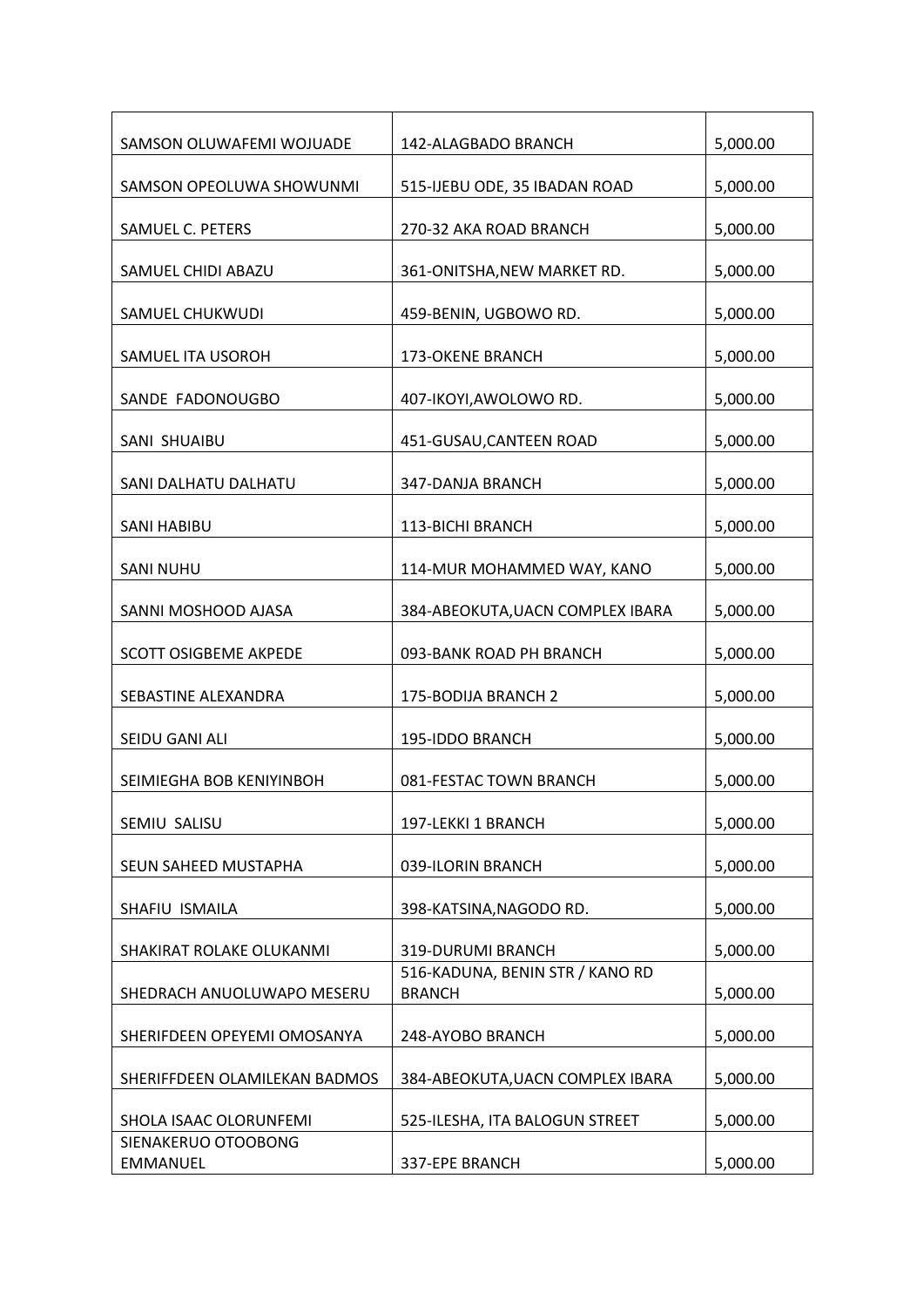| SIKIRAT BUKOLA HAMMED                  | 005-OSHOGBO BRANCH                     | 5,000.00 |
|----------------------------------------|----------------------------------------|----------|
| SIMEON POTTER OBUKOWHO                 | 528-WARRI, UDU ROAD                    | 5,000.00 |
| SOBOLA I                               | 029-IDEJO BRANCH                       | 5,000.00 |
| SODIQ OLAMIDE ADESHINA                 | 247-COVENANT BRANCH                    | 5,000.00 |
| SODIQ OLAMILEKAN ABASS                 | 616-IPETU IJESHA BRANCH                | 5,000.00 |
| SOLA AUGUSTINA ADETIFA                 | 038-ADO-EKITI                          | 5,000.00 |
| SOLOMON JOSEPH                         | 555-OSHODI, OSHODI-APAPA<br>EXPRESSWAY | 5,000.00 |
| SOLOMON OLA BAMMEKE                    | 291-MAITAMA BRANCH                     | 5,000.00 |
| SOMTOCHUKWU SAMUEL<br><b>OKORONKWO</b> | 387-NNEWI, EDO-EZEMEWI STR.            | 5,000.00 |
| SOMTOO C. OFORTUBE                     | <b>269-BODE THOMAS BRANCH</b>          | 5,000.00 |
| SOTIKARE JOHNSON KAY                   | 271-SAGAMU BRANCH                      | 5,000.00 |
| <b>STANLEY NKEM ORJI</b>               | 410-IKEJA,60 OPEBI RD.                 | 5,000.00 |
| STEPHEN ARNUOR OTINYIA                 | 553-SURULERE, ENITAN STREET AGUDA      | 5,000.00 |
| SUBAIR IFEDOLAPO MARIAM                | 089-LOKOJA BRANCH                      | 5,000.00 |
| SUFIYANU MUSA                          | 398-KATSINA, NAGODO RD.                | 5,000.00 |
| <b>SULAIMON O BABATUNDE</b>            | 184-OJOO BRANCH                        | 5,000.00 |
| SULEIMAN ISA S.                        | 425-BUKURU, OLD JOS RD.                | 5,000.00 |
| SUNDAY BABAJIDE AKINTULUBO             | 166-67 ST FINBARRS RD-BARIGA           | 5,000.00 |
| SUNDAY CHINECHEREM UGWU                | 463-NSUKKA, ENUGU/OBA RD.              | 5,000.00 |
| SUNDAY ENEFAZU                         | 558-UGHELLI, MARKET ROAD               | 5,000.00 |
| SUNDAY IKECHUKWU                       | 374-MAIDUGURI, BAGA ROAD               | 5,000.00 |
| <b>SUNDAY AZUBUIKE EMI</b>             | 569-WARRI MINI                         | 5,000.00 |
| SUNDAY NNAMDI LEVI                     | 558-UGHELLI, MARKET ROAD               | 5,000.00 |
| SUNDAY OLUWAFEMI OTITOLOJU             | 182-ISOLO 1 BRANCH                     | 5,000.00 |
| <b>SUNDAY OSCAR UDOH</b>               | 439-YABA HERBERT MACAULAY WAY          | 5,000.00 |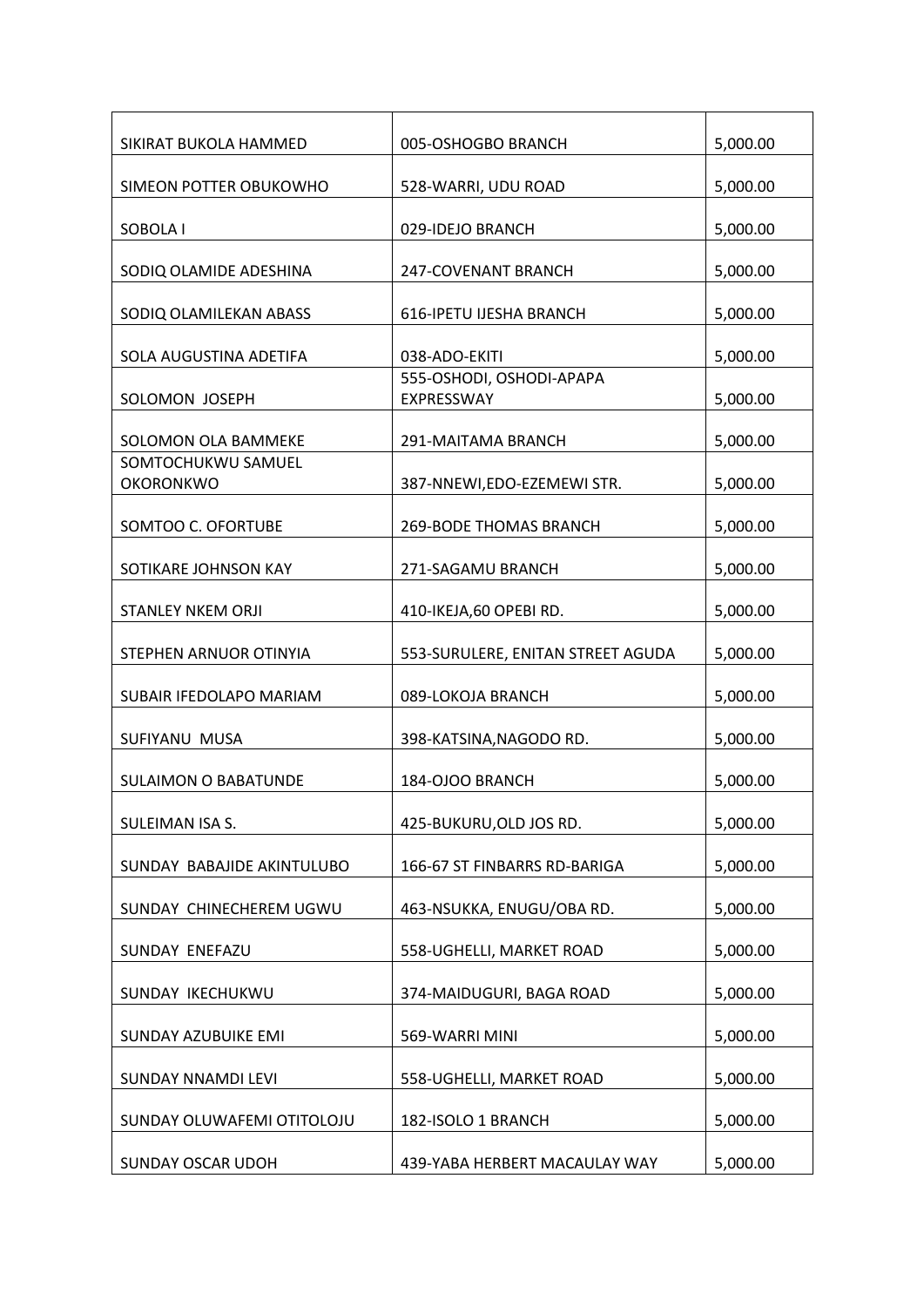| SUNNY ANAJEKWU                                  | 457-FESTAC TOWN, SECOND AVE.                                  | 5,000.00 |
|-------------------------------------------------|---------------------------------------------------------------|----------|
| SURAJO ABUBAKAR                                 | 096-DUTSE BRANCH                                              | 5,000.00 |
| SUWAIBA ABDULLAHI SULAIMAN                      | <b>320-FRANCE ROAD BRANCH</b>                                 | 5,000.00 |
| SYLVESTER OGHENEKEVWE EYAIFE                    | 102-AGBARA BRANCH                                             | 5,000.00 |
| <b>TAIWO LIASU</b>                              | 196-GBAGADA BRANCH                                            | 5,000.00 |
| <b>TAIWO HASSAN LAWAL</b>                       | 531-OTTA IDIROKO ROAD                                         | 5,000.00 |
| <b>TAIWO HORIA JIMETO</b>                       | 549-BADAGRY, JOSEPH DOSU ROAD                                 | 5,000.00 |
| <b>TAIWO HUSSAIN GANIYU</b>                     | 518-ILASA, APAPA - OSHODI EXPRESSWAY                          | 5,000.00 |
| TAIWO OLAITAN ADETUNJI                          | 611-MONOTAN-IBADAN BRANCH                                     | 5,000.00 |
| <b>TAMBARI BARIDOO PRE</b>                      | 123-15 AZIKWE ROAD                                            | 5,000.00 |
| TAMPIORUOBARI OSAROGOMBA                        | 358-PH, TRANS AMADI                                           | 5,000.00 |
| TAMUNOTONYE IDIKISIMAMA                         | 014-VICTORIA ISLAND BRANCH                                    | 5,000.00 |
| <b>TAWAKALITU OMOBOLANLE</b><br><b>ADETUNJI</b> | 546-OJUELEGBA, SHIFAWU STREET                                 | 5,000.00 |
| <b>TAYO QUADRI RAHEEM</b>                       | 076-AWKA 2 BRANCH                                             | 5,000.00 |
| <b>TEMITAYO GRACE ALOBA</b>                     | 525-ILESHA, ITA BALOGUN STREET                                | 5,000.00 |
| <b>TEMITOPE A LAWAL</b>                         | <b>268-ADEKUNLE AJASIN UNIVERSITY</b><br><b>CAMPUS BRANCH</b> | 5,000.00 |
| TERNA IBO JOHN                                  | 388-MAKURDI, NEW BRIDGE ROAD                                  | 5,000.00 |
| <b>TERVER NYAM TERVER</b>                       | 561-LIFE CAMP ABUJA, JABI-KARMO ROAD                          | 5,000.00 |
| THERESA EZEAMAKA NWALUPUE                       | 554-ASABA, 163 NNEBISI ROAD                                   | 5,000.00 |
| THOMPSON BABAFEMI                               | 206-OPEBI BRANCH                                              | 5,000.00 |
| TIBIROU OUSSALE                                 | 594-AREA 1 MINI                                               | 5,000.00 |
| TIMILEHIN OLAIDE IBIRONKE                       | 185-OGBOMOSO BRANCH                                           | 5,000.00 |
| TIMOTHY AONDOAWASE                              | 583-NORTH BANK MAKURDI MINI                                   | 5,000.00 |
| TIMOTHY IFENNA OGBUKA                           | 521-AGO PALACE WAY BRANCH                                     | 5,000.00 |
| TINA GOZIE OKOROCHA                             | 334-OOU BRANCH                                                | 5,000.00 |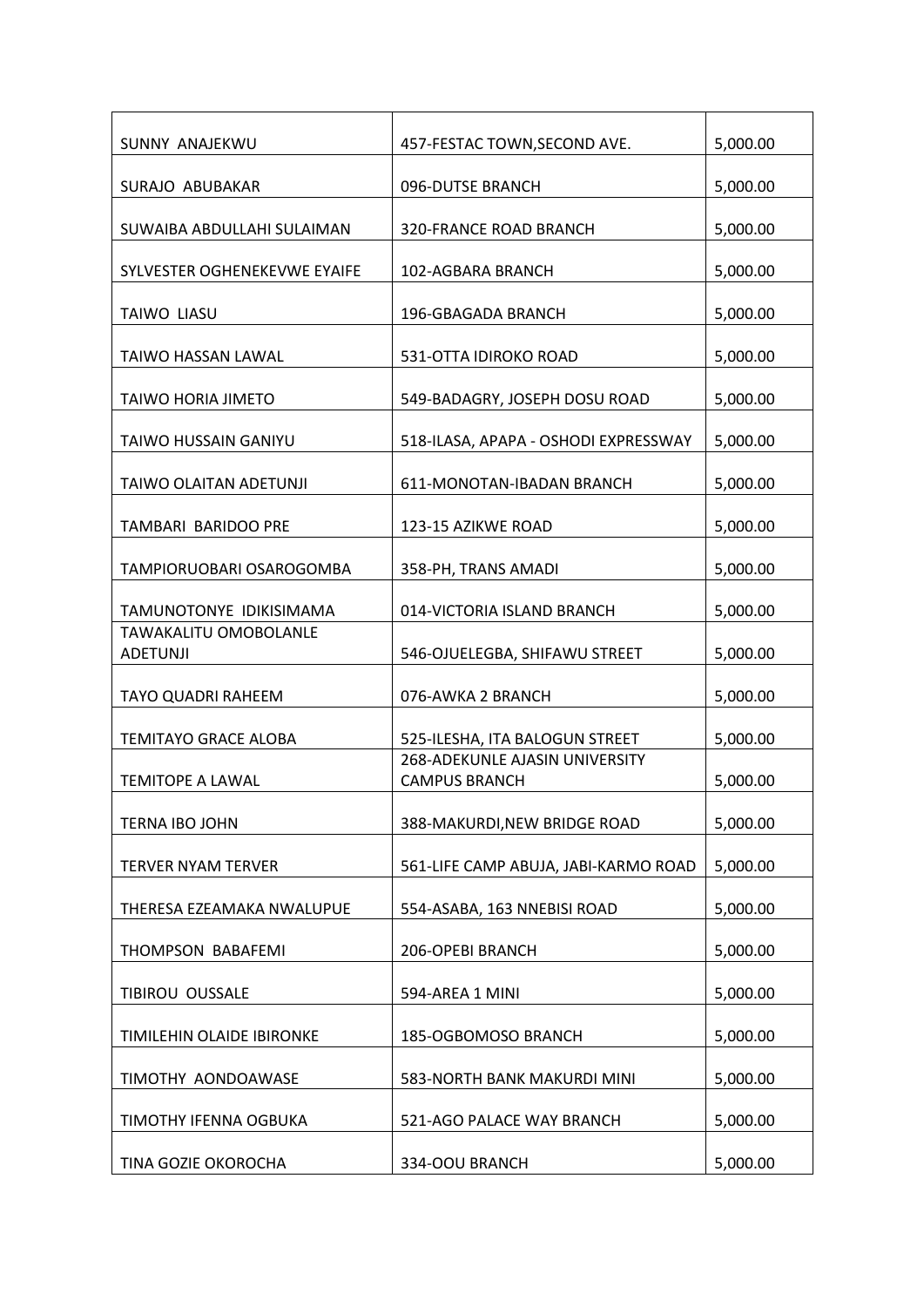|                                 | 359-ISOLO, ASA-AFARIOGUN STR, AJAO     |          |
|---------------------------------|----------------------------------------|----------|
| TINUBU DAMILOLA BABATUNDE       | <b>ESTATE</b>                          | 5,000.00 |
|                                 |                                        |          |
| TIRIMISIYU GBOLAGADE            | 600-KIRIKIRI MINI                      | 5,000.00 |
|                                 |                                        |          |
| TITILAYO BASIRAT LAMIDI         | 603-BARIGA AKOKA MINI                  | 5,000.00 |
|                                 |                                        |          |
| TITILAYO OLUWASOLA TEMILOLA     | 611-MONOTAN-IBADAN BRANCH              | 5,000.00 |
|                                 |                                        |          |
| TOBILOBA JOHN AKINBOLA          | 014-VICTORIA ISLAND BRANCH             | 5,000.00 |
|                                 |                                        |          |
| <b>TOCHUKWU KINGSLEY ATUEYI</b> | 556-OKIJA, OLD OKIJA IHIALA OGUTA RD   | 5,000.00 |
|                                 |                                        |          |
| TOHEEB AREMU OLATINWO           | 336-AKUTE BRANCH                       | 5,000.00 |
| TOLULOPE JAMES FAYIWOLE         | 555-OSHODI, OSHODI-APAPA<br>EXPRESSWAY | 5,000.00 |
|                                 |                                        |          |
| TOLULOPE JOSEPH AJAYI           | 030-BENIN BRANCH                       | 5,000.00 |
| TOLULOPE OLUWADAMILOLA          |                                        |          |
| <b>ADEJORO</b>                  | 139-ADO OWO ROAD BRANCH                | 5,000.00 |
|                                 |                                        |          |
| TOLULOPE OLUWAFEMI ADEDARA      | 038-ADO-EKITI                          | 5,000.00 |
|                                 |                                        |          |
| TOLUWANI GBENGA ALABI           | 064-OBAJANA CASH CENTRE                | 5,000.00 |
| TOLUWANIMI EBUNOLUWA            |                                        |          |
| <b>OGUNJOBI</b>                 | 223-UCH IBADAN BRANCH                  | 5,000.00 |
|                                 |                                        |          |
| TOMIWA MICHEAL IDOWU            | 017-AKURE BRANCH                       | 5,000.00 |
|                                 |                                        |          |
| TOOCHUKWU EZIKE                 | 509-OBOSI, CITY BISCUIT ROAD           | 5,000.00 |
|                                 |                                        |          |
| TOSIN DAMILOLA DARAMOLA         | 038-ADO-EKITI                          | 5,000.00 |
|                                 |                                        |          |
| TRIUMPH CHIMDINDU OZIOKO        | 281-ENUGU STATE UNIVERSITY BRANCH      | 5,000.00 |
|                                 |                                        |          |
| TUNWASE TESLIM ADEYEMI          | 116-ALAUSA BRANCH                      | 5,000.00 |
|                                 | 385-COKER, LAGOS/BADAGRY               |          |
| UCHE CHUKWU OHAJI               | EXPRESSWAY                             | 5,000.00 |
|                                 |                                        |          |
| UCHE SHEDRACK MADU              | 575-SAVANNAH SUITES MINI               | 5,000.00 |
|                                 |                                        |          |
| UCHECHUKWU ANTHONY OKAFOR       | 472-OGIDI, NKWELLE OGIDI BRANCH        | 5,000.00 |
| UCHECHUKWU NWOKEDI NWOGU        | 464-OWERRI, ORLU ROAD                  | 5,000.00 |
|                                 |                                        |          |
| UCHENNA MARTIN ANI              | 494-ENUGU, 9TH MILE                    | 5,000.00 |
|                                 |                                        |          |
| UCHENNA PASCAL OGBO             | 542-CALABAR, NDIDEM USANGLSO ROAD      | 5,000.00 |
|                                 |                                        |          |
| UCHENNA VICTOR UKWUEZE          | 014-VICTORIA ISLAND BRANCH             | 5,000.00 |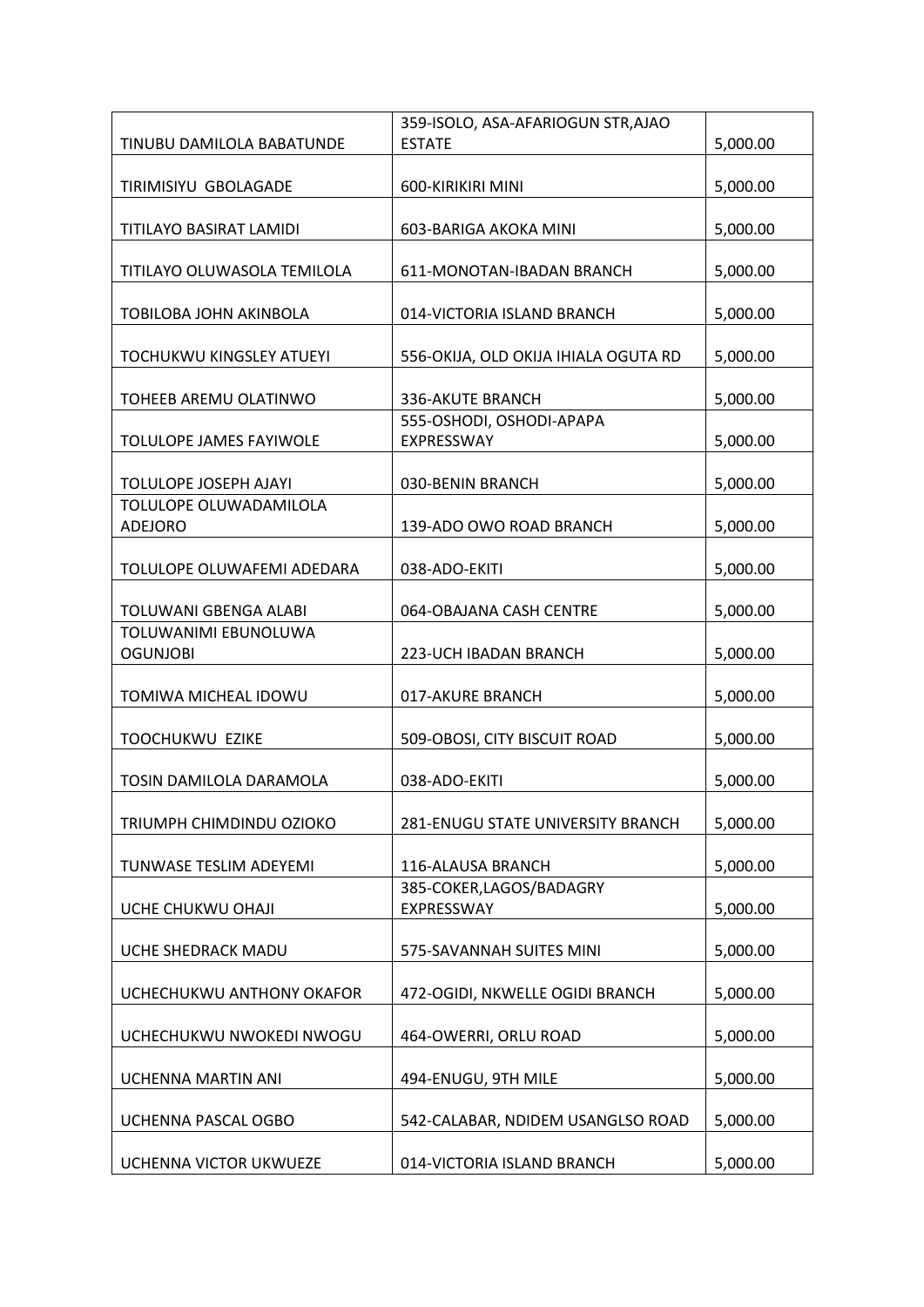| <b>UDO NWORGU</b>                    | 566-ABA ROAD MINI                                | 5,000.00 |
|--------------------------------------|--------------------------------------------------|----------|
| <b>UDOH NAMSO DONATUS</b>            | <b>150-IKOT EKPENE BRANCH</b>                    | 5,000.00 |
| <b>UDOKA NNAMDI</b>                  | 436-APAPA, APAPA-OSHODI EXPRESS WAY              | 5,000.00 |
| <b>UDUAK SUNDAY ETTE</b>             | 036-UYO                                          | 5,000.00 |
| UDUNNA CLINTON TOCHUKWU              | 553-SURULERE, ENITAN STREET AGUDA                | 5,000.00 |
| UGOCHUKWU AGOHA                      | 269-BODE THOMAS BRANCH                           | 5,000.00 |
| UGOCHUKWU CHINAZO MONANU             | 461-ZONE 4 ABUJA, HERBERT MACAULAY<br><b>WAY</b> | 5,000.00 |
| UGOCHUKWU CLINTON IBETO              | 568-OKOTA MINI                                   | 5,000.00 |
| UGOCHUKWU OGBONNA K                  | 442-OWERRI, DOUGLAS RD.                          | 5,000.00 |
| UGOCHUKWU SAMUEL MADU                | 487-GWAGWALADA ABUJA, PARK LANE                  | 5,000.00 |
| UGONNA V. CHIMEZIE                   | <b>257-UMUDIKE BRANCH</b>                        | 5,000.00 |
| UGONNAYA KENNEDY UZOMA               | 500-ORJI, OKIGWE ROAD                            | 5,000.00 |
| UGWUMBA EUCHERIA ADAOBI              | 004-AGUDA BRANCH                                 | 5,000.00 |
| UGWUOGA EVELYN IFEOMA                | 148-WUSE 2 BRANCH                                | 5,000.00 |
| UKAMAKA ANITA OKOYE                  | 070-NNEWI BRANCH                                 | 5,000.00 |
| ULOMA NWADIKE                        | 393-UMUAHIA, LIBRARY AVENUE                      | 5,000.00 |
| <b>UMAR YAHAYA</b>                   | 456-KUBWA, ABUJA NASCO ROAD                      | 5,000.00 |
| UMEZURIKE OLIVIA                     | 423-JOS, CLUB ROAD                               | 5,000.00 |
| UMMULKURSUM YUSUF                    | 593-KEFFI MINI                                   | 5,000.00 |
| UMMULKURSUM MUHAMMAD<br><b>RABIU</b> | 545-KADUNA, ISA KAITA ROAD                       | 5,000.00 |
| UMUNZE EMMANUEL CHUK                 | 215-PLOT105 OLU OBASANJO PH BRANCH               | 5,000.00 |
| <b>UNITY OKUNDIA</b>                 | 145-MISSION ROAD BRANCH                          | 5,000.00 |
| UNYIME OFONTOM ETUKNWA               | 091-UNIVERSITY OF NIGERIA ENUGU<br><b>BRANCH</b> | 5,000.00 |
| UPAV BLESSING MWUESE                 | 583-NORTH BANK MAKURDI MINI                      | 5,000.00 |
| USMAN ABDULHAMEED                    | 448-JAJI, JAJI MILITARY CANTONMENT               | 5,000.00 |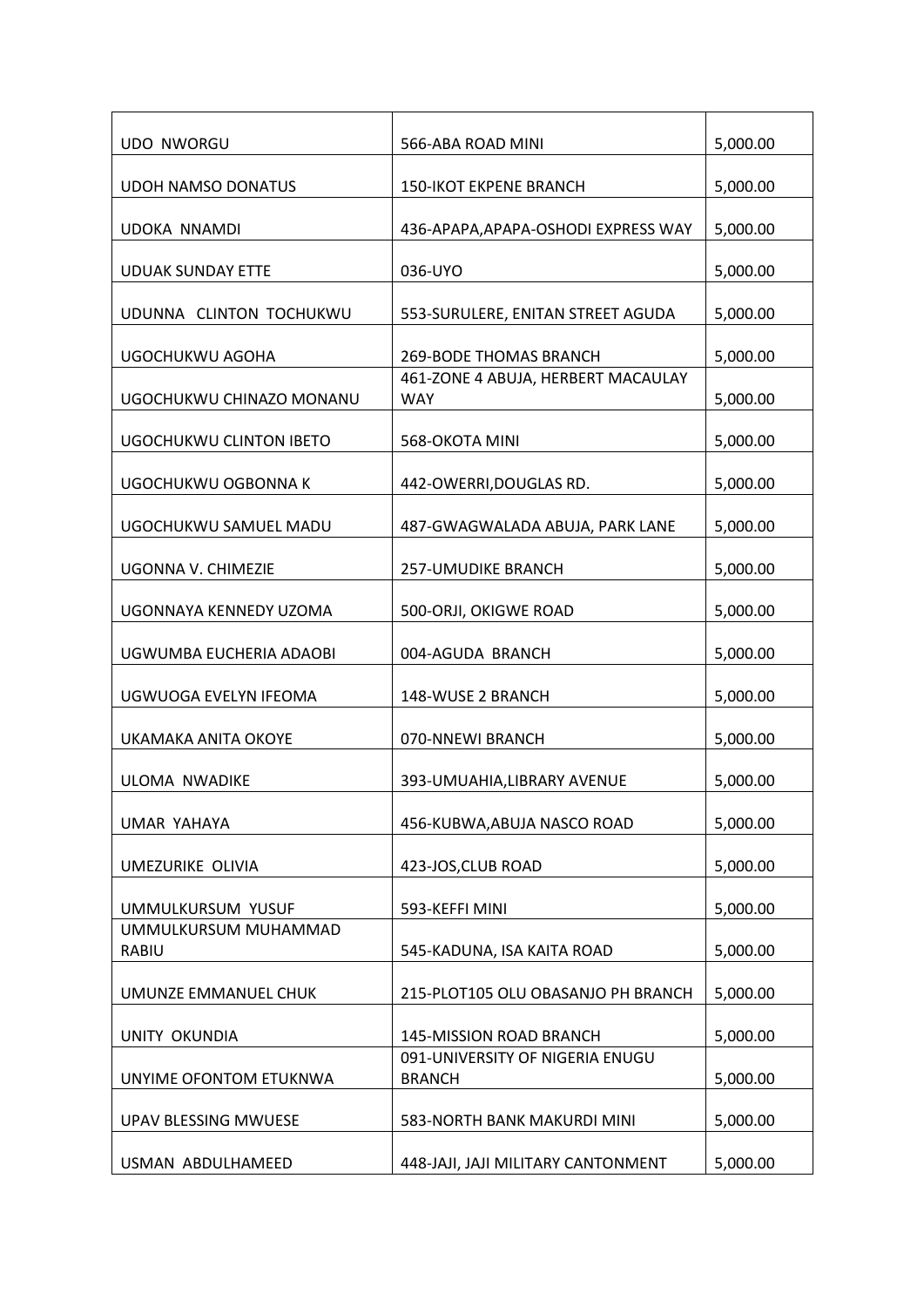|                                    | 414-GARKI ABUJA MUHAMMED BUHARI      |          |
|------------------------------------|--------------------------------------|----------|
| USMAN HUSSAIN                      | <b>WAY</b>                           | 5,000.00 |
| <b>USMAN SULE</b>                  | 413-LAFIA, DOMA RD.                  | 5,000.00 |
|                                    |                                      |          |
| USMAN ABDULMALIK ALIYU             | 570-BUK ROAD MINI                    | 5,000.00 |
| <b>USMAN NASIRU MUSA</b>           | 034-BAUCHI BRANCH                    | 5,000.00 |
| UTEBU SEAGAL                       | 023-WARRI BRANCH                     | 5,000.00 |
| UZOEGBO TOCHUKWU F                 | 472-OGIDI, NKWELLE OGIDI BRANCH      | 5,000.00 |
| UZOMA CHIGOZIE UWANDU              | 044-ADENIYI JONES IKEJA BRANCH       | 5,000.00 |
| UZUNNA NELSON IKEKWERE             | 544-ALABA, DENSINE PLAZA OLOJO DRIVE | 5,000.00 |
| <b>VERONICA EKEDIMMA ONYEJEKWU</b> | 324-OGIDI BRANCH                     | 5,000.00 |
| <b>VICTOR EKIADOLOR</b>            | 256-OKADA BRANCH                     | 5,000.00 |
| <b>VICTOR IBITOYE</b>              | 316-RSUST BRANCH                     | 5,000.00 |
| <b>VICTOR OTISI</b>                | 594-AREA 1 MINI                      | 5,000.00 |
| VICTOR KELECHI AMAIFEOBU           | 063-YENOGOA BRANCH                   | 5,000.00 |
| <b>VICTOR OKECHUKWU SUNDAY</b>     | 221-RING ROAD, IBADAN BRANCH         | 5,000.00 |
| VICTOR TIVNONGO IORKAA             | 023-WARRI BRANCH                     | 5,000.00 |
| VICTORIA OLUEBUBE OGBONNA          | 127-IHIALA BRANCH                    | 5,000.00 |
| VICTORY CHIMEREUCHE ANDREW         | 351-GWARIMPA BRANCH                  | 5,000.00 |
| VICTORY NNEMOMA NWANKWO            | 334-OOU BRANCH                       | 5,000.00 |
| <b>VINCENT OBIS ABAH</b>           | 603-BARIGA AKOKA MINI                | 5,000.00 |
| VINCENT POSSIBLE ALAGBU            | 009-AMINU KANO ABUJA BRANCH          | 5,000.00 |
| VIRGINIA CHIDINMA EZE              | 086-NATIONAL ASSEMBLY BRANCH         | 5,000.00 |
| <b>VITALIS ONONUJU</b>             | 181-ORLU BRANCH                      | 5,000.00 |
| VIVIAN ADAHUNSE                    | 235-EGBEDA BRANCH                    | 5,000.00 |
| WALLAS RABIU                       | 417-KADUNA, 23 AHMADU BELLO WAY      | 5,000.00 |
| <b>WANIKO FLOURISH SUND</b>        | 297-BIDA BRANCH                      | 5,000.00 |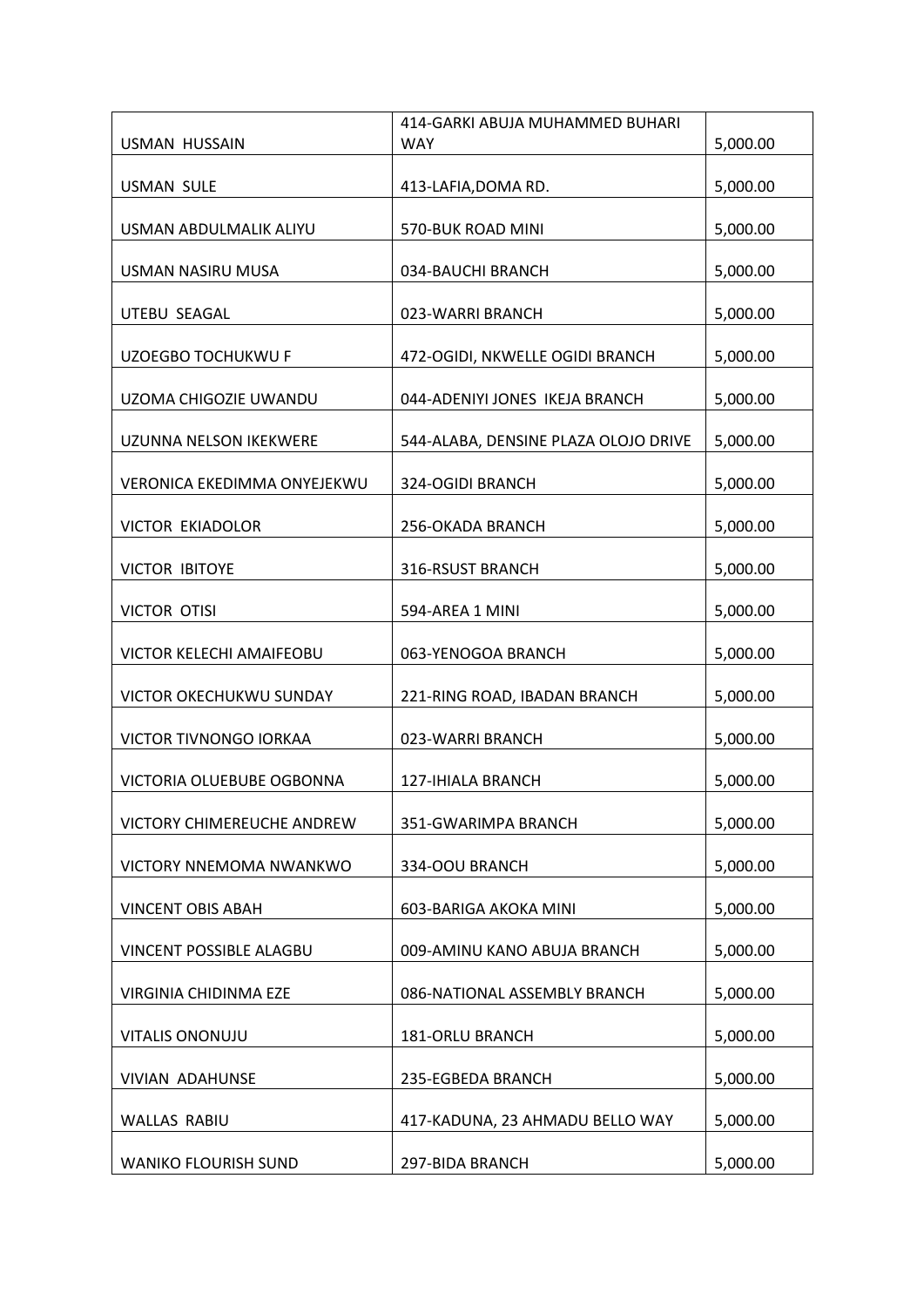| <b>WARIPAMO DANIEL GBENDO</b> | 316-RSUST BRANCH                                 | 5,000.00 |
|-------------------------------|--------------------------------------------------|----------|
| WARIZ ADEWUNMI SARUMI         | 548-IBADAN, AGBENI MARKET                        | 5,000.00 |
| <b>WILLIAMS ARIT ITOBO</b>    | 378-ALABA INTERNATIONAL, OLD GARAGE              | 5,000.00 |
| YAHAYA IBRAHIM                | 417-KADUNA, 23 AHMADU BELLO WAY                  | 5,000.00 |
| YAHAYA ABDUL                  | 258-OYINGBO BRANCH                               | 5,000.00 |
| YAHAYA ABDULLAHI YAKUBU       | 570-BUK ROAD MINI                                | 5,000.00 |
| YAHAYA JUMAI FARUNA           | 271-SAGAMU BRANCH                                | 5,000.00 |
| YAHUZA YUSUF                  | 570-BUK ROAD MINI                                | 5,000.00 |
| YAHUZA ZAKARI                 | 075-LAFIA BRANCH                                 | 5,000.00 |
| YAKUBU GLORIA                 | 087-GARKI BRANCH                                 | 5,000.00 |
| YAKUBU OMACHI                 | 044-ADENIYI JONES IKEJA BRANCH                   | 5,000.00 |
| YAKUBU S SARAKI               | 034-BAUCHI BRANCH                                | 5,000.00 |
| YAKUBU SABO                   | 390-BENIN, AKPAKPAVA STR.                        | 5,000.00 |
| YAKUBU WAGINI MUSA            | 131-ALI AKILU ROAD BRANCH                        | 5,000.00 |
| YAQUB YAHAYA                  | 243-BUKURU BRANCH                                | 5,000.00 |
| YAW DAVIES AYIVOR             | 526-UMUAHIA, IKOT - EKPENE ROAD                  | 5,000.00 |
| YEMI ADEROJU                  | 379-VICTORIA ISLAND ADEOLA ODEKU                 | 5,000.00 |
| YETUNDE AYOMIDE PELUOLA       | 562-LEKKI PHASE I, ADMIRALTY WAY                 | 5,000.00 |
| YUNUSA WAHEED                 | 376-IBADAN, LEBANON STREET                       | 5,000.00 |
| YUSUF HARUNA                  | 461-ZONE 4 ABUJA, HERBERT MACAULAY<br><b>WAY</b> | 5,000.00 |
| YUSUF A RABIU                 | 096-DUTSE BRANCH                                 | 5,000.00 |
| yusuf akin oshinibosi         | 501-AJAH, LEKKI - EPE EXPRESSWAY                 | 5,000.00 |
| YUSUF O. SALAMI               | 271-SAGAMU BRANCH                                | 5,000.00 |
| YUSUF OLATUNJI DALI           | 440-IKORODU 83 LAGOS ROAD                        | 5,000.00 |
| YUSUF OLOLADE ADEWUSI         | 366-IKEJA,LADIPO OLUWOLE STR.                    | 5,000.00 |